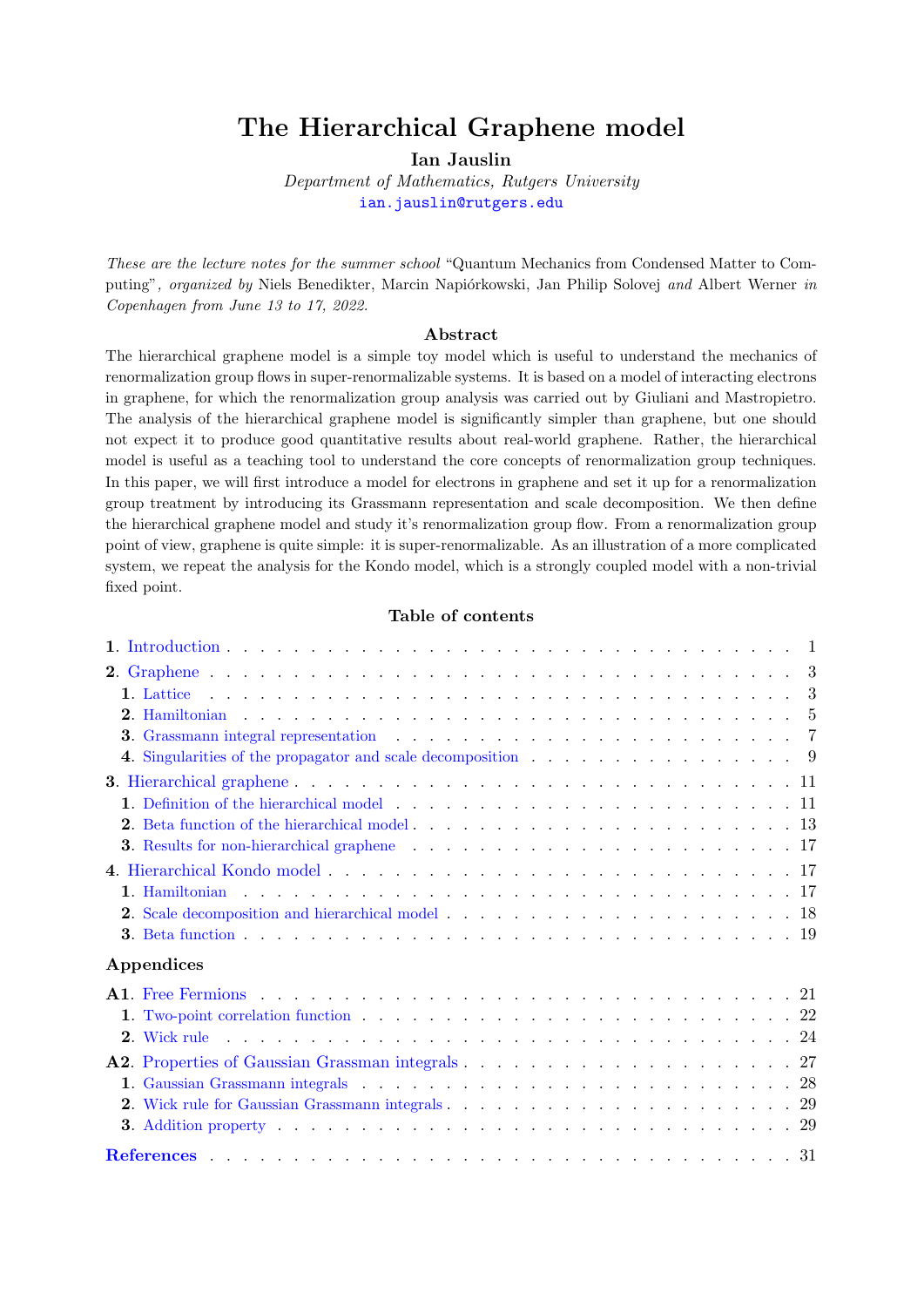# <span id="page-1-0"></span>1. Introduction

The renormalization group is a powerful technique used to study a wide variety of systems: from field theories to statistical mechanical systems. The technique comes in many different flavors, some more appropriate to numerical computations, others tailored to theoretical analyses. Some can be justified mathematically, whereas for others, understanding why they work is still an open problem. In this paper, our focus will be purposefully narrow, and we will focus on the Wilsonian renormalization group [\[Wi65\]](#page-32-0), which, to put it simply, consists in separately considering different energy scales, and studying how systems behave in each one. We will only discuss Fermionic statistical field theories, that is, systems of many Fermions, for which mathematically complete analyses abound. Our point of view will be that developed by Benfatto and Gallavotti- [\[BG90\]](#page-31-1), which has been applied successfully to a variety of systems: to name but a few, [\[BGe94,](#page-31-2) [Ma11,](#page-32-1) [GMP12,](#page-32-2) [GGM12,](#page-31-3) [GMP17\]](#page-32-3) among many others.

Of particular interest in this paper will be a model for interacting electrons in graphene. Graphene is a two-dimensional crystal of carbon atoms in a honeycomb structure, whose discovery in 2007 set off a flurry of interest [\[NGe04\]](#page-32-4) due to its unusual and potentially useful properties. To start out with, two dimensional crystals (without a substrate) are quite rare. This two-dimensional structure makes graphene crystals atom-thin and very flexible, but since the carbon atoms in graphene are bound covalently, it can sustain very high stresses. It is also an extremely good conductor. These properties give graphene great potential in many technological applications, from flexible displays to lightweight, conducting and tear-resistant plastics.

Graphene is often studied in the approximation that its electrons do not interact with each other [\[Mc57,](#page-32-5) [SW58\]](#page-32-6). In this case, the electronic properties of graphene can be computed exactly. However, taking into account interactions between electrons is more complicated. We will use the renormalization group to accomplish just this, and show that the interactions, if they are weak enough, do not change the physical picture much. In other words, the renormalization group allows us to set up a perturbation theory for the electrons in graphene, where the perturbation is the interaction. Perturbation theory in many-Fermion systems is relatively straightforward when the unperturbed Hamiltonian is "gapped". This is not the case with graphene, so standard perturbation theory does not work. However, the gap closes only at two points in momentum space, called Fermi points, and near these Fermi points, the bands are approximately conical. Both of these properties make graphene, from a renormalization group point of view, superrenormalizable, which one can understand as "easier to study using the renormalization group than generic models". This is the prime motivation for studying this model in this paper: it will serve as an example in which to understand the core concepts of Wilsonian renormalization.

The renormalization group analysis of interacting graphene was carried out in [\[GM10,](#page-32-7) [Gi10\]](#page-31-4), and was used to prove the universality of the conductivity [\[GMP12\]](#page-32-2). As is apparent from the length of these papers, despite the relative simplicity of graphene, it is still not a trivial task to study it using the renormalization group. In order to keep the discussion as simple as possible and nevertheless get to the core ideas of the renormalization group, we will simplify the graphene model, and introduce the *hierarchical graphene model*. Hierarchical models have long been used:-[\[Dy69,](#page-31-5) [BCe78,](#page-31-6) [GK81\]](#page-31-7) as toy models in which to understand renormalization group analyses in a simpler setting. The renormalization group is notorious for requiring a large amount of mathematical details to be worked out. Hierarchical models can be studied without so many difficulties, and can help to grasp the conceptual core of the renormalization group. Hierarchical models for Fermionic systems, first studied by Dorlas [\[Do91\]](#page-31-8), are even simpler than Bosonic ones: as was shown in [\[BGJ15,](#page-31-9) [GJ15\]](#page-31-10), they are integrable, in that their renormalization group analysis can be carried out explicitly (in Bosonic and non-hierarchical cases, the renormalization group produces infinite power series). It is important to emphasize that hierarchical models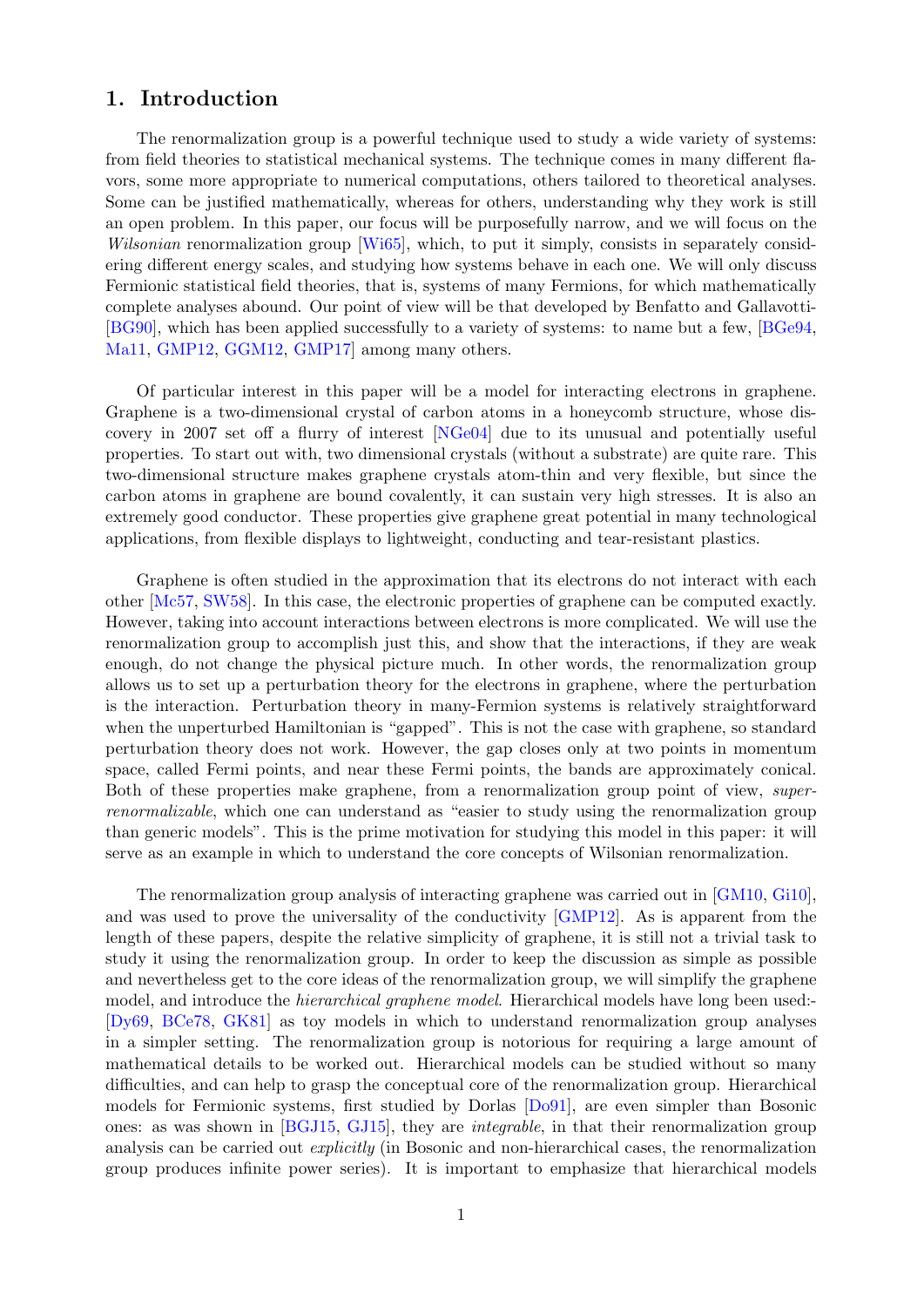are toy models: they are not approximations of their non-hierarchical counterparts, nor do they make good quantitative predictions about them. They are only really useful to understand renormalization group flows on a conceptual level.

For this paper, we will define the hierarchical graphene model, following the ideas of [\[BGJ15\]](#page-31-9). (This model has not been introduced before, though this is more likely because it is more useful as a teaching tool than as a physical model.) The main idea is to eliminate everything from the graphene model except for its scaling properties. This will leave us with a simple model, for which we can compute the renormalization group flow exactly and explicitly, which will help us understand what a renormlization group flow is, and how it can be used. We will briefly discuss how to adapt the analysis to non-hierarchical graphene, but few details will be given. Interested readers are referred to the detailed presentation in [\[Gi10\]](#page-31-4).

The hierarchical graphene model will allow us to get a handle on the renormalization group analysis for graphene, which, as was mentioned above, is a perturbative analysis (by which we mean that the interaction is a perturbation; the term "perturbative" is sometimes used to mean "formal", but this is not what is meant here). Conceptually, the renormalization group has much to say about non-perturbative systems. For instance, consider a system of electrons in a superconducting phase. On short length scales (high energies), the electrons are essentially independent from each other, but on large length scales (low energies), they form *Cooper pairs*, which allows the system to conduct electricity without resistance. From a renormalization group point of view, we should see that at small distances, interactions between electrons are not important, but at large distances, they change the behavior of electrons qualitatively. In other words, the effective model at large length scales should be very different from the non-interacting one (in fact, one should see BCS theory emerging at these scales). However, the renormalization group is so difficult to study away from the perturbative regime that this has, so far, never been accomplished (at least not mathematically): not for BCS theory, nor for any other strongly coupled system.

However, Fermionic hierarchical models can be studied exactly using the renormalization group, even in strongly coupled situations. We give an example of such a system at the end of this paper: the hierarchical Kondo model. The Kondo model is a one-dimensional system of electrons on a lattice that interact with a localizaed magnetic impurity. It was introduced [\[Ko64\]](#page-32-8) as a toy model to study conductance in disordered systems. It was studied rather extensively by Anderson [\[An70\]](#page-31-11), and later found to be exactly solvable by Andrei [\[An80\]](#page-31-12). In developing his version of the renormalization group, Wilson studied the Kondo model [\[Wi75\]](#page-32-9), though his analysis has not yet been made mathematically rigorous. One way to see that the Kondo model is strongly coupled is through the Kondo effect, in which the magnetic impurity can be shown to have a finite susceptibility at zero temperature. This means that, in the lowest energy state, if one applies a magnetic field to the impurity, it will not align perfectly with the field. In the absence of interactions with the electrons, this would obviously not be true (the susceptibility would be infinite). But, even if the interaction is arbitrarily small, as long as it is ferromagnetic, the susceptibility comes out finite.

The Kondo effect can be seen in the renormalization group flow, which, at small energy scales, goes to a non-trivial fixed point, that is, to an effective theory that is qualitatively different from the non-interacting one. This is similar, in essence, to the BCS question described above. Whereas the Kondo effect can be proved by using the exact solvability of the Kondo model [\[An80\]](#page-31-12), it has never been shown using the renormalization group. It is, however, provable in the hierarchical Kondo model [\[BGJ15,](#page-31-9) [GJ15\]](#page-31-10), which will be briefly discussed at the end of this paper.

The rest of this paper is structured as follows. In section [2,](#page-3-0) we introduce the (non-hierarchical) graphene model and set up its renormalization group analysis by expressing observables in terms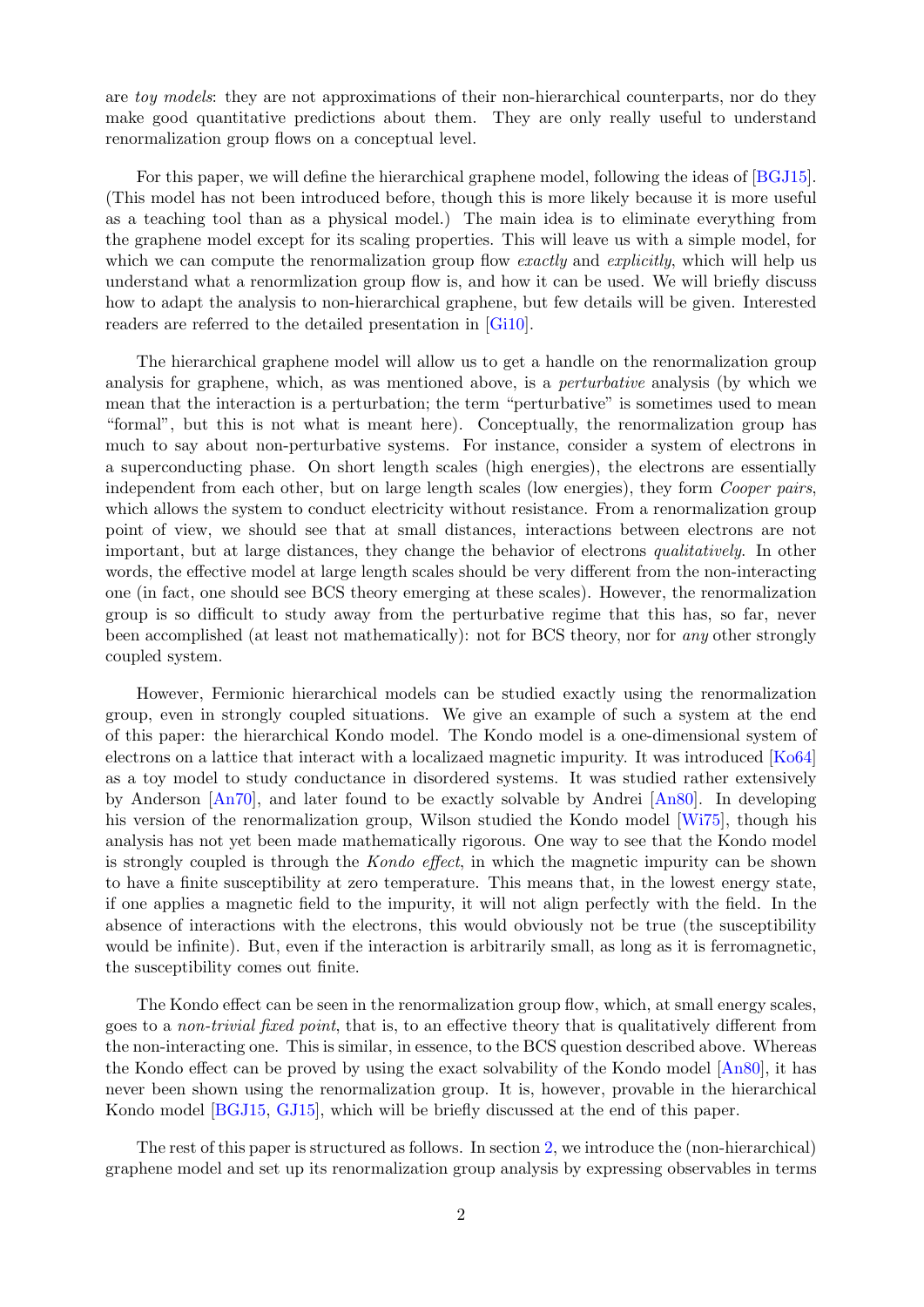of Grassmann variables and decomposing the system into scales. In section [3,](#page-11-0) we define the hierarchical graphene model and study its renormalization group flow. In section  $4$ , we define the hierarchical Kondo model and discuss its renormalization group flow. There are two appendices in which useful lemmas are proved: in appendix  $A1$  we compute properties of free Fermion systems, and in appendix [A2,](#page-27-0) we prove some properties of Gaussian Grassmann integrals.

# <span id="page-3-0"></span>2. Graphene

In this section, we describe a model for the electrons in graphene. We will use the tightbinding approximation, in which the electrons are assumed to be bound to carbon atoms on a hexagonal lattice (see figure [2.2\)](#page-4-0). For more details on this model, see [\[Gi10,](#page-31-4) [GM10\]](#page-32-7).



fig 2.1: The hexagonal lattice. Each dot represents a carbon atom, and the lines connect neighboring atoms, and representing the possible hoppings paths for the electrons.

### <span id="page-3-1"></span>2.1. Lattice

The hexagonal lattice can be constructed by copying an elementary cell at every integer combination of

$$
l_1 := \left(\frac{3}{2}, \frac{\sqrt{3}}{2}\right), \quad l_2 := \left(\frac{3}{2}, -\frac{\sqrt{3}}{2}\right)
$$
 (2.1)

where we have chosen the unit length to be equal to the distance between two nearest neighbors. The elementary cell consists of two atoms at  $(0, 0)$  and at  $(0, 1)$  (relative to the position of the cell).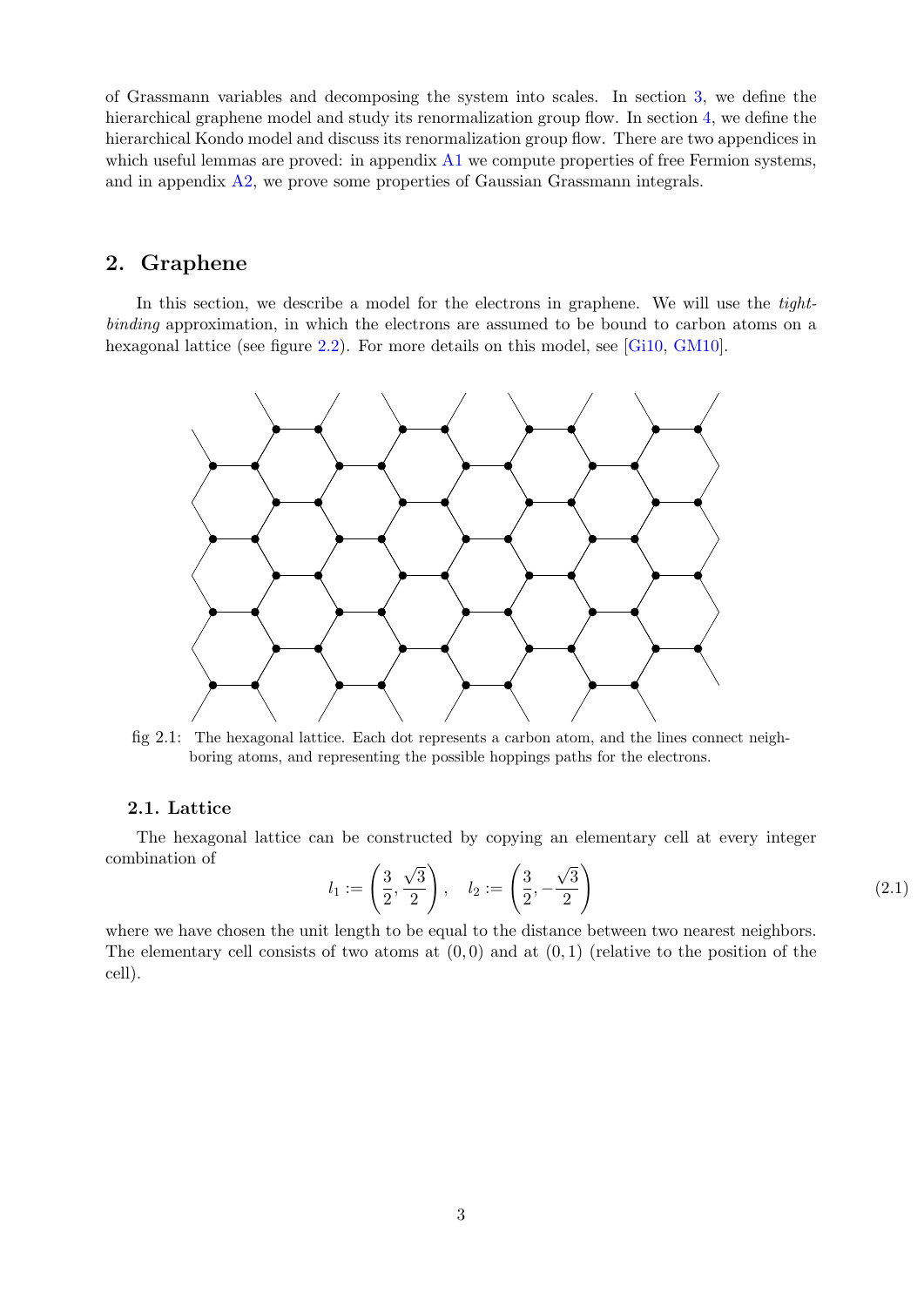

<span id="page-4-0"></span>fig 2.2: The cell decomposition of the hexagonal lattice. Each cell (blue rhombus) contains two atoms. One of type a (circle) and one of type b (square).

We define the lattice

$$
\Lambda := \left\{ n_1 l_1 + n_2 l_2, \ (n_1, n_2) \in \{0, \cdots, L - 1\}^2 \right\} \tag{2.2}
$$

where  $L$  is a positive integer that determines the size of the crystal, that we will eventually send to infinity, with periodic boundary conditions. We introduce the nearest neighbor vectors:

$$
\delta_1 := (1,0), \quad \delta_2 := \left(-\frac{1}{2}, \frac{\sqrt{3}}{2}\right), \quad \delta_3 := \left(-\frac{1}{2}, -\frac{\sqrt{3}}{2}\right). \tag{2.3}
$$

The dual of Λ is

$$
\hat{\Lambda} := \left\{ \frac{m_1}{L} G_1 + \frac{m_2}{L} G_2, \ (m_1, m_2) \in \{0, \cdots, L - 1\}^2 \right\}
$$
\n(2.4)

with periodic boundary conditions, where

$$
G_1 = \left(\frac{2\pi}{3}, \frac{2\pi}{\sqrt{3}}\right), \quad G_2 = \left(\frac{2\pi}{3}, -\frac{2\pi}{\sqrt{3}}\right).
$$
 (2.5)

It is defined in such a way that  $\forall x \in \Lambda, \forall k \in \hat{\Lambda}$ ,

$$
e^{ikxL} = 1.\t\t(2.6)
$$

In the limit  $L \to \infty$ , the set  $\hat{\Lambda}$  tends to the torus  $\hat{\Lambda}_{\infty} = \mathbb{R}^2/(\mathbb{Z}G_1 + \mathbb{Z}G_2)$ , also called the *Brillouin* zone, see figure [2.3.](#page-5-1)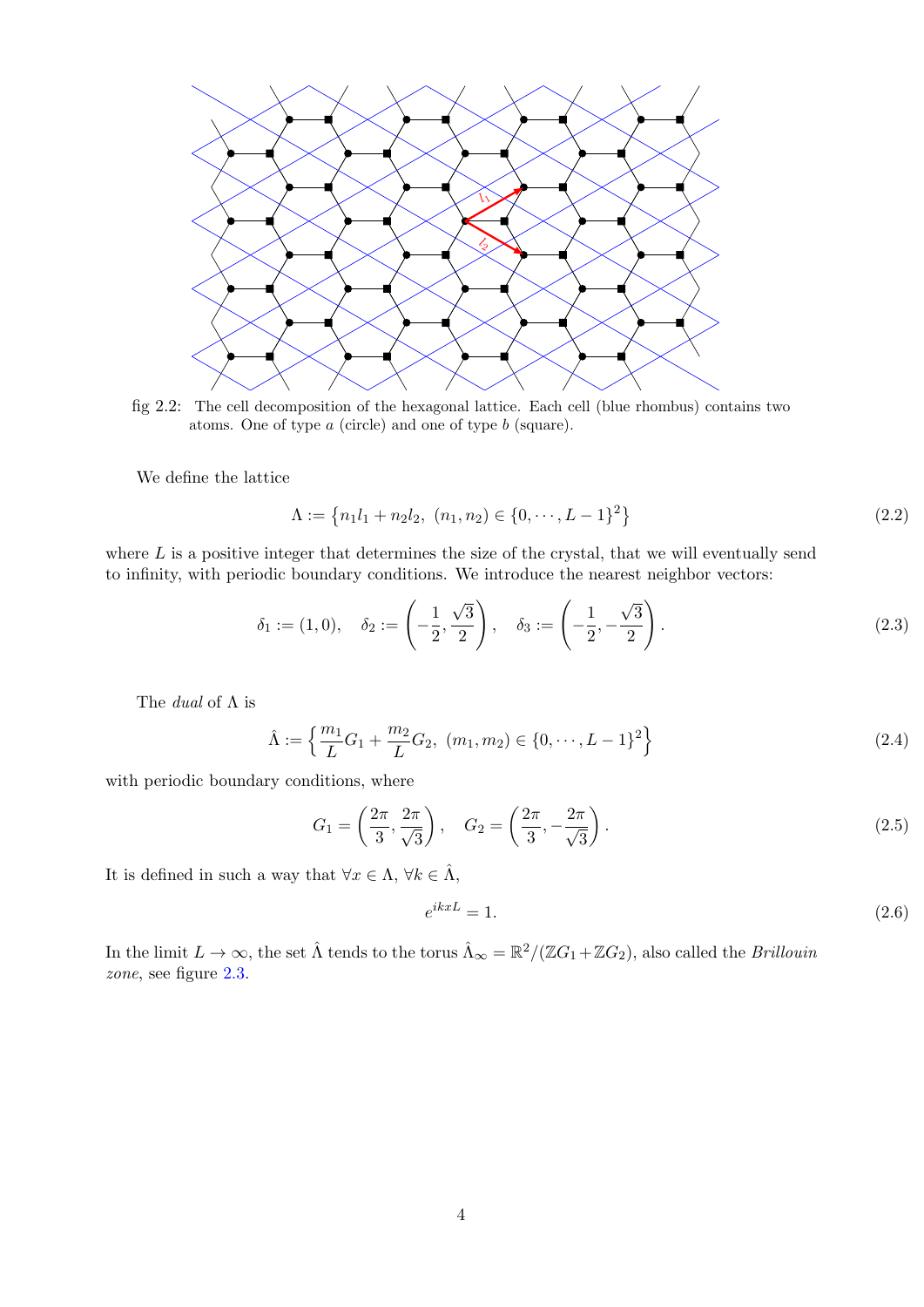

<span id="page-5-1"></span>fig 2.3: The Brillouin zone. The two dots are the Fermi points  $p_F^{(\pm)}$ , see below.

#### <span id="page-5-0"></span>2.2. Hamiltonian

We will consider a model of spin- $\frac{1}{2}$  electrons on the hexagonal lattice. Given  $x \in \Lambda$ , we denote the Fermionic annihilation operators with spin  $\sigma$  at atoms of type a and b within the elementary cell centered at x respectively by  $a_{x,\sigma}$  and  $b_{x+\delta_1,\sigma}$ .

The Hamiltonian is split into two terms:

$$
\mathcal{H} = \mathcal{H}_0 + \mathcal{H}_I \tag{2.7}
$$

where  $H_0$  is the *free Hamiltonian*, which describes the motion of electrons from one atom to a neighbor, and  $\mathcal{H}_I$  is the *interaction Hamiltonian*, which describes the interaction between electrons.

1 - Free Hamiltonian. The free Hamiltonian describes the hopping of electrons from one atom to another:

<span id="page-5-2"></span>
$$
\mathcal{H}_0 := -\sum_{\sigma \in \{\uparrow, \downarrow\}} \sum_{\substack{x \in \Lambda \\ j=1,2,3}} (a_{x,\sigma}^\dagger b_{x+\delta_j,\sigma} + b_{x+\delta_j,\sigma}^\dagger a_{x,\sigma}) \tag{2.8}
$$

Equation [\(2.8\)](#page-5-2) can be rewritten in Fourier space as follows. We define the Fourier transform of the annihilation operators as

$$
\hat{a}_{k,\sigma} := \frac{1}{\sqrt{|\Lambda|}} \sum_{x \in \Lambda} e^{ikx} a_{x,\sigma}, \quad \hat{b}_{k,\sigma} := \frac{1}{\sqrt{|\Lambda|}} \sum_{x \in \Lambda} e^{ikx} b_{x+\delta_1,\sigma} \tag{2.9}
$$

where  $|\Lambda| = L^2$ . Note that, with this choice of normalization,  $\hat{a}_{k,\sigma}$  and  $\hat{b}_{k,\sigma}$  satisfy the canonical anticommutation relations:

$$
\{a_{k,\sigma}, a_{k',\sigma'}^\dagger\} = \frac{1}{|\Lambda|} \sum_{x,x' \in \Lambda} e^{ikx - ik'x'} \{a_{x,\sigma}, a_{x',\sigma'}^\dagger\} = \delta_{\sigma,\sigma'} \frac{1}{|\Lambda|} \sum_{x' \in \Lambda} e^{i(k-k')x} = \delta_{\sigma,\sigma'} \delta_{k,k'} \tag{2.10}
$$

and similarly for b. We express  $\mathcal{H}_0$  in terms of  $\hat{a}$  and  $\hat{b}$ :

$$
\mathcal{H}_0 = -\sum_{\sigma \in \{\uparrow, \downarrow\}} \sum_{k \in \hat{\Lambda}} \hat{A}_{k,\sigma}^{\dagger} H_0(k) \hat{A}_{k,\sigma} \tag{2.11}
$$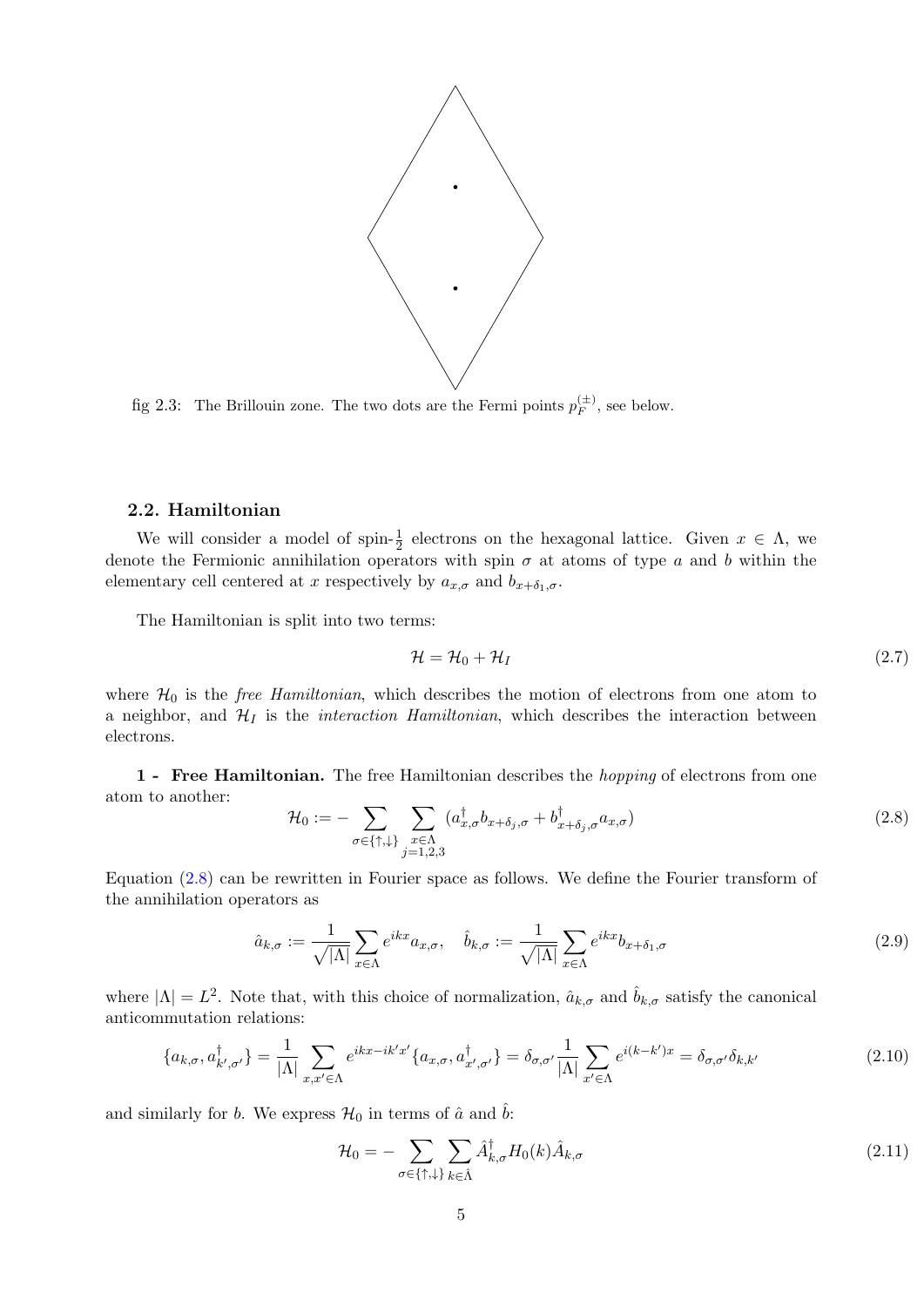$\hat{A}_{k,\sigma}$  is a column vector whose transpose is  $\hat{A}_{k,\sigma}^T = (\hat{a}_{k,\sigma}, \hat{b}_{k,\sigma}),$ 

<span id="page-6-3"></span>
$$
H_0(k) := \begin{pmatrix} 0 & \Omega^*(k) \\ \Omega(k) & 0 \end{pmatrix} \tag{2.12}
$$

and

$$
\Omega(k) := \sum_{j=1}^{3} e^{ik(\delta_j - \delta_1)} = 1 + 2e^{-i\frac{3}{2}k_x} \cos(\frac{\sqrt{3}}{2}k_y).
$$
\n(2.13)

The eigenvalues of  $H_0(k)$  are called the *bands* of non-interacting graphene, and are

$$
\pm |\Omega(k)| = \pm \left(1 + 4\cos(\frac{3}{2}k_x)\cos(\frac{\sqrt{3}}{2}k_y) + 4\cos^2(\frac{\sqrt{3}}{2}k_y)\right)^{\frac{1}{2}}.
$$
 (2.14)

These bands meet at 0 at exactly two values of k: for  $\omega = \pm$ ,

<span id="page-6-1"></span>
$$
p_F^{(\omega)} := \left(\frac{2\pi}{3}, \omega \frac{2\pi}{3\sqrt{3}}\right) \tag{2.15}
$$

see figure [2.4.](#page-6-0) For  $|k - p_F^{(\omega)}|$  $|_{F}^{\left( \omega\right) }\rangle \ll1,$ 

<span id="page-6-2"></span>
$$
\pm |\Omega(k)| \sim \pm v_F |k - p_F^{(\omega)}|, \quad v_F = \frac{3}{2}.
$$
\n(2.16)



<span id="page-6-0"></span>fig 2.4: The bands of graphene. The two bands meet at two points in a conical intersection.

2 - Interaction. We now define the interaction Hamiltonian which we take to be of Hubbard form:

$$
\mathcal{H}_I := U \sum_{x \in \Lambda} \sum_{\alpha \in \{a, b\}} \left( \alpha_{x + d_{\alpha}, \uparrow}^{\dagger} \alpha_{x + d_{\alpha}, \uparrow} - \frac{1}{2} \right) \left( \alpha_{x + d_{\alpha}, \downarrow}^{\dagger} \alpha_{x + d_{\alpha}, \downarrow} - \frac{1}{2} \right)
$$
\n(2.17)

where the  $d_{\alpha}$  are the vectors that give the position of each atom type with respect to the centers of the lattice Λ:  $d_a := 0, d_b := \delta_1$ .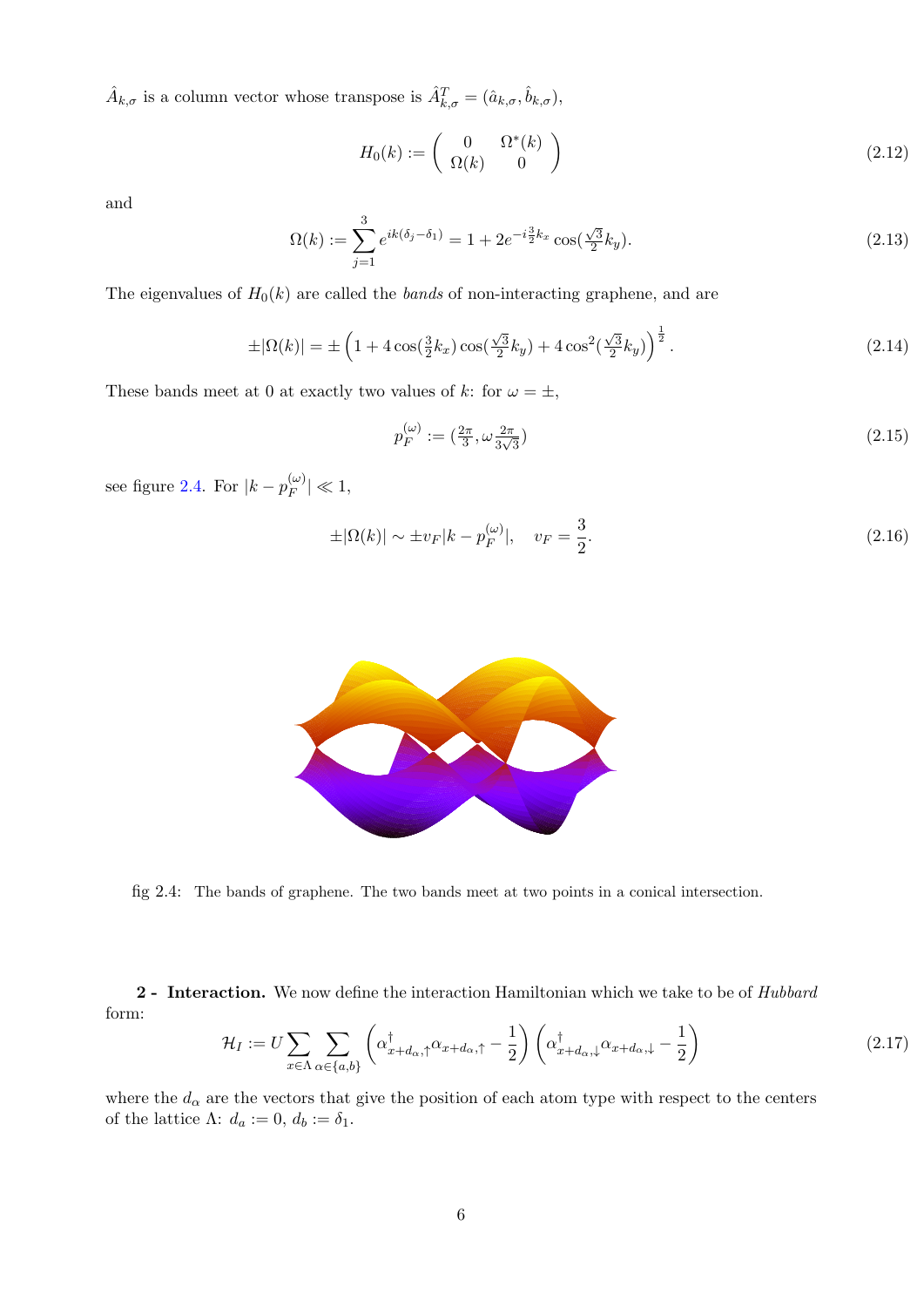### <span id="page-7-0"></span>2.3. Grassmann integral representation

The *specific free energy* on the lattice  $\Lambda$  is defined by

<span id="page-7-2"></span>
$$
f_{\Lambda} := -\frac{1}{\beta |\Lambda|} \log \left( \text{Tr} \left( e^{-\beta \mathcal{H}} \right) \right) \tag{2.18}
$$

where  $\beta$  is the inverse temperature. We define these at finite  $\beta$  and L, but will take  $\beta, L \to \infty$ . A straightforward application of the Trotter product formula implies that (see [\[Gi10,](#page-31-4) (4.1)])

$$
\text{Tr}(e^{-\beta \mathcal{H}}) = \text{Tr}(e^{-\beta \mathcal{H}_0}) + \sum_{N=1}^{\infty} \frac{(-\beta)^N}{N!} \int_{\beta \ge t_1 \ge \dots \ge t_N \ge 0} \text{Tr}\left(e^{-\beta \mathcal{H}_0} \mathcal{H}_I(t_1) \dots \mathcal{H}_I(t_N)\right)
$$
(2.19)

where

$$
\mathcal{H}_I(t) := e^{t\mathcal{H}_0} \mathcal{H}_I e^{-t\mathcal{H}_0}.
$$
\n(2.20)

To compute this trace, we will use the Wick rule, which we will now descibe. First, we define the free average:

$$
\langle A \rangle := \frac{\text{Tr}(e^{-\beta \mathcal{H}_0} A)}{\text{Tr}(e^{-\beta \mathcal{H}_0})}.
$$
\n(2.21)

Next, we define the imaginary time creation and annihilation operators: for  $\alpha \in \{a, b\}$  and  $t \in [0, \beta),$ 

$$
\alpha_{x,\sigma}^+(t) := e^{t\mathcal{H}_0} \alpha_{x,\sigma}^\dagger e^{-t\mathcal{H}_0}, \quad \alpha_{x,\sigma}^-(t) := e^{t\mathcal{H}_0} \alpha_{x,\sigma} e^{-t\mathcal{H}_0}
$$
\n
$$
(2.22)
$$

(note that  $\alpha^+$  is not the adjoint of  $\alpha^-$ ). The Wick rule can be used to compute the free average of any polynomial of the creation and annihilation operators: it is linear, and, for any  $n \in \mathbb{N}$ ,  $\alpha^{(1)}, \bar{\alpha}^{(1)}, \cdots, \alpha^{(n)}, \bar{\alpha}^{(n)} \in \{a, b\} \ x_1, \bar{x}_1, \cdots, x_n, \bar{x}_n \in \Lambda, \ \sigma_1, \bar{\sigma}_1, \cdots, \sigma_n, \bar{\sigma}_n \in \{\uparrow, \downarrow\}, \ \beta \geqslant t_1 \geqslant \bar{t}_1 > \bar{t}_2$  $\cdots > t_n \geqslant \bar{t}_n \geqslant 0,$ 

<span id="page-7-1"></span>
$$
\left\langle \prod_{i=1}^{n} \alpha_{x_i, \sigma_i}^{(i)-}(t_i) \bar{\alpha}_{\bar{x}_i, \bar{\sigma}_i}^{(i)+}(\bar{t}_i) \right\rangle = \sum_{\tau \in S_n} (-1)^{\tau} \prod_{i=1}^{n} \left\langle \mathbf{T} \left( \alpha_{x_i, \sigma_i}^{(i)-}(t_i) \bar{\alpha}_{\bar{x}_{\tau(i)}, \bar{\sigma}_{\tau(i)}}^{(\tau(i))+}(\bar{t}_{\tau(i)}) \right) \right\rangle \tag{2.23}
$$

(to alleviate the notation, we have replaced  $\alpha_{x+d_{\alpha}}$  by  $\alpha_x$  here) where  $S_n$  is the set of permutations of  $\{1, \dots, n\}$ ,  $(-1)^{\tau}$  is the signature of  $\tau$  and **T** is the time-ordering operator:

$$
\mathbf{T}\left(\alpha_{x,\sigma}^{-}(t)\bar{\alpha}_{\bar{x},\bar{\sigma}}^{+}(\bar{t})\right) = \begin{cases} \alpha_{x,\sigma}^{-}(t)\bar{\alpha}_{\bar{x},\bar{\sigma}}^{+}(\bar{t}) & \text{if } t \geq \bar{t} \\ -\bar{\alpha}_{\bar{x},\bar{\sigma}}^{+}(\bar{t})\alpha_{x,\sigma}^{-}(t) & \text{if } t < \bar{t}. \end{cases}
$$
\n(2.24)

The Wick rule can be proved by a direct computation, and follows from the fact that  $\mathcal{H}_0$  is quadratic in the annihilation operators, see lemma [A1.3.](#page-24-0)

Fermionic creation and annihilation operators do not anticommute:  $\{a_i, a_i\} = 1$ . However, the time-ordering operator effectively makes them anticommute. We can make this more precise be re-expressing the problem in terms of *Grassmann variables*.

1 - Definition of the Grassmann algebra. We first define a Grassmann algebra and an integration procedure on it. We will work in Fourier space, in both space and time. Let us first define the Fourier transform in time: for every  $\alpha \in \{a, b\}$ ,  $\sigma \in \{\uparrow, \downarrow\}$  for  $k_0 \in 2\pi\beta^{-1}(\mathbb{Z}+1/2)$ ,  $k \in \Lambda$ , and  $\mathbf{k} \equiv (k_0, k)$ 

$$
\hat{\alpha}_{\mathbf{k},\sigma}^{\pm} := \int_0^\beta dt \ e^{\mp itk_0} e^{\mathcal{H}_0 t} \hat{\alpha}_{\mathbf{k},\sigma}^{\pm} e^{-\mathcal{H}_0 t} \equiv \frac{1}{\sqrt{|\Lambda|}} \sum_{x \in \Lambda} \int_0^\beta dt \ e^{\mp (itk_0 + ikx)} \alpha_{x,\sigma}^{\pm}(t) \tag{2.25}
$$

in which we use the shorthand  $\hat{\alpha}_{k,\sigma}^{\dagger} \equiv \hat{\alpha}_{k,\sigma}^{\dagger}$ ,  $\hat{\alpha}_{k,\sigma}^{\dagger} \equiv \hat{\alpha}_{k,\sigma}^{\dagger}$ . We notice that  $\mathbf{k} \in \mathcal{B}_{\beta,L} := (2\pi\beta^{-1}(\mathbb{Z} + \beta_{k,\sigma}^{\dagger})$  $1/2$ ))  $\times \hat{\Lambda}$  varies in an infinite set. Since this will cause trouble when defining Grassmann integrals,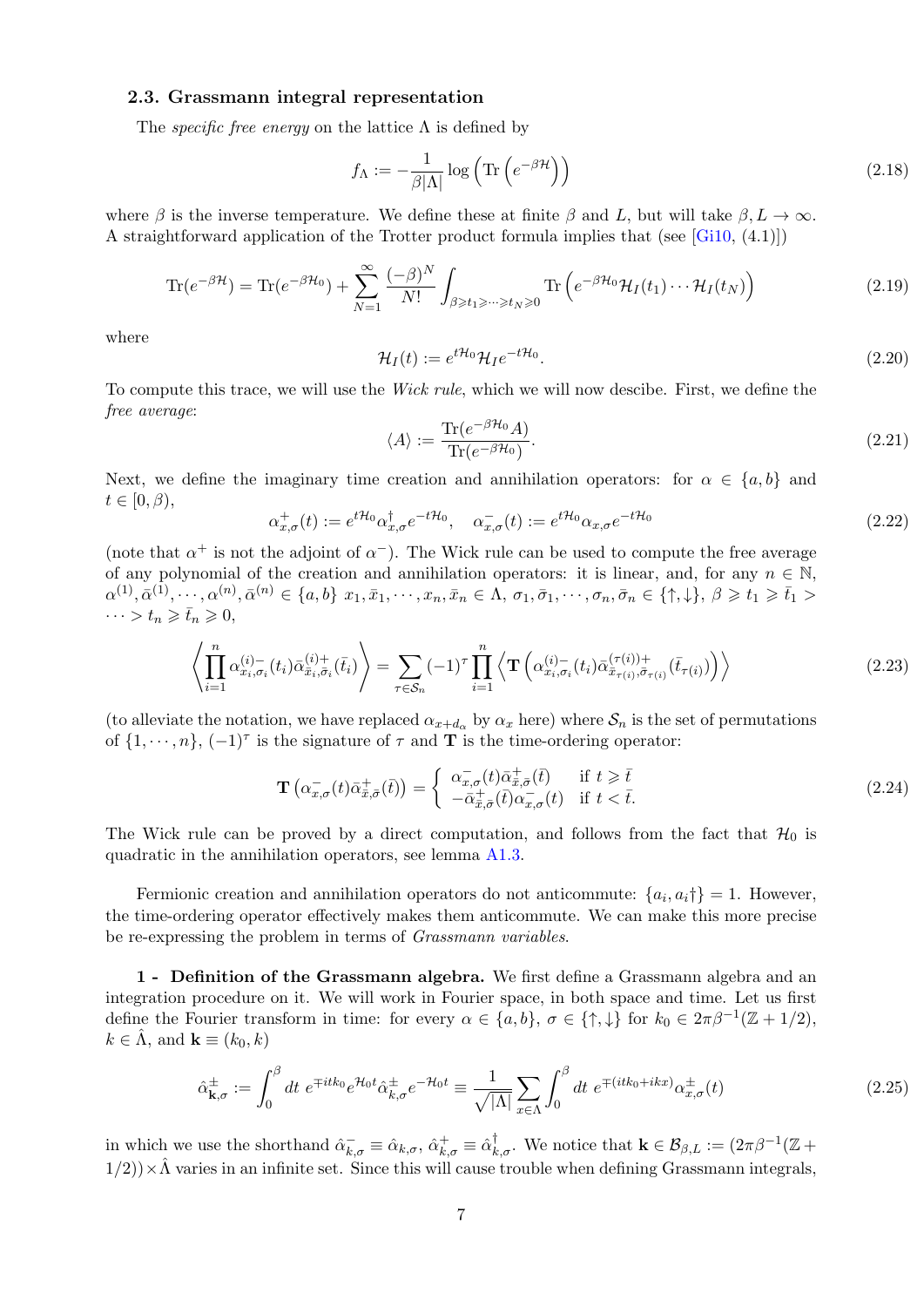we shall impose a cutoff  $M \in \mathbb{N}$ : let  $\chi_0(\rho)$  be a smooth compact support function that returns 1 if  $\rho \leq 1/3$  and 0 if  $\rho \geq 2/3$ , and let

$$
\mathcal{B}_{\beta,L}^* := \mathcal{B}_{\beta,L} \cap \{(k_0,k), \ \chi_0(2^{-M}|k_0| \neq 0)\}.
$$
 (2.26)

To every  $\hat{\alpha}_{\mathbf{k}}^{\pm}$  $\frac{\pm}{\mathbf{k},\sigma}$  for  $\alpha \in \{a,b\}$  and  $\mathbf{k} \in \mathcal{B}_{\beta,L}^*$ , we associate a *Grassmann variable*  $\hat{\psi}_{\mathbf{k},\alpha,\sigma}^{\pm}$ , and we consider the finite Grassmann algebra (an algebra in which the  $\hat{\psi}$  anti-commute with each other) generated by the collection  $\{\hat{\psi}_{\mathbf{k},\alpha,\sigma}^{\pm}\}_{\mathbf{k}\in\mathcal{B}_{\beta,L}^*}^{\alpha\in\{a,b\},\sigma\in\{\uparrow,\downarrow\}}$  $\mathbf{k} \in \mathcal{B}_{\beta,L}^{*}$ . We define the Grassmann integral

$$
\int \prod_{\sigma \in \{\uparrow,\downarrow\}} \prod_{\alpha \in \{a,b\}} \prod_{\mathbf{k} \in \mathcal{B}^*_{\beta,L}} d\hat{\psi}^+_{\mathbf{k},\alpha,\sigma} d\hat{\psi}^-_{\mathbf{k},\alpha,\sigma} \tag{2.27}
$$

as the linear operator on the Grassmann algebra whose action on a monomial in the variables  $\hat{\psi}^{\pm}_{\mathbf{k},\alpha,\sigma}$  is 0 except if said monomial is  $\prod_{\sigma \in \{\uparrow,\downarrow\}} \prod_{\alpha \in \{a,b\}} \prod_{\mathbf{k} \in \mathcal{B}^*_{\beta,L}} \hat{\psi}^-_{\mathbf{k},\alpha,\sigma} \hat{\psi}^+_{\mathbf{k},\alpha,\sigma}$  up to a permutation of the variables, in which case the value of the integral is determined using

$$
\int \prod_{\sigma \in \{\uparrow, \downarrow\}} \prod_{\alpha \in \{a, b\}} \prod_{\mathbf{k} \in \mathcal{B}_{\beta, L}^*} d\hat{\psi}_{\mathbf{k}, \alpha, \sigma}^+ d\hat{\psi}_{\mathbf{k}, \alpha, \sigma}^- \left( \prod_{\sigma \in \{\uparrow, \downarrow\}} \prod_{\alpha \in \{a, b\}} \prod_{\mathbf{k} \in \mathcal{B}_{\beta, L}^*} \hat{\psi}_{\mathbf{k}, \alpha, \sigma}^- \hat{\psi}_{\mathbf{k}, \alpha, \sigma}^+ \right) = 1 \tag{2.28}
$$

along with the anti-commutation of the  $\hat{\psi}$ .

Let us now define *Gaussian Grassmann integrals*. The Gaussian Grassmann measure is specified by a *propagator*, which is a  $2 \times 2$  complex matrix  $\hat{g}(\mathbf{k})$ :

$$
P_{\hat{g}}(d\psi) := \left(\prod_{\mathbf{k}\in\mathcal{B}_{\beta,L}^{*}} (\beta^{2} \det \hat{g}(\mathbf{k}))^{2} \left(\prod_{\sigma\in\{\uparrow,\downarrow\}} \prod_{\alpha\in\{a,b\}} d\hat{\psi}_{\mathbf{k},\alpha}^{\dagger} d\hat{\psi}_{\mathbf{k},\alpha}^{-} \right)\right) \cdot \exp\left(-\frac{1}{\beta} \sum_{\sigma\in\{\uparrow,\downarrow\}} \sum_{\mathbf{k}\in\mathcal{B}_{\beta,L}^{*}} \hat{\psi}_{\mathbf{k},\cdot,\sigma}^{+} \cdot \hat{g}^{-1}(\mathbf{k}) \hat{\psi}_{\mathbf{k},\cdot,\sigma}^{-} \right).
$$
\n(2.29)

By a direct computation, one can prove that (see lemma [A2.2\)](#page-28-0)

<span id="page-8-1"></span><span id="page-8-0"></span>
$$
\int P_{\hat{g}}(d\psi) \ 1 = 1, \quad \int P_{\hat{g}}(d\psi) \ \hat{\psi}_{\mathbf{k},\alpha,\sigma}^{-} \hat{\psi}_{\mathbf{k},\bar{\alpha},\bar{\sigma}}^{+} = \beta \delta_{\mathbf{k},\bar{\mathbf{k}}} \delta_{\sigma,\bar{\sigma}} \hat{g}_{\alpha,\bar{\alpha}}(\mathbf{k}). \tag{2.30}
$$

In addition, the integral with respect to  $P_{\hat{q}}(d\psi)$  satisfies the Wick rule (see lemma [A2.3\)](#page-29-0):

$$
\int P_{\hat{g}}(d\psi) \prod_{i=1}^{n} \hat{\psi}_{\mathbf{k}_{i},\alpha_{i},\sigma_{i}} \hat{\psi}_{\mathbf{k}_{i},\bar{\alpha}_{i},\bar{\sigma}_{i}}^{\dagger} = \sum_{\tau \in \mathcal{S}_{n}} (-1)^{\tau} \prod_{i=1}^{n} \int P_{\hat{g}}(d\psi) \hat{\psi}_{\mathbf{k}_{i},\alpha_{i},\sigma_{i}} \hat{\psi}_{\mathbf{k}_{\tau}(i),\bar{\alpha}_{\tau}(i),\bar{\sigma}_{\tau}(i)}^{\dagger}
$$
(2.31)

Finally, given two propagators  $\hat{g}_1$  and  $\hat{g}_2$ , and any polynomial  $\mathfrak{P}(\psi)$  in the Grassmann variables, we have (see lemma  $A2.4$ )

<span id="page-8-2"></span>
$$
\int P_{\hat{g}_1 + \hat{g}_2}(d\psi) \, \mathfrak{P}(\psi) = \int P_{\hat{g}_1}(d\psi_1) \int P_{\hat{g}_2}(d\psi_2) \, \mathfrak{P}(\psi_1 + \psi_2). \tag{2.32}
$$

2 - Grassmann integrals and the free energy. Let us now make the connection between the computation of the free energy and Grassmann integrals. As we have seen, free averages of polynomials in the creation and annihilation operators can be computed using the Wick rule, see [\(2.23\)](#page-7-1). Gaussian Grassmann integrals of Grassmann polynomials also satisfy the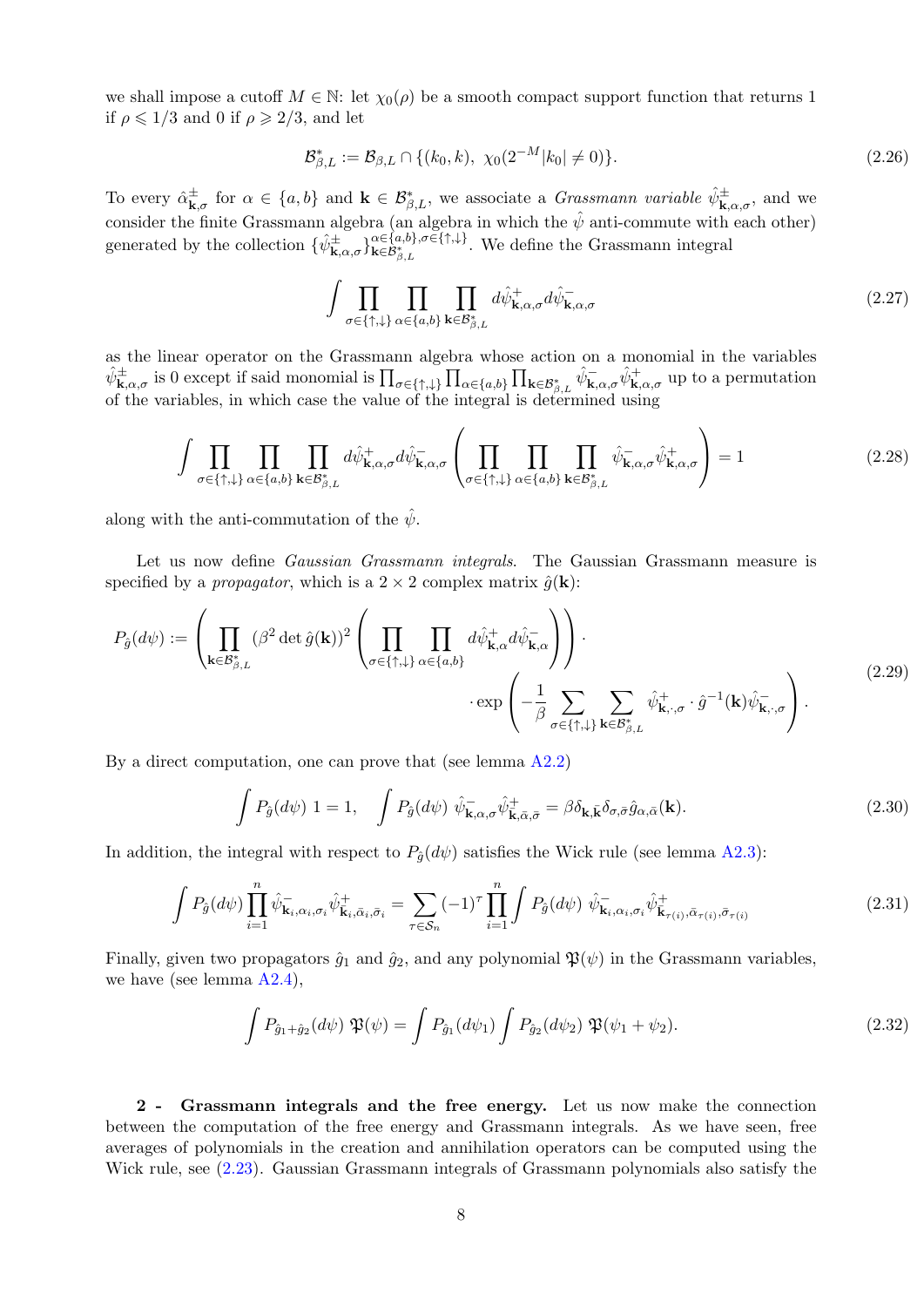Wick rule, see [\(2.31\)](#page-8-0), so Gaussian Grassmann integrals and the free average share the same algebraic structure. Thus, if we set  $\hat{g}$  in such a way that

$$
\int P_{\hat{g}}(d\psi) \ \hat{\psi}_{\mathbf{k},\alpha,\sigma}^{-} \hat{\psi}_{\mathbf{k},\bar{\alpha},\bar{\sigma}}^{+} = \frac{1}{|\Lambda|} \sum_{x,\bar{x} \in \Lambda} \int_{0}^{\beta} dt \int_{0}^{\beta} d\bar{t} \ e^{itk_{0}-i\bar{t}k_{0}+ikx-i\bar{k}\bar{x}} \left\langle \mathbf{T} \left( \alpha_{x,\sigma}^{-}(t)\bar{\alpha}_{\bar{x},\bar{\sigma}}^{+}(\bar{t}) \right) \right\rangle \tag{2.33}
$$

then we can compute free averages using Gaussian Grassmann integrals. Furthermore, by a direct computation (see lemma [A1.2\)](#page-22-0),

$$
\frac{1}{|\Lambda|} \sum_{x,\bar{x}\in\Lambda} \int_0^\beta dt \int_0^\beta d\bar{t} e^{itk_0 - i\bar{t}\bar{k}_0 + ikx - i\bar{k}\bar{x}} \left\langle \mathbf{T} \left( \alpha^-_{x,\sigma}(t) \bar{\alpha}^+_{\bar{x},\bar{\sigma}}(\bar{t}) \right) \right\rangle = \beta \delta_{\mathbf{k},\bar{\mathbf{k}}} \delta_{\sigma,\bar{\sigma}} (-ik_0 \mathbb{1} - H_0(k))^{-1}
$$
(2.34)

so, by [\(2.30\)](#page-8-1),

$$
\hat{g}(\mathbf{k}) = (-ik_0 \mathbb{1} - H_0(k))^{-1}.
$$
\n(2.35)

Actually, since we cut off the momenta by  $M$ , in order to avoid introducing Gibbs phenomena when inverting Fourier transforms, we define the *propagator*:

$$
\hat{g}_{\leq M}(\mathbf{k}) := \chi_0(2^{-M}|k_0|)(-ik_0 \mathbb{1} - H_0(k))^{-1}
$$
\n(2.36)

and will take the limit  $M \to \infty$  at the end of the computation. Thus, we define the Gaussian Grassmann integration measure  $P_{\leq M}(d\psi) \equiv P_{\hat{q}_{\leq M}}(d\psi)$ , which allows us to compute the trace in [\(2.18\)](#page-7-2):

$$
f_{\Lambda} = f_{0,\Lambda} - \lim_{M \to \infty} \frac{1}{\beta |\Lambda|} \log \int P_{\leq M}(d\psi) e^{-\mathcal{V}(\psi)} \tag{2.37}
$$

<span id="page-9-1"></span>where  $f_{0,\Lambda}$  is the free energy in the  $U=0$  case and

$$
\mathcal{V}(\psi) = U \sum_{\alpha \in \{a,b\}} \int_0^\beta dt \sum_{x \in \Lambda} \psi_{\mathbf{x},\alpha,\uparrow}^+ \psi_{\mathbf{x},\alpha,\downarrow}^- \psi_{\mathbf{x},\alpha,\downarrow}^+ \psi_{\mathbf{x},\alpha,\downarrow}^- \tag{2.38}
$$

in which  $\mathbf{x} \equiv (t, x)$  and

<span id="page-9-2"></span>
$$
\psi_{\mathbf{x},\alpha,\sigma}^{\pm} := \frac{1}{\beta\sqrt{|\Lambda|}} \sum_{\mathbf{k}\in\mathcal{B}_{\beta,L}^*} \hat{\psi}_{\mathbf{k},\alpha,\sigma}^{\pm} e^{\pm i\mathbf{k}\mathbf{x}}.
$$
\n(2.39)

Note that we have dropped the  $-\frac{1}{2}$  $\frac{1}{2}$  from the interaction Hamiltonian when passing to the Grassmann variables. The reason for this is that, in configuration space, the point  $t = \bar{t}$  is important (this situation did not arise above as this was of measure 0). Recall that in lemma-[A1.2,](#page-22-0) the two point function  $\langle T(\alpha^- \alpha^+) \rangle$  at  $t = \bar{t}$  has an extra  $\frac{1}{2}$ , and one can show that this exactly cancels with the  $-\frac{1}{2}$  $\frac{1}{2}$  in the interaction Hamiltonian.

### <span id="page-9-0"></span>2.4. Singularities of the propagator and scale decomposition

We thus have a clear strategy to compute the free energy of the electrons in graphene:  $(2.37)$ reduces the computation to a Gaussian Grassmann integral, which we can compute as a power series by expanding  $e^{-\mathcal{V}}$ . However, when implementing this strategy, one almost immediately runs into a problem:  $\hat{g}$  is singular, at least in the limit  $\beta, L \to \infty$ . Indeed, recall that the eigenvalues of  $H_0$  are singular at  $k = p_F^{(\omega)}$  $\mathcal{L}_{F}^{(\omega)}$ , see [\(2.15\)](#page-6-1), around which they behave like  $v_F |k - p_F^{(\omega)}|$  $\vert_{F}^{(\omega)}\vert,$ see [\(2.16\)](#page-6-2). Thus,  $\hat{g}_{\leqslant M}$  is singular at  $\mathbf{k} = \mathbf{p}_F^{(\omega)}$  $\stackrel{(\omega)}{F}:=(0,p_F^{(\omega)}$  $(\mathcal{C}_F^{(\omega)})$ , near which the eigenvalues of  $\hat{g}_{\leq M}$ behave like

$$
\pm |v_F|k - p_F^{(\omega)}| + ik_0|^{-1}.
$$
\n(2.40)

(Note that  $|k_0| \geq \frac{\pi}{\beta}$  $\frac{\pi}{\beta}$ , so  $\hat{g}$  is not singular for finite  $\beta$ , but it becomes so in the limit.) Therefore, it is far from obvious that our strategy to compute the free energy will work uniformly in  $\beta$ , and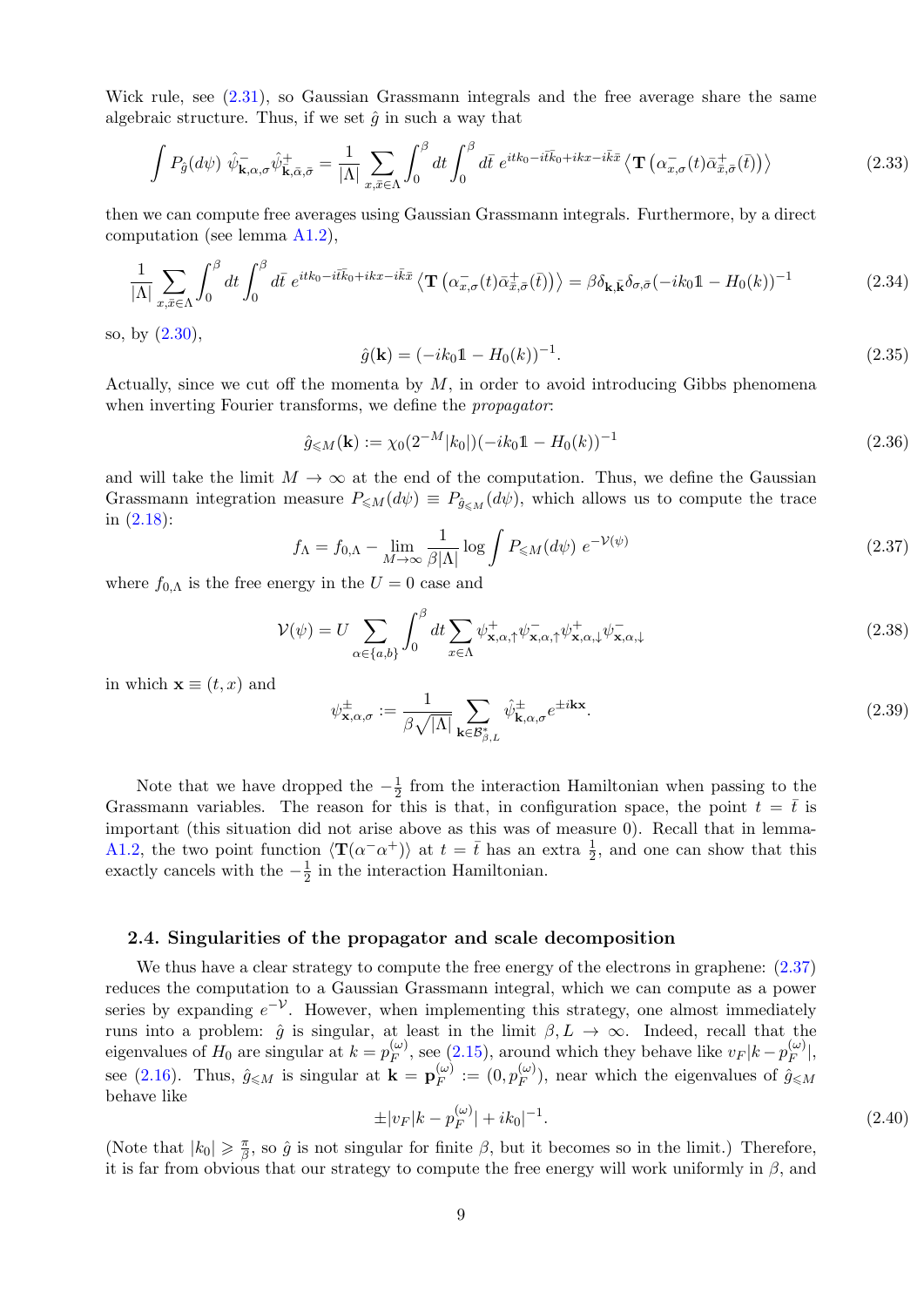so we may not be able to take the limit  $\beta \to \infty$  (the risk is that the series expansion does not converge in the limit).

We will need to proceed in a more subtle fashion, by performing a multiscale decomposition (the multiscale decomposition is the heart of the renormalization group method). The idea is to approach the singularities  $p_F^{(\omega)}$  $\binom{(\omega)}{F}$  slowly, by defining scale-by-scale propagators: for  $h \in -\mathbb{N}$ , we define

$$
\Phi_h(\mathbf{k} - \mathbf{p}_F^{(\omega)}) := (\chi_0(2^{-h}|\mathbf{k} - \mathbf{p}_F^{(\omega)}|) - \chi_0(2^{-h+1}|\mathbf{k} - \mathbf{p}_F^{(\omega)}|))
$$
\n(2.41)

<span id="page-10-2"></span>which is a smooth function that is supported in  $|\mathbf{k}-\mathbf{p}_F^{(\omega)}|$  $|_{F}^{(\omega)}| \in [2^h \frac{1}{6}, 2^h \frac{2}{3}],$  in other words, it localizes **k** to be at a distance from  $\mathbf{p}_{F}^{(\omega)}$  $\binom{\omega}{F}$  that is of order  $2^h$ , see figure [2.5.](#page-10-0) Since  $|k_0| \geq \frac{\pi}{\beta}$  $\frac{\pi}{\beta}$ , we only need to consider

$$
h \ge -N_{\beta} := \log_2 \frac{\pi}{\beta}.\tag{2.42}
$$

We then define

<span id="page-10-1"></span>
$$
\hat{g}^{(h,\omega)}(\mathbf{k}) := \Phi_h(\mathbf{k} - \mathbf{p}_F^{(\omega)}) (-ik_0 \mathbb{1} - H_0(k))^{-1} = \Phi_h(\mathbf{k} - \mathbf{p}_F^{(\omega)}) \frac{1}{k_0^2 + |\Omega(k)|^2} \begin{pmatrix} ik_0 & -\Omega^*(k) \\ -\Omega(k) & ik_0 \end{pmatrix}
$$
(2.43)

(where we used  $(2.12)$  to compute the inverse). For h sufficiently small (sufficiently negative), we thus have

$$
\hat{g}^{(h,\omega)} = O(2^{-h}).\tag{2.44}
$$

To carry out the Gaussian Grassmann integral, we split

$$
\hat{g}_{\leq M} = \sum_{h=0}^{-N_{\beta}} \sum_{\omega=\pm} \hat{g}^{(h,\omega)}(\mathbf{k}) + \hat{g}_{\geq 0}, \quad \hat{g}_{\geq 0} := \hat{g}_{\leq M} - \sum_{h=0}^{-N_{\beta}} \sum_{\omega=\pm} \hat{g}^{(h,\omega)}(\mathbf{k})
$$
\n(2.45)

(note that  $\hat{g}_{\geqslant 0}$  is bounded uniformly in  $\beta$ ) and use [\(2.32\)](#page-8-2) to compute the integrals with the propagators  $g^{(h,\omega)}$  one at a time.



<span id="page-10-0"></span>fig 2.5: A sketch of the scale decomposition, the darker the color, the smaller the scale.

This has been done in detail in [\[GM10,](#page-32-7) [Gi10\]](#page-31-4). Carrying out this strategy in practice is rather involved though, so here, we will simplify the problem by considering a hierarchical model based on the graphene model.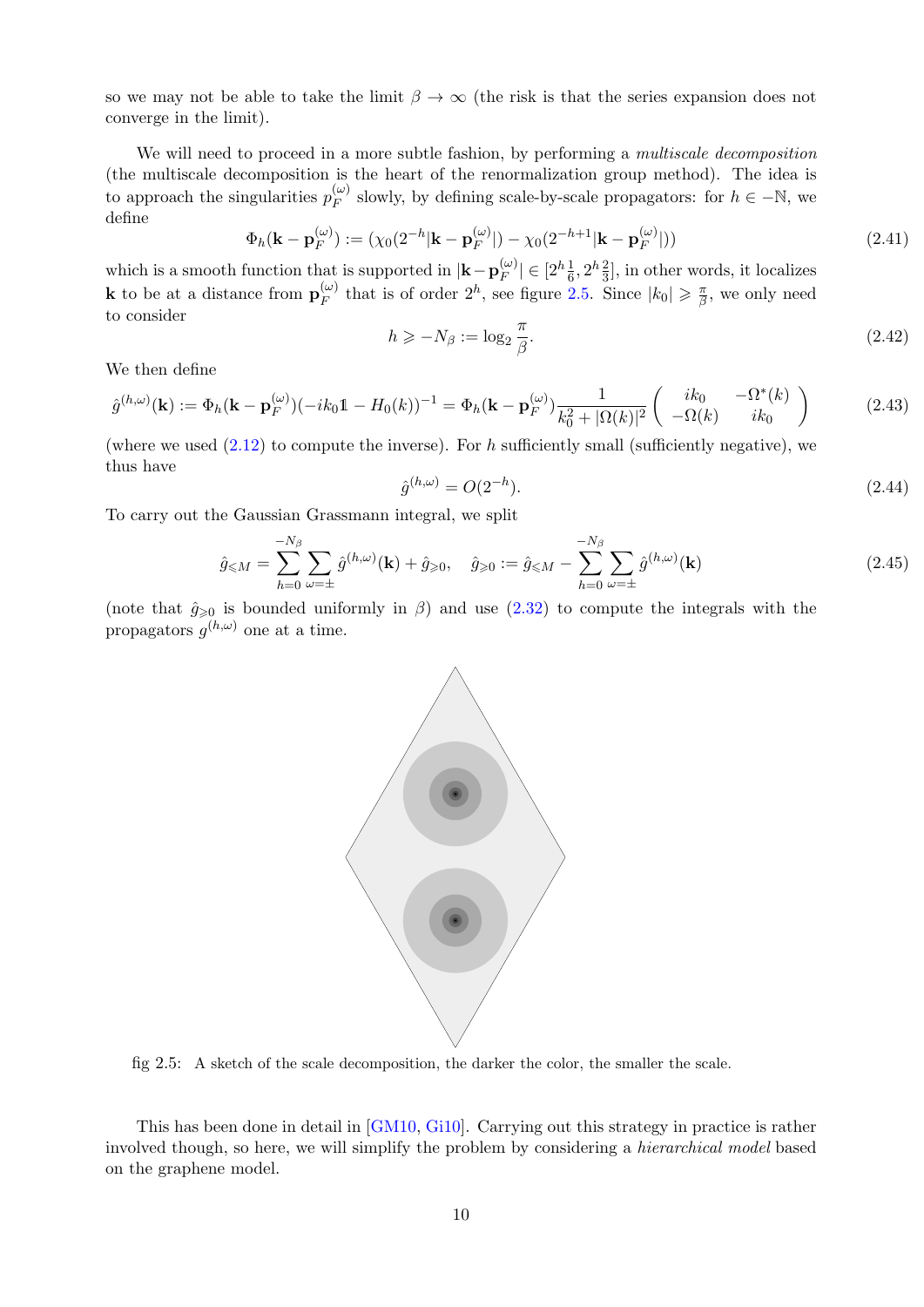# <span id="page-11-0"></span>3. Hierarchical graphene

The hierarchical graphene model is a simplification of the graphene model, in which everything but the multiscale structure is culled. The philosophy of using a hierarchical model is that renormalization group treatments are typically quite involved, whereas hierarchical models behave in essentially (from a renormalization group point of view) the same way, without having too many details muddy the main ideas of the strategy. They have been used in many settings- [\[Dy69,](#page-31-5) [BCe78,](#page-31-6) [GK81\]](#page-31-7), though most of those are Bosonic. Fermionic hierarchical models were first studied in [\[Do91\]](#page-31-8), and, in a more systematic way, in [\[BGJ15,](#page-31-9) [GJ15\]](#page-31-10).

### <span id="page-11-1"></span>3.1. Definition of the hierarchical model

1 - Boxes. The hierarchical model will be defined in configuration space (as opposed to Fourier space). In the previous section, we introduced a multiscale decomposition in Fourier space, in which we split Grassmann fields into momentum shells, where  $|\mathbf{k} - \mathbf{p}_F^{(\omega)}|$  $|_{F}^{(\omega)}| \sim 2^h$ . In configuration space, this corresponds to considering Grassmann fields that are constant on configuration-space boxes of size  $\sim 2^{-h}$ . These boxes are obtained by doubling the size of the elementary cell of the hexagonal lattice at every scale, see figure [3.1.](#page-11-2) We also have a time dimension, which we split into boxes of size  $2^{|h|}$ . We thus define the set of boxes on scale  $h \in \{-N_\beta, \dots, 0\}$  by

$$
\mathcal{Q}_h := \left\{ [i2^{|h|}, (i+1)2^{|h|}) \times (\Lambda \cap \{2^{|h|}(n_1+x_1)l_1+2^{|h|}(n_2+x_2)l_2, x_1, x_2 \in [0,1)\}) \right\}_{i,n_1,n_2 \in \mathbb{Z}}
$$
(3.1)

 $(Q_h \text{ is a set of sets}).$  For every  $(t, x) \in [0, \beta) \times \Lambda$  and  $h \in \{-N_\beta, \cdots, 0\}$ , there exists a unique box  $\Delta^{(h)}(t,x) \in \mathcal{Q}_m$  such that  $(t,x) \in \Delta^{(m)}(t,x)$ . To simplify the computations further, we drop the index  $\omega$ , which does not change the nature of the problem. In each box  $\Delta$ , we have four Grassmann fields (and their conjugates), corresponding to both choices of atom type (a or b) and both choices of spin ( $\uparrow$  and  $\downarrow$ ): for  $\alpha \in \{a, b\}$  and  $\sigma \in \{\uparrow, \downarrow\}, \psi_{\alpha, \sigma}^{[h] \pm}(\Delta)$ .



<span id="page-11-2"></span>fig 3.1: In this figure, we have quadrupled the size of the elementary cell. Each large cell supports four Grassmann fields corresponding to both choices of type of atom  $(a \text{ and } b)$  and of spin  $(\uparrow$  and  $\downarrow$ ).

2 - Propagators. Let us now define the propagators associated to these Grassmann fields. We will chose them to be *similar*, in a certain sense, to the non-hierarchical propagators. We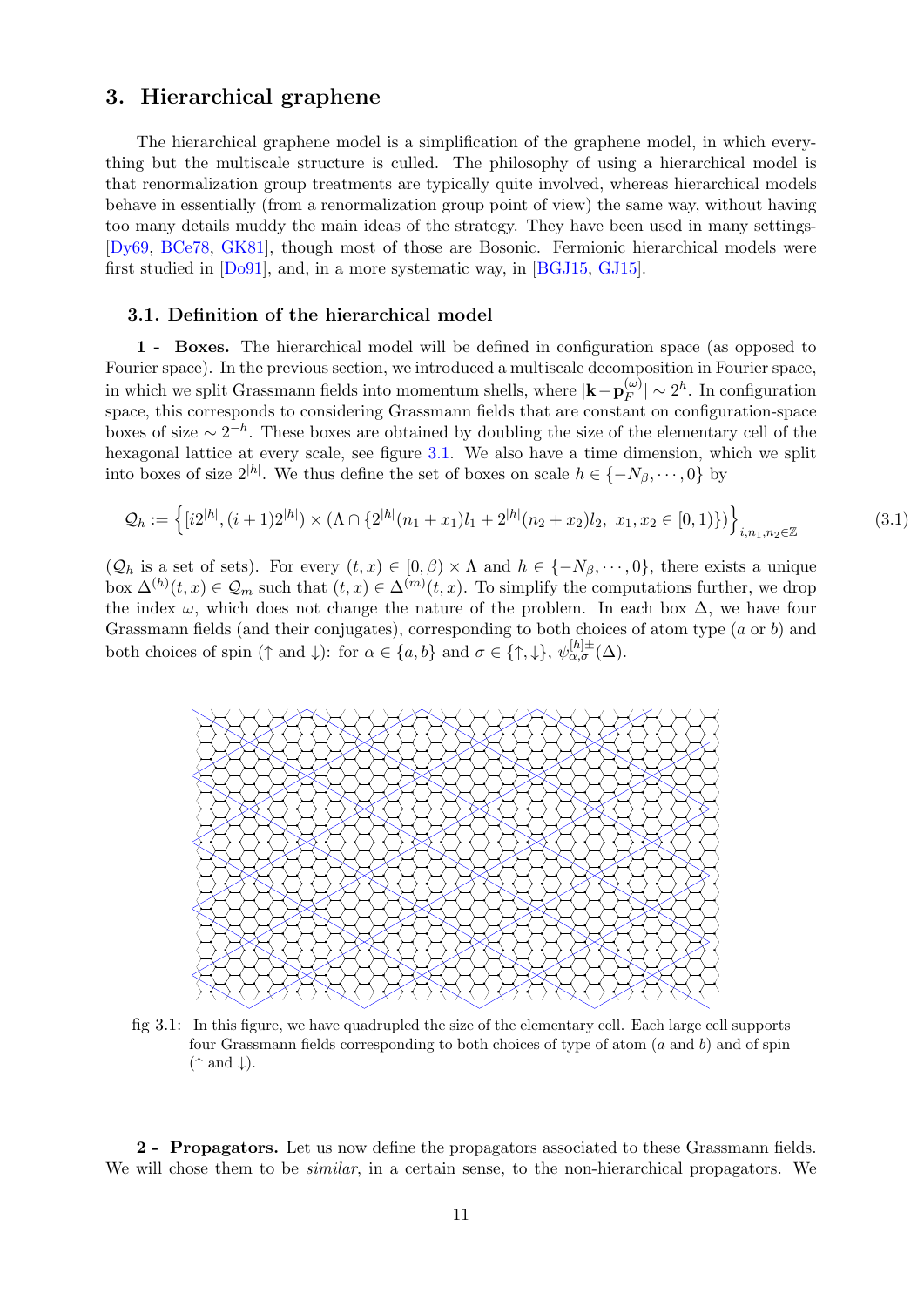defined the single scale propagator in Fourier space in  $(2.43)$ , which, in configuration space, becomes

$$
g^{(h,\omega)}(t,x) = \frac{1}{\beta|\Lambda|} \sum_{\mathbf{k}\in\mathcal{B}_{\beta,L}} e^{-ik_0t - ikx} \Phi_h(\mathbf{k} - \mathbf{p}_F^{(\omega)}) \frac{1}{k_0^2 + |\Omega(k)|^2} \begin{pmatrix} ik_0 & -\Omega^*(k) \\ -\Omega(k) & ik_0 \end{pmatrix}.
$$
 (3.2)

In the hierarchical approximation, we neglect propagators at different times, so we can set  $t = 0$ , at which, by symmetry, the diagonal terms vanish. Thus we only have a non-trivial propagator in between atoms of type  $a$  and  $b$ . Furthermore,

$$
\frac{1}{\beta|\Lambda|} \sum_{\mathbf{k}\in\mathcal{B}_{\beta,L}} \Phi_h(\mathbf{k}-\mathbf{p}_F^{(\omega)}) = O(2^{3h}), \quad \hat{g}^{(h,\omega)} = O(2^{-h})
$$
\n(3.3)

<span id="page-12-0"></span>so

<span id="page-12-1"></span>
$$
g^{(h,\omega)}(t,x) = O(2^{2h}).
$$
\n(3.4)

In order to take this scaling factor into account, we rescale the Grassmann fields  $\psi$ , and define, for  $(t, x) \in [0, \beta) \times \Lambda$ , (recall that we have dropped the index  $\omega$  in the hierarchical model)

$$
\psi_{\alpha,\sigma}^{\pm}(t,x) = \sum_{h=-N_{\beta}}^{0} 2^{h} \psi_{\alpha,\sigma}^{[h]\pm}(\Delta^{(h)}(t,x)).
$$
\n(3.5)

We will take the propagators to be

$$
\int P^{[h]}(d\psi^{[h]}) \ \psi_{a,\sigma}^{[h]}(\Delta)\psi_{b,\sigma'}^{[h]+}(\Delta') = \delta_{\sigma,\sigma'}\delta_{\Delta,\Delta'} \tag{3.6}
$$

$$
\int P^{[h]}(d\psi^{[h]}) \ \psi^{[h]-}_{b,\sigma}(\Delta)\psi^{[h]+}_{a,\sigma'}(\Delta') = \delta_{\sigma,\sigma'}\delta_{\Delta,\Delta'} \tag{3.7}
$$

and all other propagators will be set to 0. We can now evaluate how well these propagators approximate the non-hierarchical ones. Given x, y, let  $\eta(x, y)$  be the largest negative integer such that  $x$  and  $y$  are in the same box. We have

$$
\int P(d\psi) \ \psi_{a,\sigma}^{-}(x,t)\psi_{b,\sigma'}^{+}(y,t) = \delta_{\sigma,\sigma'} \sum_{h=-N_{\beta}}^{\eta(x,y)} 2^{2h} = \delta_{\sigma,\sigma'} \frac{4}{3} 2^{2\eta(x,y)} (1 - 4^{-N_{\beta} - \eta(x,y)})
$$
(3.8)

which has the same scaling as the non-hierarchical propagator  $(3.4)$  (and similarly with a and b exchanged).

### 3 - Effective potentials. In this hierarchical model, we compute

$$
\int P(d\psi) e^{-\mathcal{V}(\psi)}.
$$
\n(3.9)

We proceed inductively: for  $\alpha \in \{a, b\}$ ,  $\sigma \in \{\uparrow, \downarrow\}$ ,  $h \in \{-N_\beta, \dots, 0\}$ ,  $\Delta \in \mathcal{Q}_h$ , let  $\bar{\Delta} \in \mathcal{Q}_{h-1}$  be such that  $\bar{\Delta} \supset \Delta$ , we define

<span id="page-12-3"></span>
$$
\psi_{\alpha,\sigma}^{[\leq h]\pm}(\Delta) := \frac{1}{2} \psi_{\alpha,\sigma}^{[\leq h-1]\pm}(\bar{\Delta}) + \psi_{\alpha,\sigma}^{[h]\pm}(\Delta). \tag{3.10}
$$

Note that  $(3.5)$  is then

<span id="page-12-2"></span>
$$
\psi_{\alpha,\sigma}^{\pm}(t,x) \equiv \psi_{\alpha,\sigma}^{[\leq 0]\pm}(\Delta^{(1)}(t,x)). \tag{3.11}
$$

We then define, for  $h \in \{-N_\beta, \dots 0\},\$ 

$$
e^{\beta |\Lambda| c^{[h]} - \mathcal{V}^{[h-1]}(\psi^{\leq h-1]})} := \int P^{[h]}(d\psi^{[h]}) e^{-\mathcal{V}^{[h]}(\psi^{[\leq h]})}, \quad \mathcal{V}^{[0]}(\psi^{[\leq 0]}) := \mathcal{V}(\psi^{[\leq 0]})
$$
\n(3.12)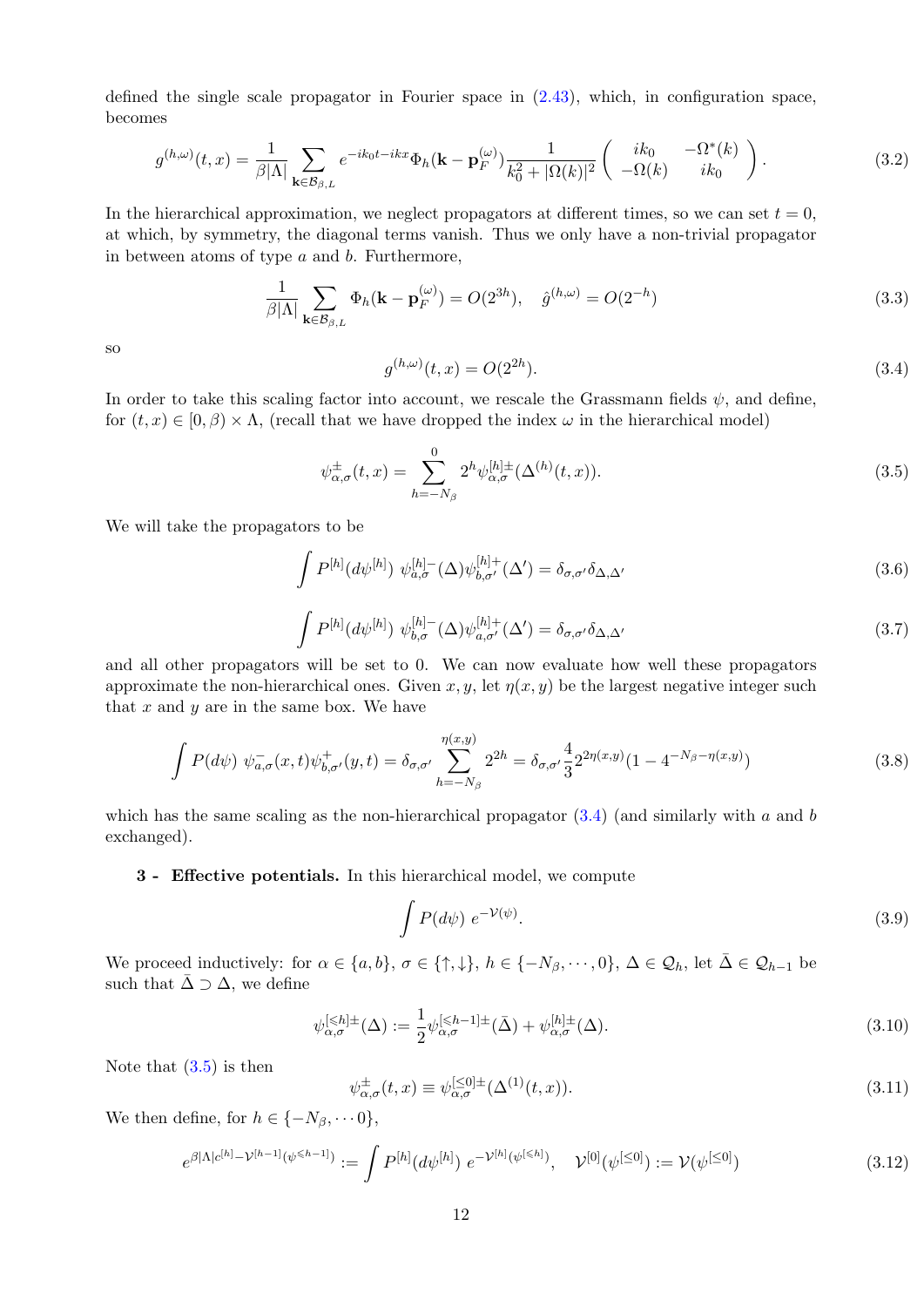in which  $c^{[h]} \in \mathbb{R}$  is a constant and  $\mathcal{V}^{[h-1]}$  has no constant term. The function  $\mathcal{V}^{[h]}$  is called the effective potential on scale  $h$ , and it dictates the physical properties of the system at distances  $\sim 2^{-h}$ . By a straightforward induction, we then find that

$$
\int P(d\psi) e^{-\mathcal{V}(\psi)} = \exp\left(-\beta |\Lambda| \sum_{h=-N_{\beta}}^{0} c^{[h]}\right).
$$
\n(3.13)

The specific free energy [\(2.37\)](#page-9-1) is then

$$
f_{\Lambda} = f_{0,\Lambda} - \sum_{h=-N_{\beta}}^{0} c^{[h]}.
$$
\n(3.14)

We are then left with computing  $\mathcal{V}^{[h]}$  and  $c^{[h]}$  using [\(3.12\)](#page-12-2). By [\(2.38\)](#page-9-2),  $\mathcal{V}$  is local in  $(t, x)$  and so, by induction, it takes the form

<span id="page-13-1"></span>
$$
\mathcal{V}^{[h]}(\psi^{[\leq h]}) = -\sum_{\Delta \in \mathcal{Q}_h} v_h(\psi^{[\leq h]}(\Delta)). \tag{3.15}
$$

Because there are only four Grassmann fields and their conjugates per cell,  $v_h$  must be a polynomial in the Grassmann fields of order  $\leq 8$ . In fact, by symmetry considerations, we find that  $v_h$  must be of the form

<span id="page-13-2"></span>
$$
v_h(\psi) = \sum_{i=0}^{6} \ell_i^{(h)} O_i(\psi)
$$
\n(3.16)

with

$$
O_0(\psi) := \sum_{\sigma \in \{\uparrow, \downarrow\}} \left( \psi^+_{a,\sigma} \psi^-_{b,\sigma} + \psi^+_{b,\sigma} \psi^-_{a,\sigma} \right), \quad O_1(\psi) := \sum_{\alpha \in \{a,b\}} \psi^+_{\alpha,\uparrow} \psi^-_{\alpha,\uparrow} \psi^+_{\alpha,\downarrow} \psi^-_{\alpha,\downarrow} \tag{3.17}
$$

$$
O_2(\psi) := \psi_{a,\uparrow}^+ \psi_{a,\downarrow}^- \psi_{b,\downarrow}^+ \psi_{b,\uparrow}^- + \psi_{b,\uparrow}^+ \psi_{b,\downarrow}^- \psi_{a,\downarrow}^+ \psi_{a,\uparrow}^- + \psi_{a,\downarrow}^+ \psi_{a,\uparrow}^- \psi_{b,\uparrow}^+ \psi_{b,\downarrow}^- + \psi_{b,\downarrow}^+ \psi_{b,\uparrow}^- \psi_{a,\uparrow}^+ \psi_{a,\downarrow}^- \tag{3.18}
$$

$$
O_3(\psi) := \sum_{\sigma \in \{\uparrow, \downarrow\}} \psi_{a,\sigma}^+ \psi_{a,\sigma}^- \psi_{b,\sigma}^+ \psi_{b,\sigma}^- , \quad O_4(\psi) := \psi_{a,\uparrow}^+ \psi_{b,\uparrow}^- \psi_{a,\downarrow}^+ \psi_{b,\downarrow}^- + \psi_{b,\uparrow}^+ \psi_{a,\uparrow}^- \psi_{b,\downarrow}^+ \psi_{a,\downarrow}^- \tag{3.19}
$$

$$
O_{5}(\psi) := \psi_{a,\uparrow}^{+} \psi_{a,\uparrow}^{-} \psi_{b,\uparrow}^{+} \psi_{b,\uparrow}^{-} \psi_{b,\downarrow}^{+} + \psi_{a,\downarrow}^{+} \psi_{a,\downarrow}^{-} \psi_{a,\uparrow}^{+} \psi_{b,\downarrow}^{-} \psi_{b,\downarrow}^{+} \psi_{b,\downarrow}^{-} + \psi_{b,\downarrow}^{+} \psi_{a,\uparrow}^{-} \psi_{a,\uparrow}^{+} \psi_{a,\downarrow}^{-} + \psi_{b,\downarrow}^{+} \psi_{a,\downarrow}^{-} \psi_{b,\downarrow}^{+} \psi_{b,\downarrow}^{-} \psi_{b,\downarrow}^{+} \psi_{a,\downarrow}^{-} \psi_{a,\downarrow}^{+} \psi_{a,\downarrow}^{-}.
$$
\n
$$
(3.20)
$$

$$
O_6(\psi) := \psi_{a,\uparrow}^+ \psi_{a,\uparrow}^- \psi_{a,\downarrow}^+ \psi_{a,\downarrow}^- \psi_{b,\uparrow}^+ \psi_{b,\uparrow}^- \psi_{b,\downarrow}^+ \psi_{b,\downarrow}^-.
$$
\n(3.21)

### <span id="page-13-0"></span>3.2. Beta function of the hierarchical model

**1** - Beta function. We have thus introduced a strategy to compute  $\mathcal{V}^{[h]}$  inductively: starting from  $\mathcal{V}^{[h]}$ , we have

$$
e^{\beta|\Lambda|c^{[h]} - \mathcal{V}^{[h-1]}(\psi^{[\leq h-1]})} = \int P(d\psi^{[h]}) e^{-\mathcal{V}^{[h]}(\psi^{[h]} + 2^{-\gamma}\psi^{[\leq h-1]})}
$$
(3.22)

where  $\gamma \equiv 1$  is the scaling dimension of  $\psi$  in [\(3.10\)](#page-12-3). Now, by [\(3.15\)](#page-13-1), is

$$
e^{\beta|\Lambda|c^{[h]} + \sum_{\bar{\Delta}\in\mathcal{Q}_{h-1}} v_{h-1}(\psi^{[\leq h-1]}(\bar{\Delta}))} = \prod_{\Delta\in\mathcal{Q}_h} \int P(d\psi^{[h]}(\Delta)) e^{v_h(\psi^{[h]}(\Delta) + 2^{-\gamma}\psi^{[\leq h-1]}(\bar{\Delta}))}.
$$
\n(3.23)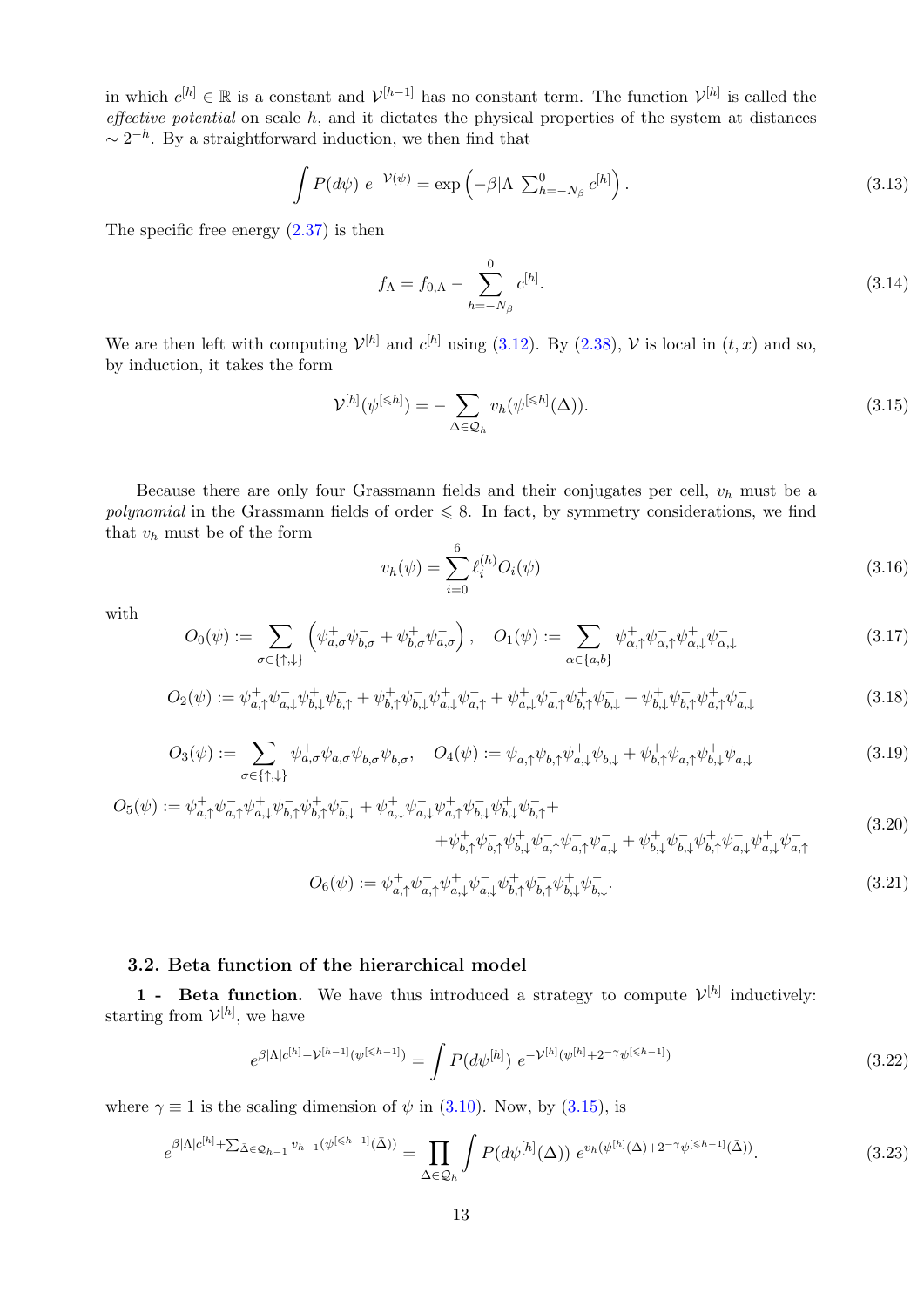If we group the right side in boxes on scale  $h-1$ , we find

$$
e^{\beta|\Lambda|c^{[h]} + \sum_{\bar{\Delta}\in\mathcal{Q}_{h-1}} v_{h-1}(\psi^{[\leq h-1]}(\bar{\Delta}))} = \prod_{\bar{\Delta}\in\mathcal{Q}_{h-1}} \prod_{\substack{\Delta\in\mathcal{Q}_h \\ \Delta\subset\bar{\Delta}}} \int P(d\psi^{[h]}(\Delta)) e^{v_h(\psi^{[h]}(\Delta) + 2^{-\gamma}\psi^{[\leq h-1]}(\bar{\Delta}))}.
$$
\n(3.24)

In addition, the integral over  $\psi^{[h]}(\Delta)$  does not depend on  $\Delta$ . Therefore, using the fact that  $\bar{\Delta}$ contains  $2^{d+1} \equiv 8$  ( $d \equiv 2$  is the dimension of the lattice) boxes  $\Delta$ , we have, for all  $\bar{\Delta} \in \mathcal{Q}_{h-1}$  and for any choice of  $\Delta \in \mathcal{Q}_h$  with  $\Delta \subset \bar{\Delta}$ ,

<span id="page-14-0"></span>
$$
e^{\beta|\Lambda|c^{[h]} + v_{h-1}(\psi^{[\leq h-1]}(\bar{\Delta}))} = \left(\int P(d\psi^{[h]}(\Delta)) e^{v_h(\psi^{[h]}(\Delta) + 2^{-\gamma}\psi^{[\leq h-1]}(\bar{\Delta}))}\right)^{2^{d+1}}.
$$
\n(3.25)

We expand the exponential and use  $(3.16)$ :

$$
\beta |\Lambda| c^{[h]} + \sum_{i=0}^{6} \ell_i^{(h-1)} O_i(\psi^{[\leq h-1]}(\bar{\Delta})) =
$$
  
=  $2^{d+1} \log \int P(d\psi^{[h]}(\Delta)) \sum_{n=0}^{\infty} \frac{1}{n!} \left( \sum_{i=0}^{6} \ell_i^{(h)} O_i(\psi^{[h]}(\Delta) + 2^{-\gamma} \psi^{[\leq h-1]}(\bar{\Delta})) \right)^n$ . (3.26)

The computation is thus reduced to computing the map  $\ell^{(h)} \mapsto \ell^{(h-1)}$  using [\(3.26\)](#page-14-0). The coefficients  $\ell_i^{(h)}$  $\ell^{(h)}$  are called *running coupling constants*, and the map  $\ell^{(h)} \mapsto \ell^{(h-1)}$  is called the *beta* function of the model. The running coupling constants play a very important role, as they specify the effective potential on scale  $h$ , and thereby the physical properties of the system at distances  $\sim 2^{-h}$ .

2 - Feynman diagrams. Having defined the hierarchical model as we have, the infinite sum in [\(3.26\)](#page-14-0) is actually finite ( $n \leq 4$ ), so to compute the beta function, it suffices to compute Gaussian Grassmann integrals of a finite number of Grassmann monomials. A convenient way to carry out this computation is to represent each term graphically, using Feynman diagrams. First, let us expand the power  $n$  and graphically represent the terms that must be integrated. For each n, we have n possible choices of  $\ell_i O_i$ . Now,  $O_i$  can be quadratic in  $\psi$   $(O_0)$ , quartic  $(O_1, O_2, O_3,$  $O_4$ ), sextic  $(O_5)$  or octic  $(O_6)$ . We will represent  $O_i$  by a vertex with the label i, from which two, four, six or eight edges emanate, depending on the degree of  $O_i$ . Each edge corresponds to a factor  $\psi^{[h]} + 2^{-\gamma} \psi^{[\leq h-1]}$ . For each edge, we can either choose the term  $2^{-\gamma} \psi^{[\leq h-1]}$ , which is not integrated, and so the edge will be called *external*, or we can choose the term  $\psi^{[h]}$ , in which case this edge will have to be integrated, and will be called internal. Having made all of these choices, we have a set of vertices as well as external and internal edges. We must now integrate  $\psi^{[h]}$ . Recall that, by Wick's rule  $(2.31)$ , to integrate a monomial, we pair up  $\psi^{[h]}$ 's (internal edges), and multiply the corresponding propagators. Graphically, this is done by connecting internal edges. Each connection made stands in for a propagator. The computation of the Gaussian Grassmann integral in [\(3.26\)](#page-14-0) can thus be reduced to a sum over graphs.

Let us make a few comments about this expansion, and how it is used for non-hierarchical models.

• The diagram expansion for the hierarchical model is finite, in that there are only finitely many types of vertices, and finitely many of them, so the number of possible graphs is finite. This diagrammatic representation can be done in the non-hierarchical model as well, but there, the number of graphs is infinite. In fact, even considering just one type of vertex, the number of graphs grows as  $(n!)^2$  as the number of vertices n tends to  $\infty$ . This makes the infinite sum in [\(3.26\)](#page-14-0) absolutely divergent. However, in counting these graphs, we are ignoring important signs: in the Wick rule [\(2.31\)](#page-8-0), each permutation comes with its signature. These signs lead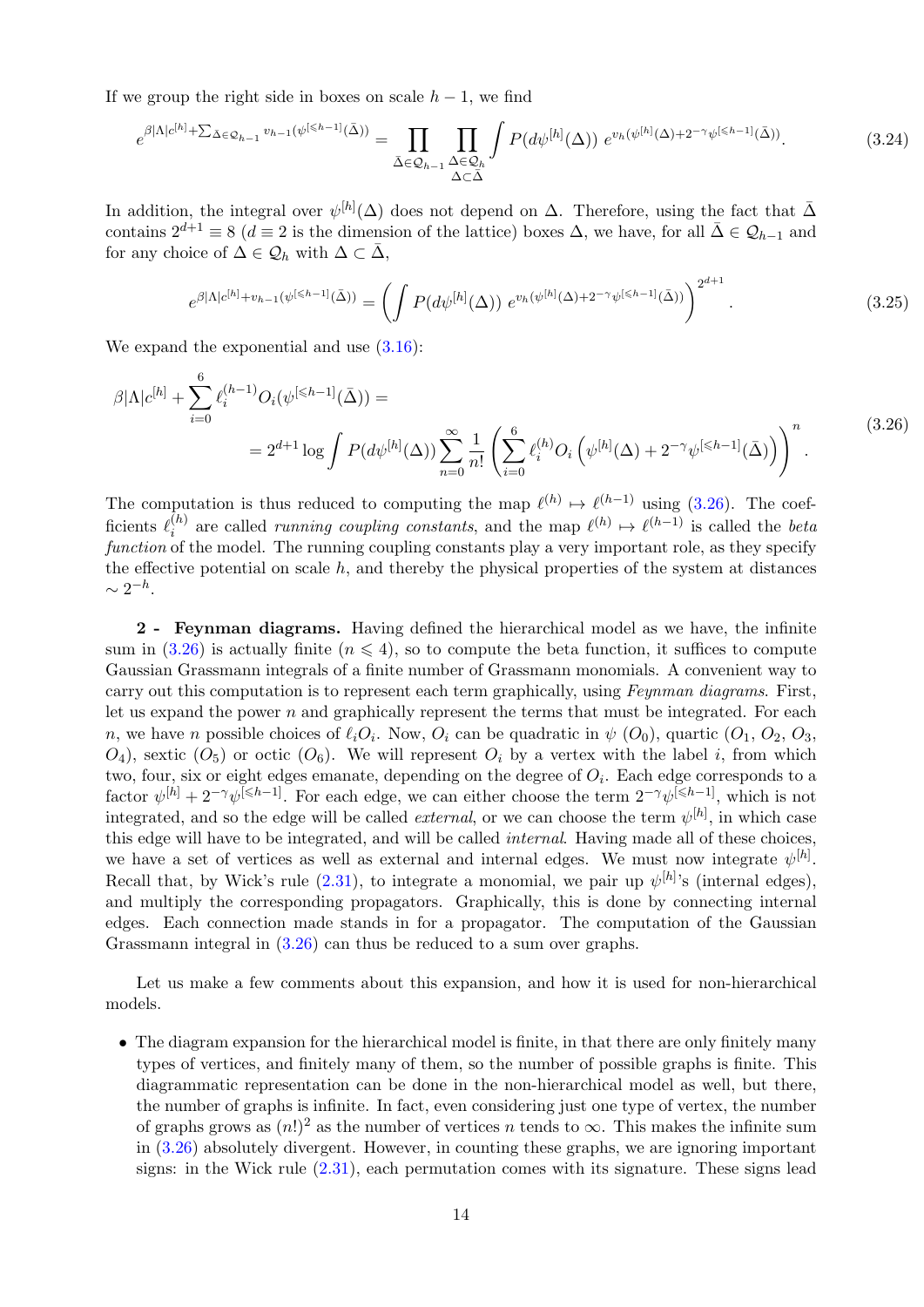to important cancellations in the sum over  $n$ , which can be exploited using so-called Gram bounds, or determinant expansions [\[BF78,](#page-31-13) [BF84\]](#page-31-14) (these are even important numerically, as they can be used to compute the same integrals with many fewer terms). Here, we will focus on the hierarchical model for which such considerations are not needed. The Gram bounds for graphene are worked out in detail in [\[Gi10,](#page-31-4) Appendix B].

- The diagram expansion allows us to compute the integral in  $(3.26)$ . One then has to take the logarithm, which can also be done by an expansion. The sign in the expansion of the logarithm leads to significant cancellations, which, it turns out, cancels all of the graphs that are not connected. We will not dwell on this fact here, as this is not so relevant for the hierarchical model, but this is an important fact for non-hierarchical models.
- The diagram expansion we have discussed performs the integral on a single scale. In the grander scheme, the external edges will get contracted on lower scales, and one can construct a larger diagram expansion that covers all scales. Understanding the combinatorial properties of this full expansion requires some extra tools to keep track of the scales of the edges. One way of doing this is to use Gallavotti-Nicoló [\[GN85\]](#page-31-15) trees, as detailed in [\[Gi10\]](#page-31-4). Another good reference for the tree expansion and its connection to Feynman diagrams is [\[GJ16,](#page-32-10) Section 5] This is not needed for the hierarchical model.

3 - Power counting. Returning to our hierarchical model, let us consider some of the more important contributions to the Feynman diagram expansion: bare vertices. These are the simplest possible graphs, in which we have one vertex, and all edges are external. In other words, no integrating is taking place. Let us denote the number of external edges by 2l, which can either be 2, 4, 6 or 8. The contribution of this graph is (keeping track of the  $2^{d+1}$  factor in  $(3.26)$ )

$$
2^{d+1-2l\gamma} \ell_i^{(h)}.\tag{3.27}
$$

Furthermore, this graph will contribute to the running coupling constant  $\ell_i$ , and so, on scale  $h-1$ , we will have

$$
\ell_i^{(h-1)} = 2^{d+1-2l\gamma} \ell_i^{(h)} + \cdots \tag{3.28}
$$

(the  $\cdots$  stand in for the other terms contributing the this running coupling constant, and will be discarded for the moment). Three things can happen:

- if  $d + 1 2l\gamma < 0$ , then this term will decrease exponentially as  $h \to -\infty$ ; such running coupling constants will be called irrelevant;
- if  $d+1-2l\gamma > 0$ , then this term will grow exponentially as  $h \to -\infty$ ; such running coupling constants will be called relevant;
- if  $d+1-2i\gamma=0$ , then not much can be said without looking at the neglected terms; such running coupling constants will be called marginal.

In the case of graphene,  $d = 2$  and  $\gamma = 1$ , so if  $2l = 2$ , then the running coupling constant is relevant, and if  $2l \geq 4$ , it is irrelevant; there are no marginal constants.

But what of the other terms we neglected? The notions of relevant, irrelevant and marginal terms only apply to a perturbative setting, in which the running coupling constants are small, and the question is whether they stay small. If all running coupling constants are irrelevant, then if they start small at scale  $h = 0$ , they stay that way for all scales. When some are relevant or marginal, there is a risk for some to grow and leave the perturbative regime. Since the running coupling constants dictate the physical properties of the system, leaving the perturbative regime means that, on the scales on which the constants grow, the system will start behaving radically differently from the non-interacting one (in which all running coupling constants are 0). In other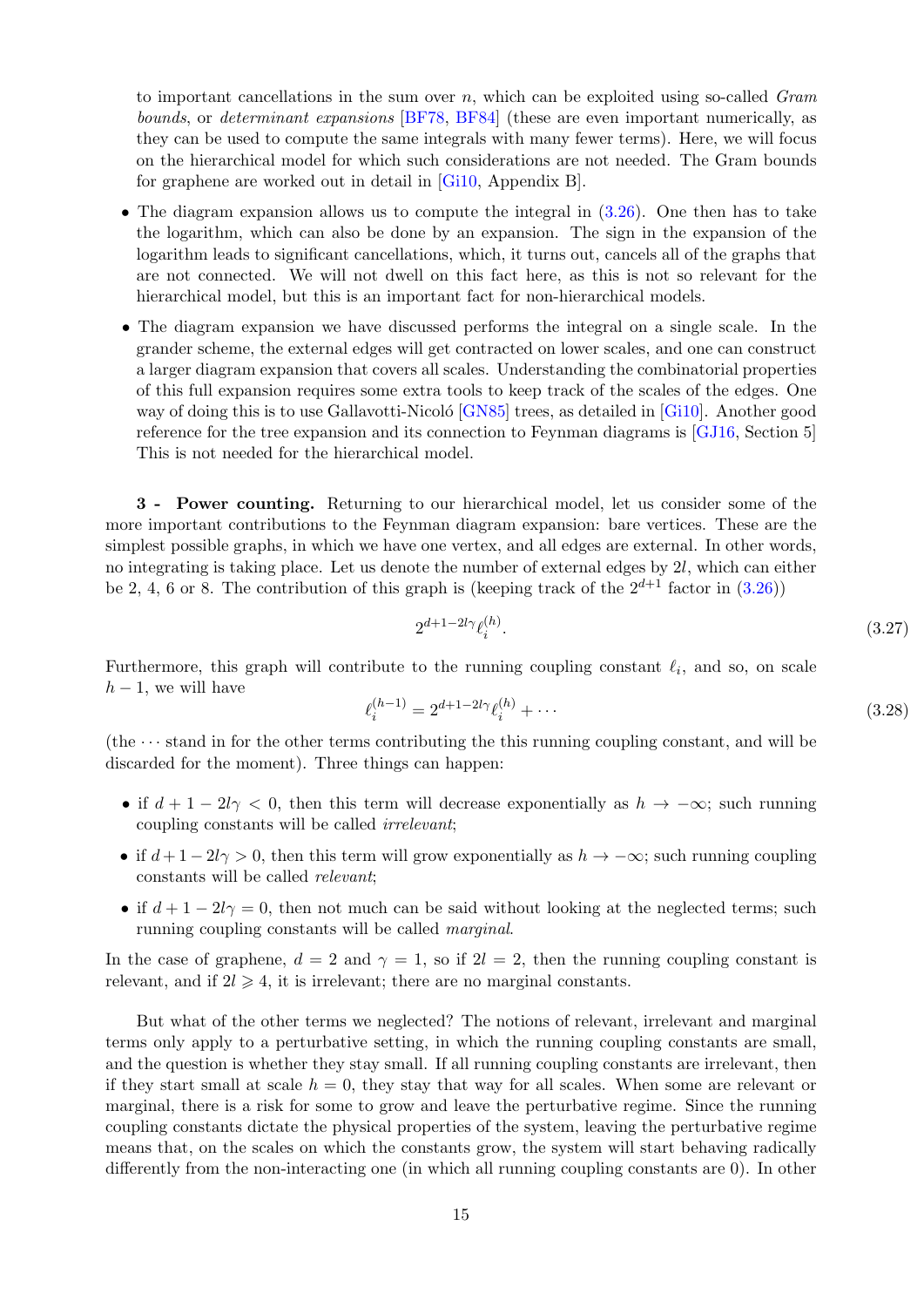words, studying whether running coupling constants are relevant, irrelevant or marginal, gives us information about whether the interacting system can be approximated by the non-interacting one or not.

This power counting holds for the non-hierarchical model as well, as detailed in [\[Gi10\]](#page-31-4). For a more general treatment of power counting in Fermionic models with point-singularities, see [\[GJ16,](#page-32-10) Section 5.2].

In the case of graphene, we have one relevant coupling:  $O_0$ , which is quadratic in the Grassmann fields. This is the only relevant coupling, and all others stay small. However, since the relevant coupling is quadratic, it merely shifts the non-interacting system (whose Hamiltonian is quadratic in the Grassmann fields) to another system with a quadratic (that is, non-interacting) Hamiltonian. Thus the relevant coupling does not imply that the interactions are preponderant, but rather that the interaction terms shifts the system from one non-interacting system to another. Since graphene only has one relevant coupling, and that one is quadratic, graphene is called super-renormalizable.

4 - Hierarchical beta function. As was mentioned above, the beta function can be computed explicitly for the hierarchical model, so the claims in the previous paragraph can be verified rather easily. The exact computation involves many terms, but it can be done easily using the meankondo software package  $[mk]$ . The resulting beta function contains 888 terms, and will not be written out here. A careful analysis of the beta function shows that there is an equilibrium point at  $\ell_i = 0$  for  $i = 1, 2, 3, 4, 5, 6$  and

$$
\ell_0 \in \{0, 1\}. \tag{3.29}
$$

The point with  $\ell_0 = 0$  is unstable, whereas  $\ell_0 = 1$  is stable.



fig 3.2: The projection of the directional vector field of the beta function for hierarchical graphene onto the  $(\ell_0, \ell_1)$  plane. (Each arrow shows the direction of the vector field, the color corresponds to the logarithm of the amplitude, with red being larger and blue smaller.) The stable equilibrium point at  $\ell_0 = 1$  and  $\ell_i = 0$  is clearly visible.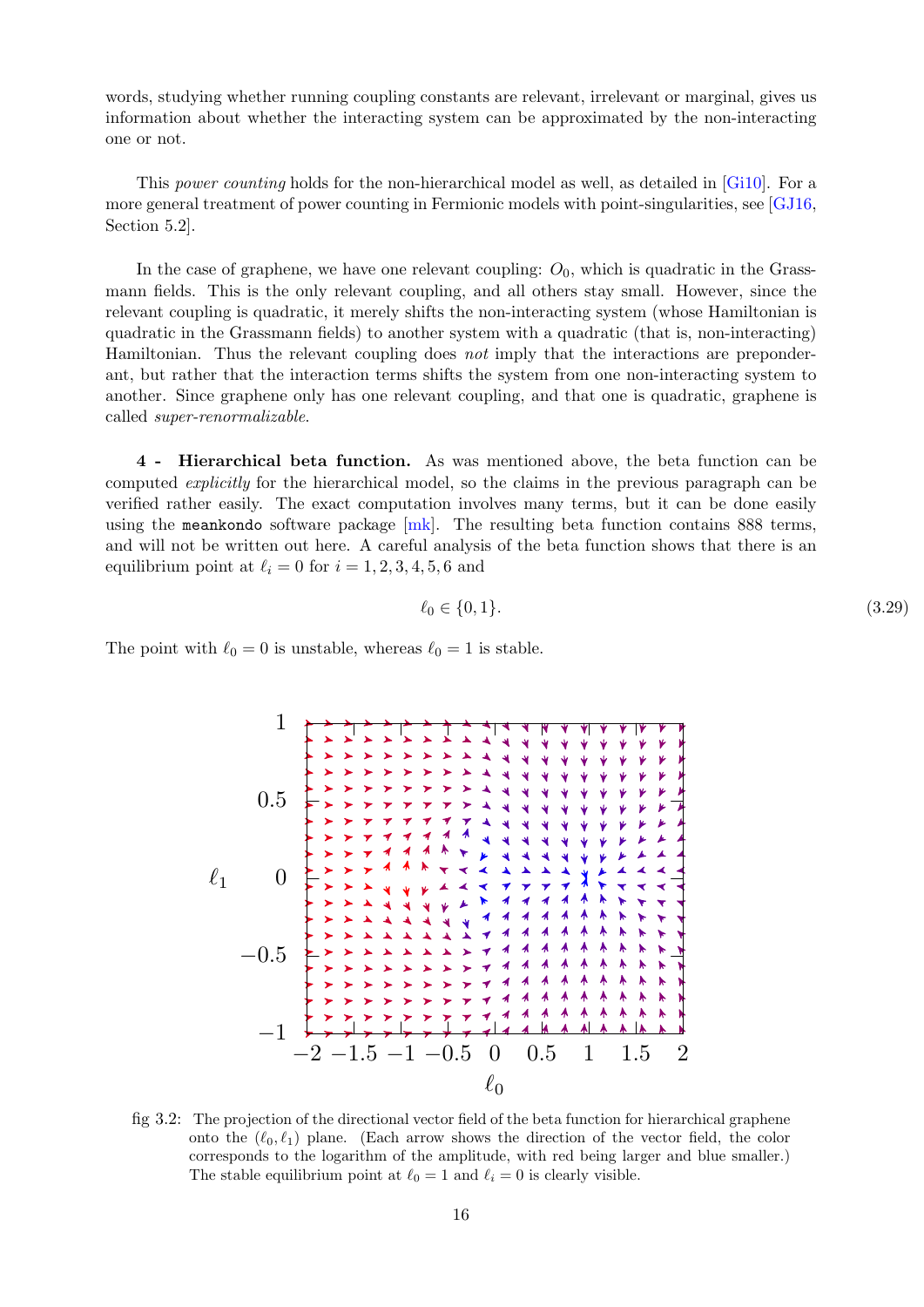### <span id="page-17-0"></span>3.3. Results for non-hierarchical graphene

Using the Gram bounds and Gallavotti-Nicoló tree expansion hinted at above, the renormalization group analysis can be carried out in full for (non-hierarchical) graphene [\[Gi10,](#page-31-4) [GM10\]](#page-32-7). The result is quite similar to what we have found for the hierarchical model: the effective potential contains only irrelevant terms, except for the quadratic terms, which one absorbs into the quadratic non-interacting Hamiltonian. We thus find that the observables for the interacting model are similar to those without interactions, provided the free Hamiltonian is suitably changed (which is called renormalizing the non-interacting Hamiltonian). In particular, the Fermi velocity  $v_F$  in  $(2.16)$  is renormalized.

This renormalization can also be quantified: the renormalization group analysis provides a power series expansion in  $U$ , and, when using the Gram bounds, this series is shown to be absolutely convergent. (In other words, the observables are analytic in  $U$ .) Thus, we can estimate the effect of the interaction by truncating the power series and bounding its remainder.

In the case of the non-hierarchical graphene model, the renormalization of the free Hamiltonian is restricted by symmetries. This is a crucial ingredient of the construction. Indeed, while iterating the renormalization group flow, the free Hamiltonian is changed. However, the philosophy of the scale decomposition is anchored in the singularities of the (inverse of the) noninteracting Hamiltonian, so if these singularities were to change under the flow, the entire theory might break down. The symmetries prevent that from happening: in particular, they ensure that the singularities  $p_F^{\omega}$  remain point singularities (they could a priori, turn them into curves). This is crucial, as extended singularities would change the power counting, and would not allow the renormalization group flow to extend to arbitrarily small scales. (The symmetries also ensure that the singularities do not move, but if they did, this could be dealt with by defining the scale decomposition slightly differently, see [\[GJ16\]](#page-32-10) for an analysis of bilayer graphene where this happens).

# <span id="page-17-1"></span>4. Hierarchical Kondo model

The graphene model discussed above is *perturbative*, in the sense that the interactions do not qualitatively change the behavior of the system. Let us now discuss a different model where the interactions change the behavior of the system drastically: the Kondo model. The Kondo model, first studied by Kondo [\[Ko64\]](#page-32-8), was one of the foundational models in the development stages of the renormalization group [\[Wi75\]](#page-32-9). It is integrable [\[An80\]](#page-31-12), but is nevertheless an interesting model to study renormalization group flows in. The hierarchical Kondo model was introduced and studied in [\[BGJ15,](#page-31-9) [GJ15\]](#page-31-10).

### <span id="page-17-2"></span>4.1. Hamiltonian

The Kondo model is a one-dimensional model of spin- $\frac{1}{2}$  electrons on a chain that interact with a localized magnetic impurity, which is represented as a spin- $\frac{1}{2}$  particle located at  $x = 0$ . The Hilbert space for the electrons is the usual Fock space  $F$ , and the Hilbert space for the impurity is  $\mathbb{C}^2$ . The Hamiltonian is split into the free Hamiltonian and the interaction term:

$$
\bar{\mathcal{H}}_0 = \bar{\mathcal{H}}_0 + \bar{\mathcal{H}}_I \tag{4.1}
$$

with

$$
\bar{\mathcal{H}}_0 = -\frac{1}{2} \sum_{\sigma \in \{\uparrow, \downarrow\}} \sum_{x \in \{-\frac{L}{2} + 1, \cdots, \frac{L}{2}\}} a_{x,\sigma}^\dagger (a_{x+1,\sigma} + a_{x-1,\sigma}) \otimes 1 \tag{4.2}
$$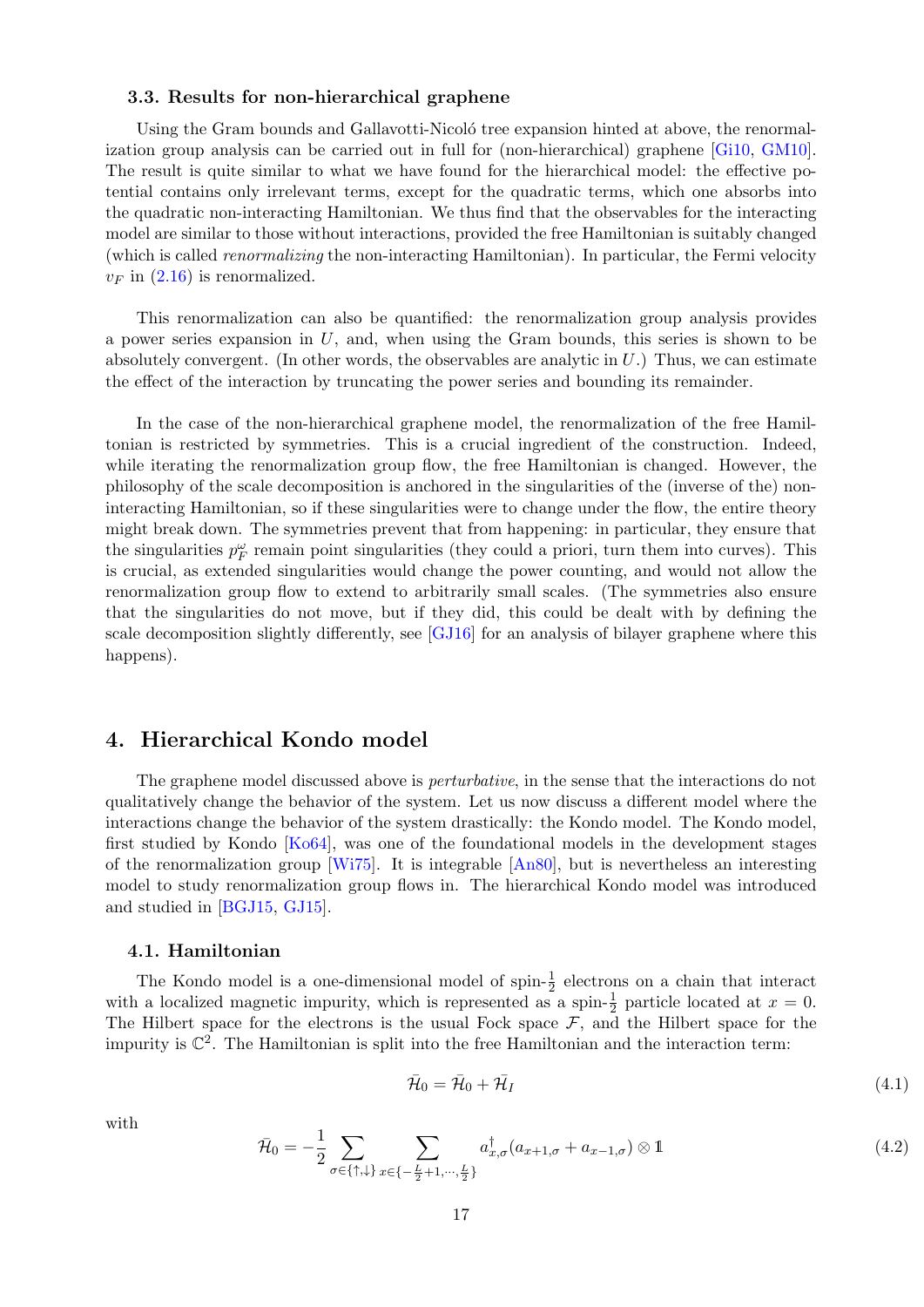and

$$
\bar{\mathcal{H}}_I = -U \sum_{\sigma_1, \sigma_2 \in \{\uparrow, \downarrow\}} \sum_{j=1,2,3} a^{\dagger}_{0,\sigma_1} S^{(j)}_{\sigma_1, \sigma_2} a_{0,\sigma_2} \otimes S^{(j)} \tag{4.3}
$$

where  $a_{x,\sigma}$  is the annihilation operator at x with spin  $\sigma$  and  $S^{(j)}$  are Pauli matrices:

$$
S^{(1)} = \begin{pmatrix} 0 & 1 \\ 1 & 0 \end{pmatrix}, \quad S^{(2)} = \begin{pmatrix} 0 & -i \\ i & 0 \end{pmatrix}, \quad S^{(3)} = \begin{pmatrix} 1 & 0 \\ 0 & -1 \end{pmatrix}.
$$
 (4.4)

In Fourier space, let

$$
\hat{\Lambda}_L := \frac{2\pi}{L} \left\{ -\frac{L}{2} + 1, \cdots, \frac{L}{2} \right\} \tag{4.5}
$$

in term of which

$$
\bar{\mathcal{H}}_0 = -\sum_{\sigma \in \{\uparrow, \downarrow\}} \frac{1}{L} \sum_{k \in \hat{\Lambda}_L} \cos(k) \hat{a}_{k,\sigma}^{\dagger} \hat{a}_{k,\sigma} \otimes \mathbb{1}.
$$
\n(4.6)

The propagator is thus

$$
g(t,x) = \frac{1}{\beta L} \sum_{k_0 \in \frac{2\pi}{\beta} (\mathbb{Z} + \frac{1}{2})} \sum_{k \in \hat{\Lambda}_L} e^{-ik_0 t} e^{-ikx} \frac{1}{-ik_0 - \cos(k)}.
$$
 (4.7)

### <span id="page-18-0"></span>4.2. Scale decomposition and hierarchical model

Since the interaction is localized at  $x = 0$ , we only need propagators at  $x = 0$ :

$$
g(t,0) = \frac{1}{\beta L} \sum_{k_0 \in \frac{2\pi}{\beta} (\mathbb{Z} + \frac{1}{2})} \sum_{k \in \hat{\Lambda}_L} e^{-ik_0 t} \frac{1}{-ik_0 - \cos(k)}.
$$
 (4.8)

We decompose the propagator into scales around the singularities  $(k_0, k) = (0, \pm \frac{\pi}{2})$  $\frac{\pi}{2}$ ):

$$
g^{(h,\omega)}(t,0) = \frac{1}{\beta L} \sum_{k_0 \in \frac{2\pi}{\beta}(\mathbb{Z} + \frac{1}{2})} \sum_{k \in \hat{\Lambda}_L} e^{-ik_0 t} \frac{1}{-ik_0 - \cos(k)} \Phi_h(k_0, k)
$$
(4.9)

where  $\Phi_h$  is defined as in [\(2.41\)](#page-10-2)

$$
\Phi_h(k_0, k) := (\chi_0(2^{-h} | (k_0, k - \omega_{\frac{\pi}{2}}) |) - \chi_0(2^{-h+1} | (k_0, k - \omega_{\frac{\pi}{2}}) |)).
$$
\n(4.10)

On scale  $h$  we have

$$
\frac{1}{|ik_0 + \cos(k)|} = O(2^{-h}), \quad \sum_{k_0, k} \Phi_h(k_0, k) = O(2^{2h})
$$
\n(4.11)

<span id="page-18-1"></span>so

$$
g^{(h,\omega)}(t,0) = O(2^h)
$$
\n(4.12)

(as opposed to  $2^{2h}$  for graphene).

We define the hierarchical model in a very similar way to graphene, except that, since only the point  $x = 0$  matters, there is no spatial dependence. We define the boxes as

$$
\mathcal{Q}_h := \left\{ [i2^{|h|}, (i+1)2^{|h|}) \right\}_{i \in \mathbb{Z}}.
$$
\n(4.13)

We further split each box into two halves, which is necessary otherwise the model would come out trivial: for each box  $\Delta = [i2^{|h|}, (i+1)2^{|h|+1})$ , we define

$$
\Delta_{-} = [i2^{|h|}, (i + \frac{1}{2})2^{|h|}), \quad \Delta_{+} = [(i + \frac{1}{2})2^{|h|}, (i + 1)2^{|h|})
$$
\n(4.14)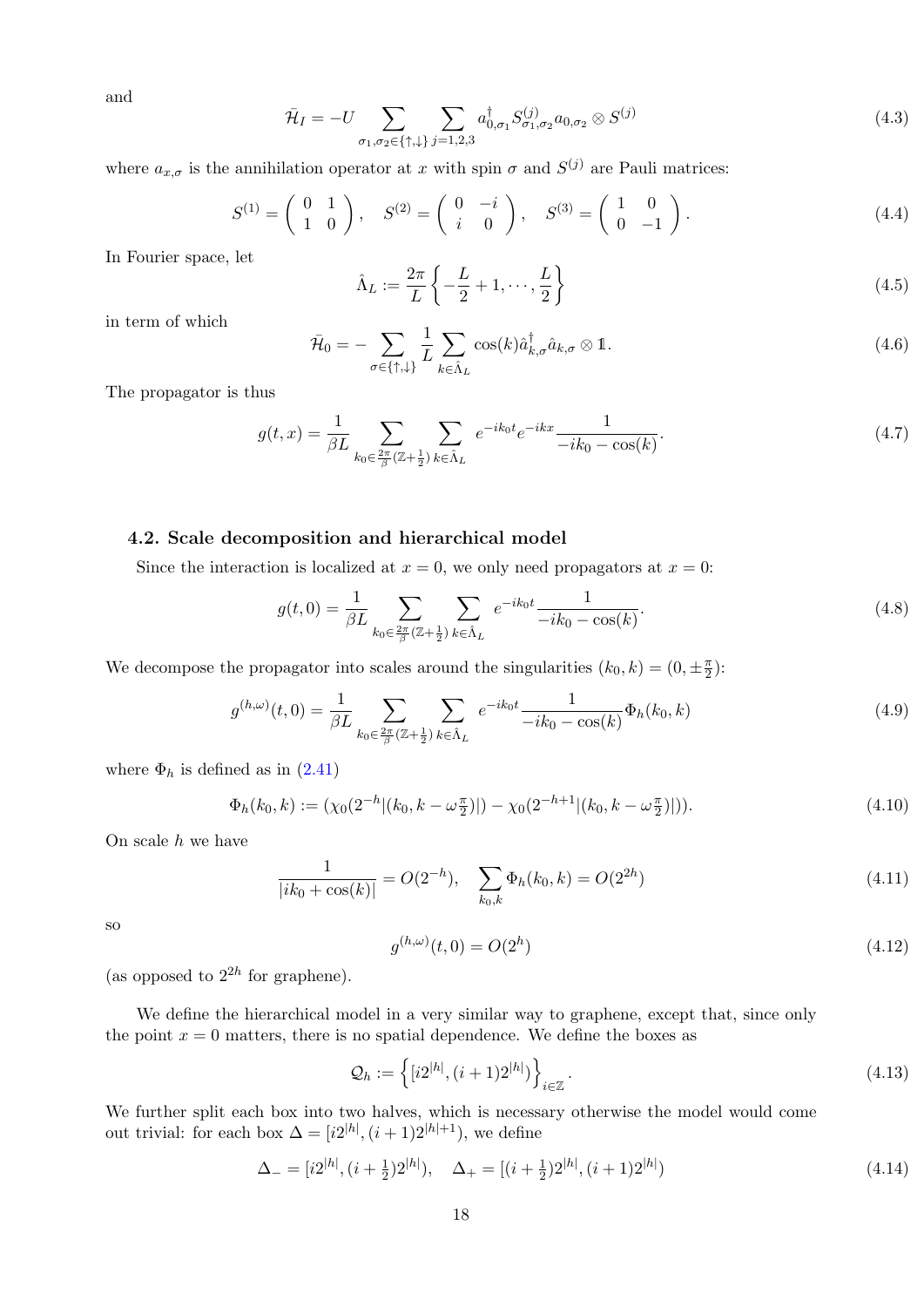In accordance with the scaling in [\(4.12\)](#page-18-1), we define, for  $\sigma \in \{\uparrow, \downarrow\}, h \in \{-N_\beta, \dots, -1\}, \Delta \in \mathcal{Q}_h$ ,  $\eta \in \pm$ 

$$
\psi_{\sigma}^{[\leq h]\pm}(\Delta_{\eta}) := \frac{1}{\sqrt{2}} \psi^{[\leq h-1]\pm}(\Delta) + \psi_{\sigma}^{[h]\pm}(\Delta_{\eta})
$$
\n(4.15)

(compare this to [\(3.10\)](#page-12-3) in which the scaling factor is  $\frac{1}{2}$  instead of  $\frac{1}{\sqrt{2}}$  $\frac{1}{2}).$ 

### <span id="page-19-0"></span>4.3. Beta function

For this model, it is more convenient to expand the exponential of the potential: we denote

$$
e^{-\mathcal{V}^{[h]}(\psi)} = \mathcal{W}^{[h]}(\psi). \tag{4.16}
$$

One can show that the effective potentials  $W$  are of the form

$$
\mathcal{W}^{[h]}(\psi^{[\leq h]}) = \prod_{\Delta \in \mathcal{Q}_h} \prod_{\eta = \pm} (1 + w_h(\psi^{[\leq h]}(\Delta_\eta))). \tag{4.17}
$$

For this model, there are only two running coupling constants:

$$
w_h(\psi) = \sum_{i=0}^{1} \ell_i^{(h)} O_i(\psi)
$$
\n(4.18)

and

$$
O_0(\psi) := \frac{1}{2} \sum_{\sigma, \sigma' \in \{\uparrow, \downarrow\}} \sum_{j=1,2,3} \psi_{\sigma}^+ S_{\sigma, \sigma'}^{(j)} \psi_{\sigma'}^- \otimes S^{(j)}, \quad O_1(\psi) := \frac{1}{2} \left( \sum_{\sigma, \sigma' \in \{\uparrow, \downarrow\}} \sum_{j=1,2,3} \psi_{\sigma}^+ S_{\sigma, \sigma'}^{(j)} \psi_{\sigma'}^- \right)^2 \otimes 1 \tag{4.19}
$$

(the O are a product of Grassmann variables and a matrix acting on the impurity).

We compute the beta function in the same way as for graphene, see  $(3.26)$ :

$$
C^{(h)}\left(1+\sum_{i=0}^{1} \ell_i^{(h-1)} O_i(\psi^{[\leq h-1]}(\Delta))\right) = \prod_{\eta=\pm} \int P(d\psi^{[h]}(\Delta_\eta) \left(\sum_{i=0}^{1} \ell_i^{(h)} O_i\left(\psi^{[h]}(\Delta) + 2^{-\gamma}\psi^{[\leq h-1]}(\Delta_\eta)\right)\right)^2 \tag{4.20}
$$

with  $\gamma \equiv \frac{1}{2}$  $\frac{1}{2}$ . In this expression, the square plays the same role as the prefactor  $2^{d+1}$  in [\(3.26\)](#page-14-0). The power counting is determined by the sign of

$$
1 + 2l\gamma \equiv 1 + l \tag{4.21}
$$

so quadratic terms  $(\ell_0)$  are marginal and quartic terms  $(\ell_1)$  are irrelevant.

The beta function can be computed exactly for the hierarchical model:

$$
C^{(h)} = 1 + \frac{3}{2} (\ell_0^{(h)})^2 + 9(\ell_1^{(h)})^2
$$
  
\n
$$
\ell_0^{(h-1)} = \frac{1}{C^{(h)}} \left( \ell_0^{(h)} + 3\ell_0^{(h)} \ell_1 - (\ell_0^{(h)})^2 \right)
$$
  
\n
$$
\ell_1^{(h-1)} = \frac{1}{C^{(h)}} \left( \frac{1}{2} \ell_1^{(h)} + \frac{1}{8} (\ell_0^{(h)})^2 \right).
$$
\n(4.22)

One can show that there are two equilibrium points:  $\ell_0 = \ell_1 = 0$ , as well as

$$
\ell_0^* = -x_0 \frac{1+5x_0}{1-4x_0}, \quad \ell_1^* = \frac{x_0}{3} \tag{4.23}
$$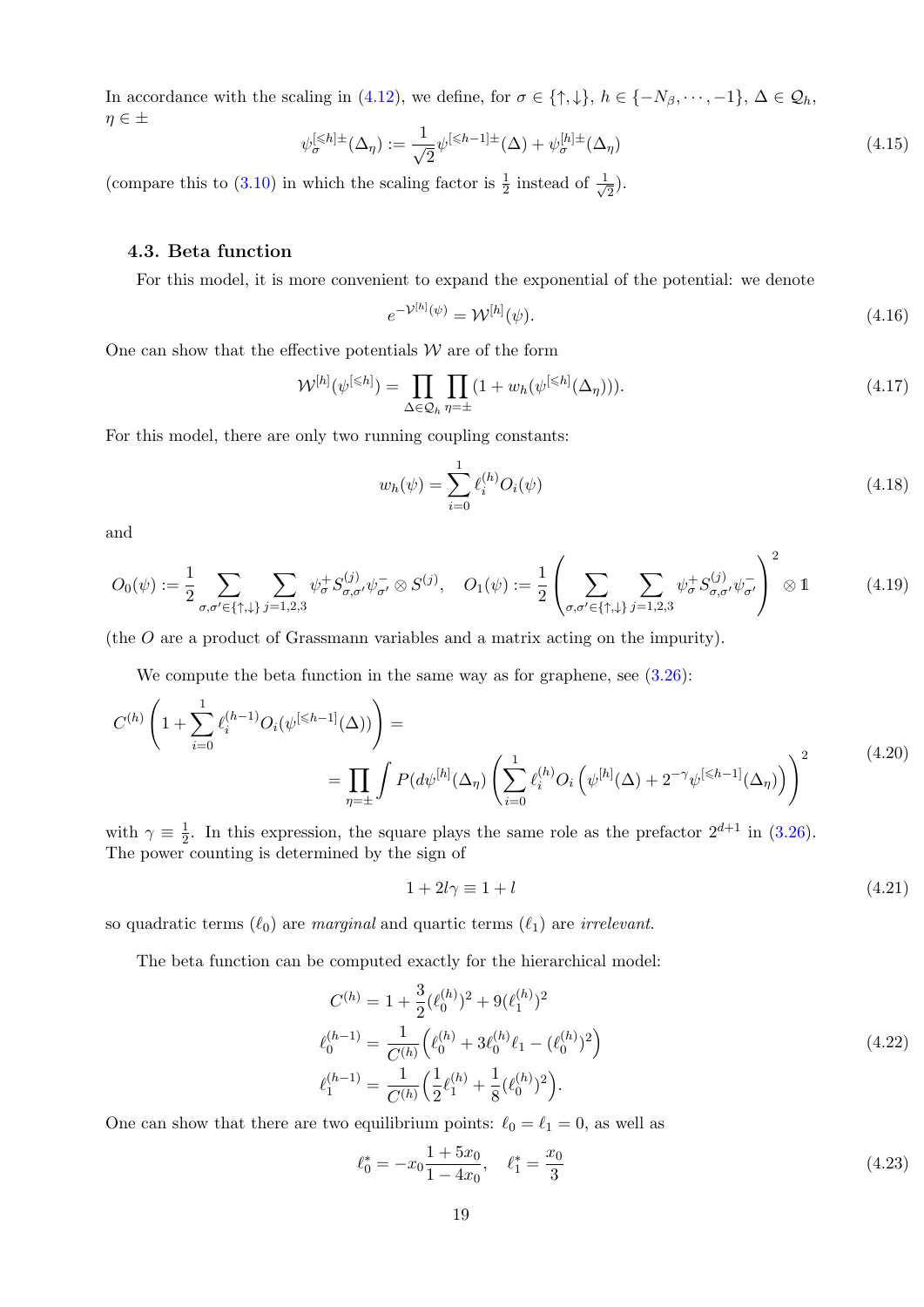where  $x_0 \approx 0.15878626704216...$  is the real root of  $4 - 19x - 22x^2 - 107x^3 = 0$ . The trivial equilibrium at  $(0, 0)$  is stable if and only if  $\ell_0 > 0$  (that is, if it is approached from the right). Otherwise, the flow goes to the non-trivial equilibrium point, see figure [4.1](#page-20-0)



<span id="page-20-0"></span>fig 4.1: The directional vector field of the beta function for the hierarchical Kondo model. (Each arrow shows the direction of the vector field, the color corresponds to the logarithm of the amplitude, with red being larger and blue smaller.) The stable and unstable equilibrium points are clearly visible.

Thus, for the hierarchical Kondo model, the flow can go to a non-trivial equilibrium point, at which the interaction is preponderant. Physically, this translates to the behavior of the interacting system being qualitatively different from the non-interacting one (in this case, this manifests itself by the magnetic susceptibility of the impurity being finite at 0-temperature, which means that the impurity resists an external magnetic field even in the ground state, which is not the case for the non-interacting system).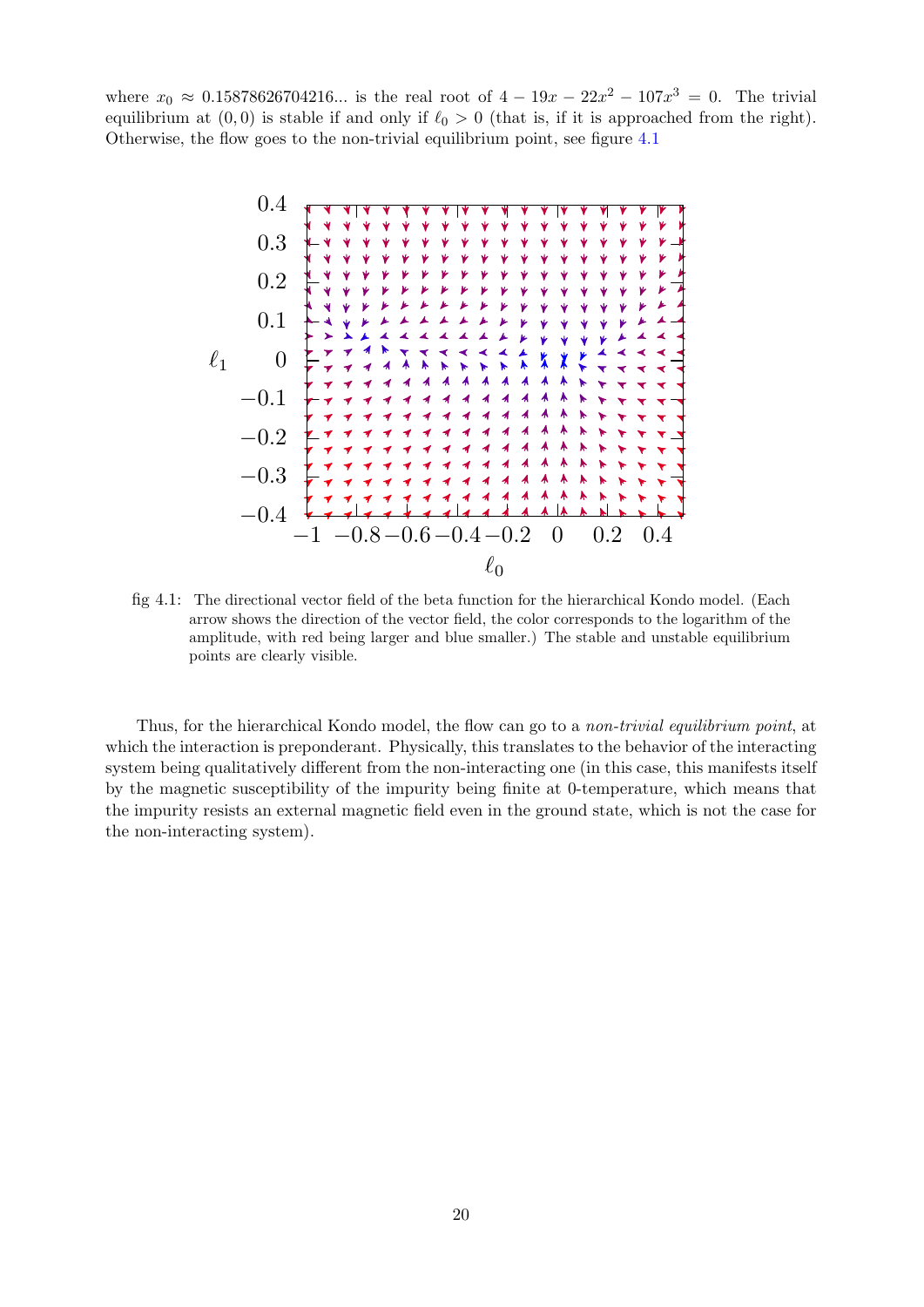# Appendices

### <span id="page-21-0"></span>A1. Free Fermions

Let

$$
\mathcal{H}_0 = \sum_{i,j=1}^N \mu_{i,j} a_i^\dagger a_j \tag{A1.1}
$$

where  $(a_i)_i$  is a family of Fermionic annihilation operators and  $\mu_{i,j} = \mu_{j,i}^*$ . Given an operator A on Fock space and  $\beta > 0$ , let

$$
\langle A \rangle := \frac{\text{Tr}(e^{-\beta \mathcal{H}_0} A)}{\text{Tr}(e^{-\beta \mathcal{H}_0})}
$$
(A1.2)

and, for  $t \in [0, \beta)$ , let

$$
a_i^-(t) := e^{t\mathcal{H}_0} a_i e^{-t\mathcal{H}_0}, \quad a_i^+(t) := e^{t\mathcal{H}_0} a_i^{\dagger} e^{-t\mathcal{H}_0}.
$$
 (A1.3)

Furthermore, we define the Fermionic time ordering operator as a linear operator on polynomials of  $a_i(t)$  such that, for any  $n \in \{1, \dots, N\}$ ,  $j_1, \dots, j_n \in \{1, \dots, N\}$ ,  $\omega_1, \dots, \omega_n \in \{-, +\}$ ,  $t_1, \cdots, t_n \in [0, \beta),$ 

$$
\mathbf{T}\left(\prod_{i=1}^{n} a_{j_i}^{\omega_i}(t_i)\right) = (-1)^{\tau} \prod_{i=1}^{n} a_{j_{\tau(i)}}^{\omega_{\tau(i)}}(t_{\tau(i)})
$$
\n(A1.4)

where  $\tau$  is the permutation of  $\{1, \dots, n\}$  that orders the  $t_i$ 's in reverse order, and in the case of equality of t's,  $\tau$  places  $\omega = -$  to the left of  $\omega = +$  and orders the j's. Formally,  $\tau$  is such that  $t_{\tau(i)} \geqslant t_{\tau(i+1)}$  and if  $t_{\tau(i)} = t_{\tau(i+1)}$ , then either  $\omega_{\tau(i)} = -$  and  $\omega_{\tau(i+1)} = +$  or  $j_{\tau(i)} < j_{\tau(i+1)}$ .

Let us first prove a technical lemma.

$$
\bf Lemma \ A1.1
$$

For  $t \in \mathbb{R}$ , and  $\lambda_1, \dots, \lambda_N \in \mathbb{R}$ ,

<span id="page-21-1"></span>
$$
e^{-t\sum_{i=1}^{N}\lambda_i a_i^{\dagger} a_i} = \prod_{i=1}^{N} (1 + (e^{-t\lambda_i} - 1)a_i^{\dagger} a_i)
$$
\n(A1.5)

and

<span id="page-21-3"></span>
$$
e^{t\sum_{i=1}^{N}\lambda_{i}a_{i}^{\dagger}a_{i}}a_{j}^{\dagger}e^{-t\sum_{i=1}^{N}\lambda_{i}a_{i}^{\dagger}a_{i}} = e^{t\lambda_{j}}a_{j}^{\dagger}, \quad e^{t\sum_{i=1}^{N}\lambda_{i}a_{i}^{\dagger}a_{i}}a_{j}e^{-t\sum_{i=1}^{N}\lambda_{i}a_{i}^{\dagger}a_{i}} = e^{-t\lambda_{j}}a_{j}.
$$
\n(A1.6)

<u>Proof</u>: To prove [\(A1.5\)](#page-21-1), we write  $e^{-t\sum_i \lambda_i a_i^{\dagger} a_i} = \prod_i e^{-t\lambda_i a_i^{\dagger} a_i}$  and expand the exponential, using the fact that  $(a_i^{\dagger})$  $(a_i)^n = a_i^{\dagger}$  $i \atop i} a_i$  for any  $n \geqslant 1$ . By  $(A1.5)$ ,

$$
e^{-t\sum_{i=1}^{N}\lambda_i a_i^{\dagger} a_i} a_j^{\dagger} = \left(\prod_{i=1}^{n} (1 + (e^{-t\lambda_i} - 1) a_i^{\dagger} a_i)\right) a_j^{\dagger}
$$
\n(A1.7)

and, commuting  $a_i^{\dagger}$  $j$  through using  $\{a_i, a_j^{\dagger}$  $\begin{pmatrix} \dagger \\ j \end{pmatrix} = \delta_{i,j}$  and  $(a_j^{\dagger})$  $(j^{\dagger})^2 = 0$ , we find

$$
e^{-t\sum_{i=1}^{N}\lambda_i a_i^{\dagger} a_i} a_j^{\dagger} = e^{-t\lambda_j} a_j^{\dagger} \prod_{i \neq j} (1 + (e^{-t\lambda_i} - 1) a_i^{\dagger} a_i)
$$
\n(A1.8)

and since  $(a_i^{\dagger})$  $j^{1}_{j})^{2}=0,$ 

<span id="page-21-2"></span>
$$
e^{-t\sum_{i=1}^{N}\lambda_i a_i^{\dagger} a_i} a_j^{\dagger} = e^{-t\lambda_j} a_j^{\dagger} \prod_i (1 + (e^{-t\lambda_i} - 1) a_i^{\dagger} a_i) = e^{-t\lambda_j} a_j^{\dagger} e^{-t\sum_{i=1}^{N}\lambda_i a_i^{\dagger} a_i}.
$$
 (A1.9)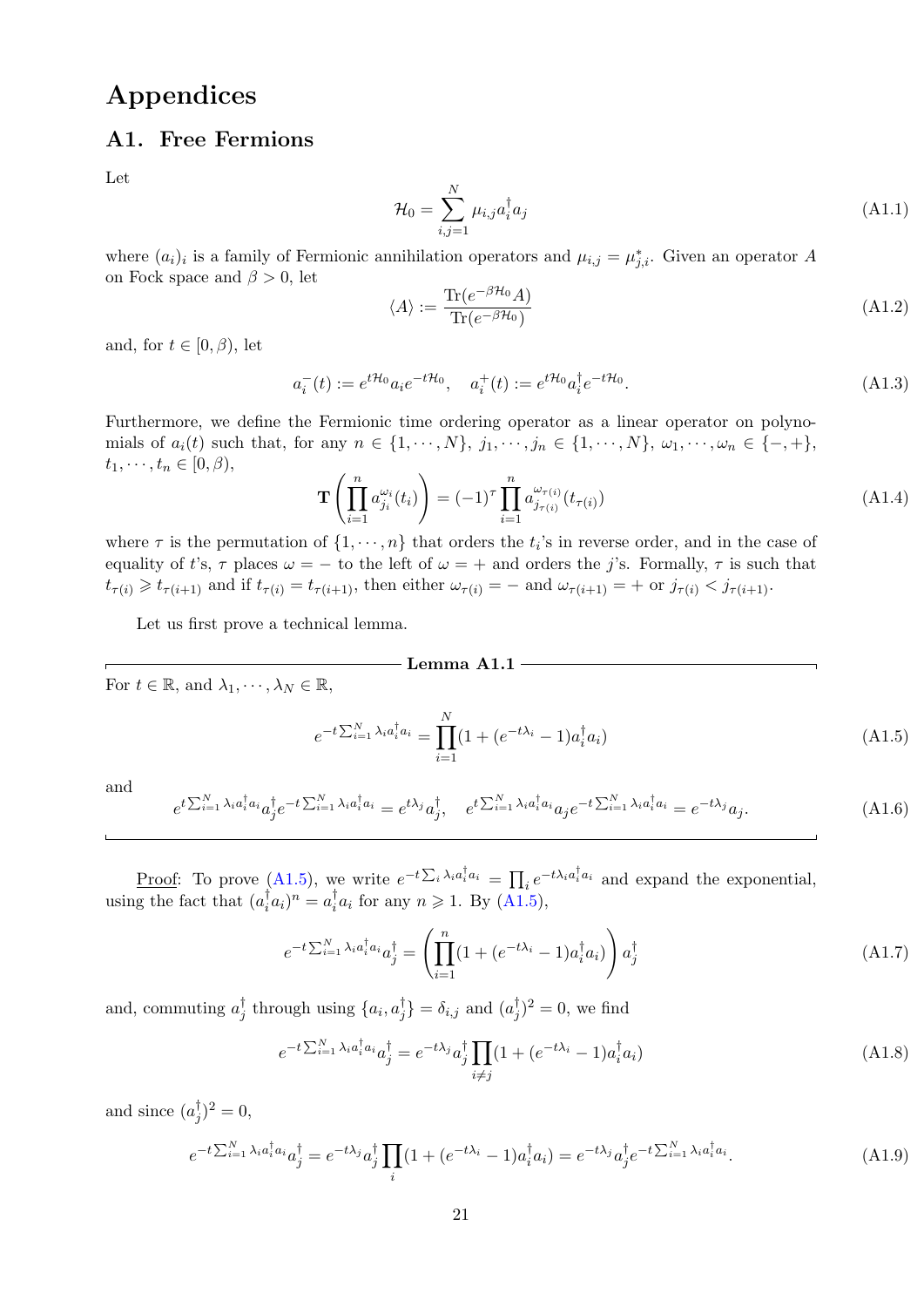Taking the  $\dagger$  of  $(A1.9)$ , we find

<span id="page-22-1"></span>
$$
a_j e^{-t \sum_{i=1}^N \lambda_i a_i^\dagger a_i} = e^{-t \lambda_j} e^{-t \sum_{i=1}^N \lambda_i a_i^\dagger a_i} a_j.
$$
\n(A1.10)

Combining  $(A1.9)$  and  $(A1.10)$ , we find  $(A1.6)$ .  $\square$ 

### <span id="page-22-0"></span>A1.1. Two-point correlation function

We now compute the two-point correlation function of  $\langle \cdot \rangle$ .

 $-$  Lemma A1.2  $$ r For  $i, j \in \{1, \dots, N\}$  and  $t, t' \in [0, \beta)$ , if  $t \neq t'$ , then

$$
s_{i,j}(t-t') := \left\langle \mathbf{T}(a_i^-(t)a_j^+(t')) \right\rangle = \frac{1}{\beta} \sum_{k_0 \in \frac{2\pi}{\beta}(\mathbb{Z}+\frac{1}{2})} e^{-ik_0(t-t')}(-ik_0\mathbb{1}+\mu)_{i,j}^{-1}
$$
(A1.11)

and if  $t = t'$ ,

$$
s_{i,j}(0) := \left\langle \mathbf{T}(a_i^-(t)a_j^+(t)) \right\rangle = \frac{1}{2}\delta_{i,j} + \frac{1}{\beta} \sum_{k_0 \in \frac{2\pi}{\beta}(\mathbb{Z} + \frac{1}{2})} (-ik_0 \mathbb{1} + \mu)_{i,j}^{-1}.
$$
 (A1.12)

Proof: We diagonalize  $\mu$  by a unitary transform U, and define

$$
b_i := \sum_{j=1}^{N} U_{j,i}^* a_j, \quad b_i^{\dagger} := \sum_{j=1}^{N} U_{j,i} a_j^{\dagger}
$$
 (A1.13)

in terms of which

$$
e^{-t\mathcal{H}_0} = e^{-t\sum_{i=1}^N \lambda_i b_i^\dagger b_i} = \prod_{i=1}^N (1 + (e^{-t\lambda_i} - 1)b_i^\dagger b_i)
$$
\n(A1.14)

where  $\lambda_i$  are the eigenvalues of  $\mu$ . Note that

$$
\{b_i, b_j^{\dagger}\} = \sum_{k,l=1}^{N} U_{k,i}^* U_{l,j} \{a_k, a_l^{\dagger}\} = \sum_{k=1}^{N} U_{k,i}^* U_{k,j} = \delta_{i,j}.
$$
\n(A1.15)

Thus

$$
\text{Tr}(e^{-\beta \mathcal{H}_0}) = \prod_{i=1}^{N} (1 + e^{-\beta \lambda_i}).
$$
\n(A1.16)

Let

$$
b_i^-(s) := e^{t\mathcal{H}_0} b_i e^{-t\mathcal{H}_0} = \sum_{j=1}^N U_{j,i}^* a_j^-(s), \quad b_i^+(s) := e^{t\mathcal{H}_0} b_i^{\dagger} e^{-t\mathcal{H}_0} = \sum_{j=1}^N U_{j,i} a_j^+(s).
$$
 (A1.17)

By 
$$
(A1.6)
$$
,

$$
b_i^-(s) = e^{-s\lambda_i}b_i, \quad b_i^+(s) = e^{s\lambda_i}b_i^\dagger. \tag{A1.18}
$$

1 - Now, if  $t \geq t'$ ,

$$
\mathbf{T}(a_i^-(t)a_j^+(t')) = a_i^-(t)a_j^+(t') = \sum_{k,l=1}^N U_{i,k} U_{j,l}^* e^{-t\lambda_k + t'\lambda_l} b_k b_l^{\dagger}.
$$
 (A1.19)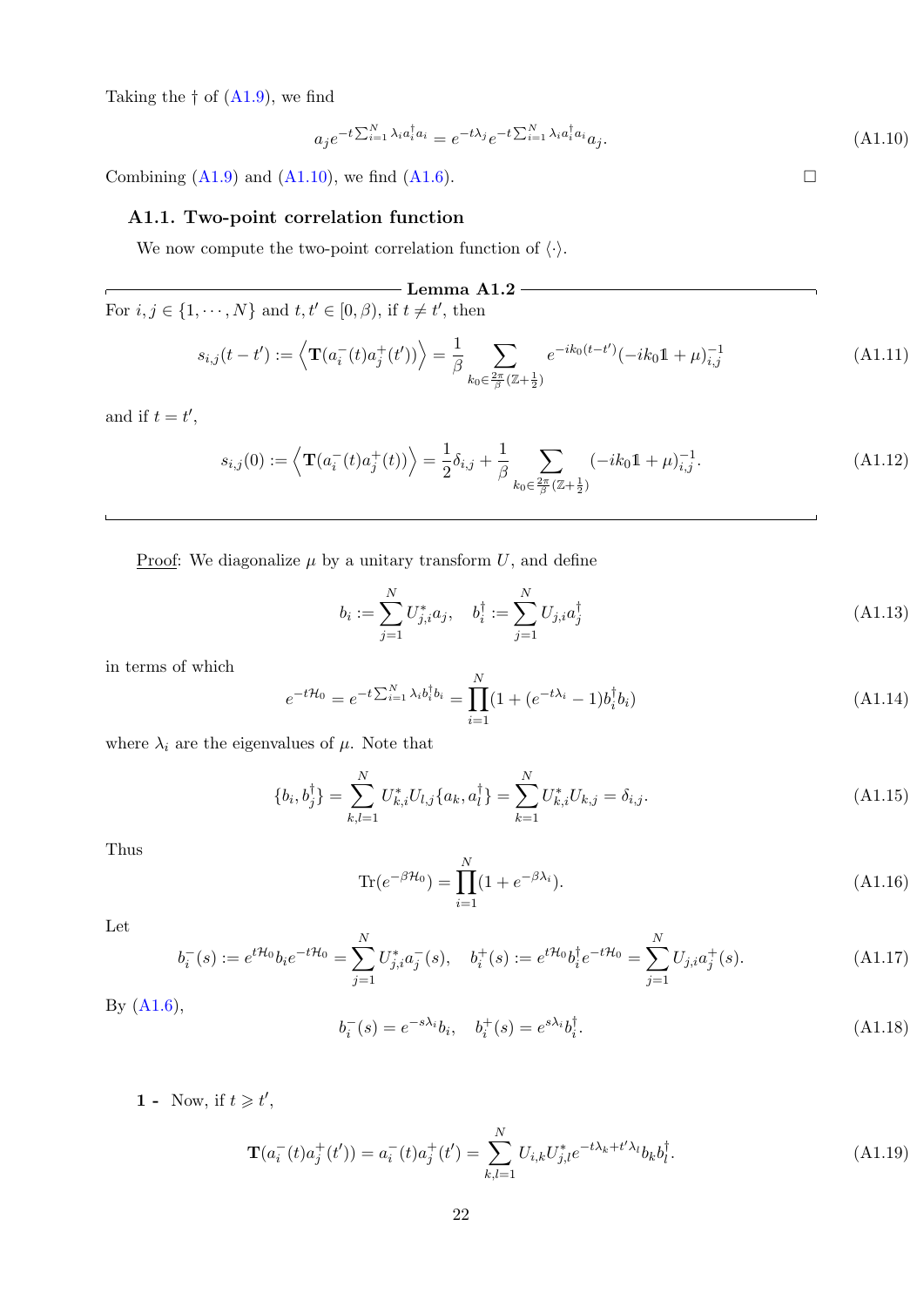In order for the trace to be non-zero, we must take  $k = l$ , so

$$
\text{Tr}(e^{-\beta \mathcal{H}_0} \mathbf{T}(a_i^-(t)a_j^+(t'))) = \sum_{k=1}^N U_{i,k} U_{j,k}^* e^{-(t-t')\lambda_k} \text{Tr}(e^{-\beta \mathcal{H}_0} b_k b_k^\dagger)
$$
(A1.20)

and since  $b_k b_k^{\dagger} = 1 - b_k^{\dagger}$  $k^{\dagger}b_k,$ 

$$
\text{Tr}(e^{-\beta \mathcal{H}_0} \mathbf{T}(a_i^-(t)a_j^+(t'))) = \sum_{k=1}^N U_{i,k} U_{j,k}^* e^{-(t-t')\lambda_k} \prod_{l \neq k} (1 + e^{-\beta \lambda_l}). \tag{A1.21}
$$

<span id="page-23-0"></span>Therefore,

$$
s_{i,j}(t-t') = \sum_{k=1}^{N} U_{i,k} U_{j,k}^* \frac{e^{-(t-t')\lambda_k}}{1 + e^{-\beta \lambda_k}}.
$$
\n(A1.22)

2 - If  $t < t'$ , then

$$
\mathbf{T}(a_i^-(t)a_j^+(t')) = -a_j^+(t')a_i^-(t) = -e^{t'\mathcal{H}_0}a_j^{\dagger}e^{-(t'-t)\mathcal{H}_0}a_i e^{-t\mathcal{H}_0}
$$
\n(A1.23)

so, using the cyclicity of the trace,

$$
\text{Tr}(e^{-\beta \mathcal{H}_0} \mathbf{T}(a_i^-(t)a_j^+(t'))) = -\text{Tr}(e^{t\mathcal{H}_0} a_i e^{-(t+\beta-t')\mathcal{H}_0} a_j^{\dagger} e^{-t'\mathcal{H}_0})
$$
(A1.24)

which is identical to the trace computed above, but with t replaced by  $t + \beta$ , so

<span id="page-23-1"></span>
$$
s_{i,j}(t-t') = -\sum_{k=1}^{N} U_{i,k} U_{j,k}^* \frac{e^{-(t-t'+\beta)\lambda_k}}{1 + e^{-\beta \lambda_k}}.
$$
\n(A1.25)

**3** - Let us compute the Fourier transform of  $s_{i,j}(t-t')$  with respect to  $t-t' \in (-\beta, \beta)$ : for  $k_0 \in \frac{\pi}{\beta}$  $\frac{\pi}{\beta}\mathbb{Z}$ , by [\(A1.22\)](#page-23-0) and [\(A1.25\)](#page-23-1),

$$
\frac{1}{2} \int_{-\beta}^{\beta} d\tau \ e^{ik_0 \tau} s_{i,j}(t-t') = \sum_{k=1}^{N} U_{i,k} U_{j,k}^* \frac{1}{1 + e^{-\beta \lambda_k}} \left( \int_0^{\beta} d\tau \ e^{ik_0 \tau} e^{-\tau \lambda_k} - \int_{-\beta}^0 d\tau \ e^{ik_0 \tau} e^{-(\tau+\beta)\lambda_k} \right) \tag{A1.26}
$$

and so

$$
\frac{1}{2} \int_{-\beta}^{\beta} d\tau \ e^{ik_0 \tau} s_{i,j}(t-t') = \sum_{k=1}^{N} \frac{U_{i,k} U_{j,k}^*}{1 + e^{-\beta \lambda_k}} \left( \frac{e^{(ik_0 - \lambda_k)\beta} - 1}{ik_0 - \lambda_k} - \frac{e^{-\beta \lambda_k} - e^{-ik_0 \beta}}{ik_0 - \lambda_k} \right). \tag{A1.27}
$$

Thus, if  $k_0 \in \frac{\pi}{\beta}$  $\frac{\pi}{\beta}$ 2Z, then

$$
\frac{1}{2} \int_{-\beta}^{\beta} d\tau \ e^{ik_0 \tau} s_{i,j}(t - t') = 0 \tag{A1.28}
$$

and if  $k_0 \in \frac{2\pi}{\beta}$  $\frac{2\pi}{\beta}(\mathbb{Z}+\frac{1}{2}% )^{2\beta}(\mathbb{Z}+\mathbb{Z}^{2})=2\pi i\mathbb{Z}^{2}$  $(\frac{1}{2})$ , then

$$
\frac{1}{2} \int_{-\beta}^{\beta} d\tau \ e^{ik_0 \tau} s_{i,j}(t - t') = \sum_{k=1}^{N} U_{i,k} U_{j,k}^* \frac{1}{-ik_0 + \lambda_k}.
$$
\n(A1.29)

Thus, if the Fourier transform can be inverted, then we have

$$
s_{i,j}(t-t') = \frac{1}{\beta} \sum_{k_0 \in \frac{2\pi}{\beta} (\mathbb{Z} + \frac{1}{2})} e^{-ik_0(t-t')} (-ik_0 \mathbb{1} + \mu)_{i,j}^{-1}
$$
(A1.30)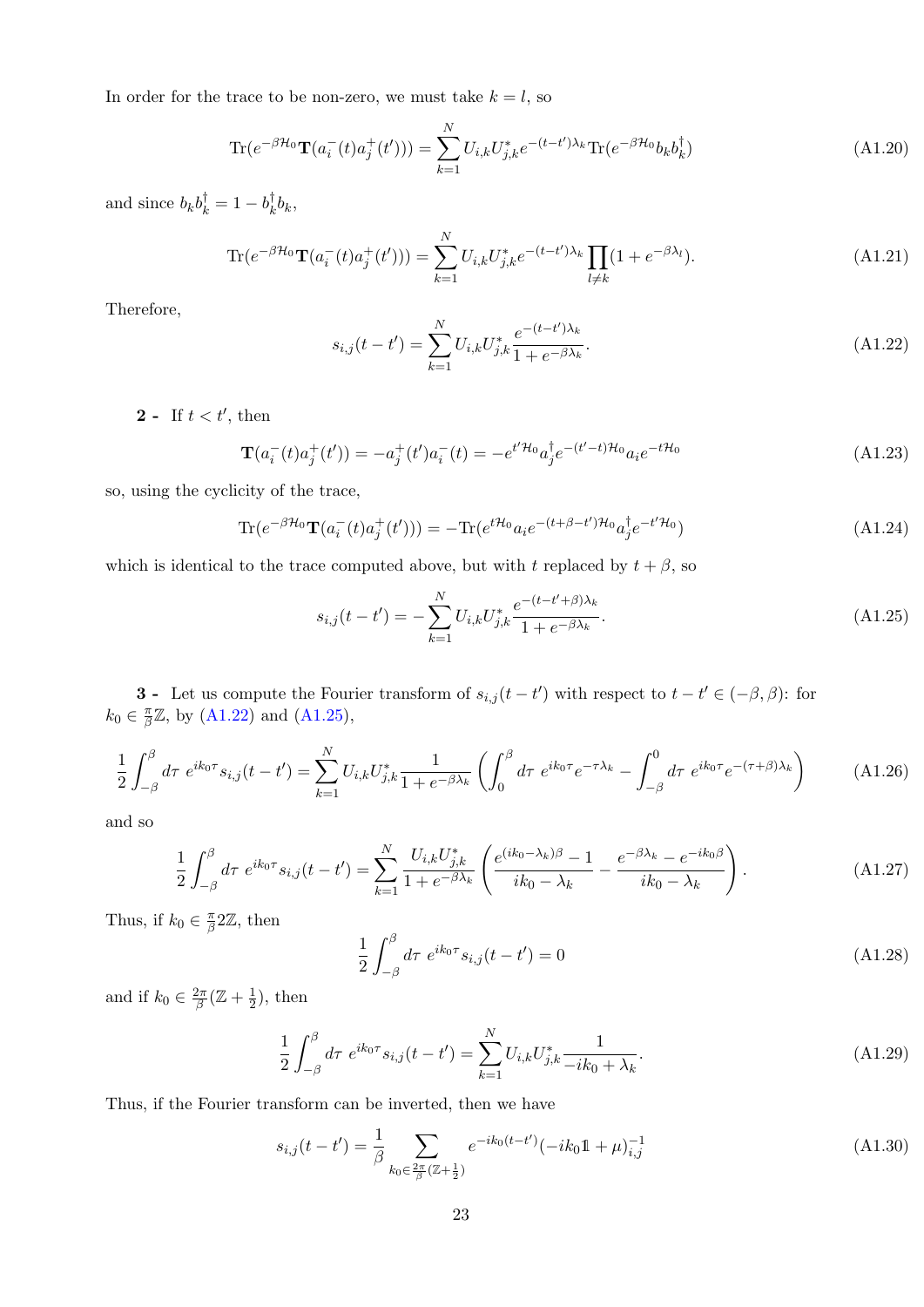and this is the case where  $s_{i,j}(t-t')$  is continuous.

4 - Obviously,  $s_{i,j}$  is continuous at  $t - t' \neq 0$ . At  $t - t' = 0$ , we have

$$
\lim_{t-t'\to 0+} s_{i,j}(t-t') = \lim_{t-t'\to 0-} s_{i,j}(t-t') + \delta_{i,j}
$$
\n(A1.31)

so  $s_{i,j}$  is continuous if  $i \neq j$ . Now, if  $i = j$  and  $t = t'$ , then by [\(A1.22\)](#page-23-0),

$$
s_{i,j}(0) = \sum_{k=1}^{N} U_{i,k} U_{i,k}^* \frac{1}{1 + e^{-\beta \lambda_k}}.
$$
\n(A1.32)

Now,

$$
s_{i,j}(t - t') - \frac{1}{2}\text{sgn}(t - t')\tag{A1.33}
$$

is continuous at  $t - t' = 0$ , and its Fourier transform is, by a similar computation to that above,

$$
\frac{1}{2} \int_{-\beta}^{\beta} d\tau \left( s_{i,j}(\tau) - \frac{1}{2} s g n(\tau) \right) = \sum_{k=1}^{N} U_{i,k} U_{j,k}^* \left( \frac{1}{-ik_0 + \lambda_k} + \frac{1}{ik_0} \right)
$$
(A1.34)

which is absolutely summable in  $k_0$ . Thus

$$
\lim_{\tau \to 0+} \frac{1}{\beta} \sum_{k_0 \in \frac{2\pi}{\beta} (\mathbb{Z} + \frac{1}{2})} e^{-ik_0 \tau} \left( (-ik_0 \mathbb{1} + \mu)^{-1} + \frac{1}{ik_0} \mathbb{1} \right) = \frac{1}{\beta} \sum_{k_0 \in \frac{2\pi}{\beta} (\mathbb{Z} + \frac{1}{2})} \left( (-ik_0 \mathbb{1} + \mu)^{-1} + \frac{1}{ik_0} \mathbb{1} \right) \tag{A1.35}
$$

and so

$$
\lim_{\tau \to 0+} \left( s_{i,j}(\tau) - \frac{1}{2} \text{sgn}(\tau) \right) = \frac{1}{\beta} \sum_{k_0 \in \frac{2\pi}{\beta} (\mathbb{Z} + \frac{1}{2})} (-ik_0 \mathbb{1} + \mu)^{-1}
$$
\n(A1.36)

(the sum is to be understood as a principal part:  $\sum_{k_0} (-ik_0\mathbb{1} + \mu)^{-1} \equiv \sum_{k_0} \mu (k_0^2\mathbb{1} + \mu^2)^{-1}$ ) and thus

$$
s_{i,j}(0) = \frac{1}{2} + \frac{1}{\beta} \sum_{k_0 \in \frac{2\pi}{\beta} (\mathbb{Z} + \frac{1}{2})} (-ik_0 \mathbb{1} + \mu)^{-1}.
$$
 (A1.37)

□

# <span id="page-24-0"></span>A1.2. Wick rule

This system of free Fermions satisfies the Wick rule, stated below.

### $-$  Lemma A1.3  $-$ (Wick rule)

For any  $n \in \{1, \dots, N\}, j_1, \dots, j_n \in \{1, \dots, N\}, \bar{j}_1, \dots, \bar{j}_n \in \{1, \dots, N\}, t_1, \dots, t_n \in [0, \beta),$  $\bar{t}_1, \cdots, \bar{t}_n \in [0, \beta),$ 

<span id="page-24-1"></span>
$$
\left\langle \mathbf{T} \left( \prod_{i=1}^{n} a_{j_i}^{-}(t_i) a_{\overline{j}_i}^{+}(\overline{t}_i) \right) \right\rangle = \sum_{\tau \in S_n} (-1)^{\tau} \prod_{i=1}^{n} \left\langle \mathbf{T} \left( a_i^{-}(t_i) a_{\overline{j}_{\tau(i)}}^{+}(\overline{t}_{\tau(i)}) \right) \right\rangle.
$$
\n(A1.38)

Proof: First, note that

<span id="page-24-2"></span>
$$
\left\langle \mathbf{T} \left( \prod_{i=1}^{n} a_{j_i}^{-}(t_i) a_{\overline{j}_i}^{+}(\overline{t}_i) \right) \right\rangle = \left\langle \mathbf{T} \left( \left( \prod_{i=1}^{n} a_{j_i}^{-}(t_i) \right) \left( \prod_{i=n}^{1} a_{\overline{j}_i}^{+}(\overline{t}_i) \right) \right) \right\rangle. \tag{A1.39}
$$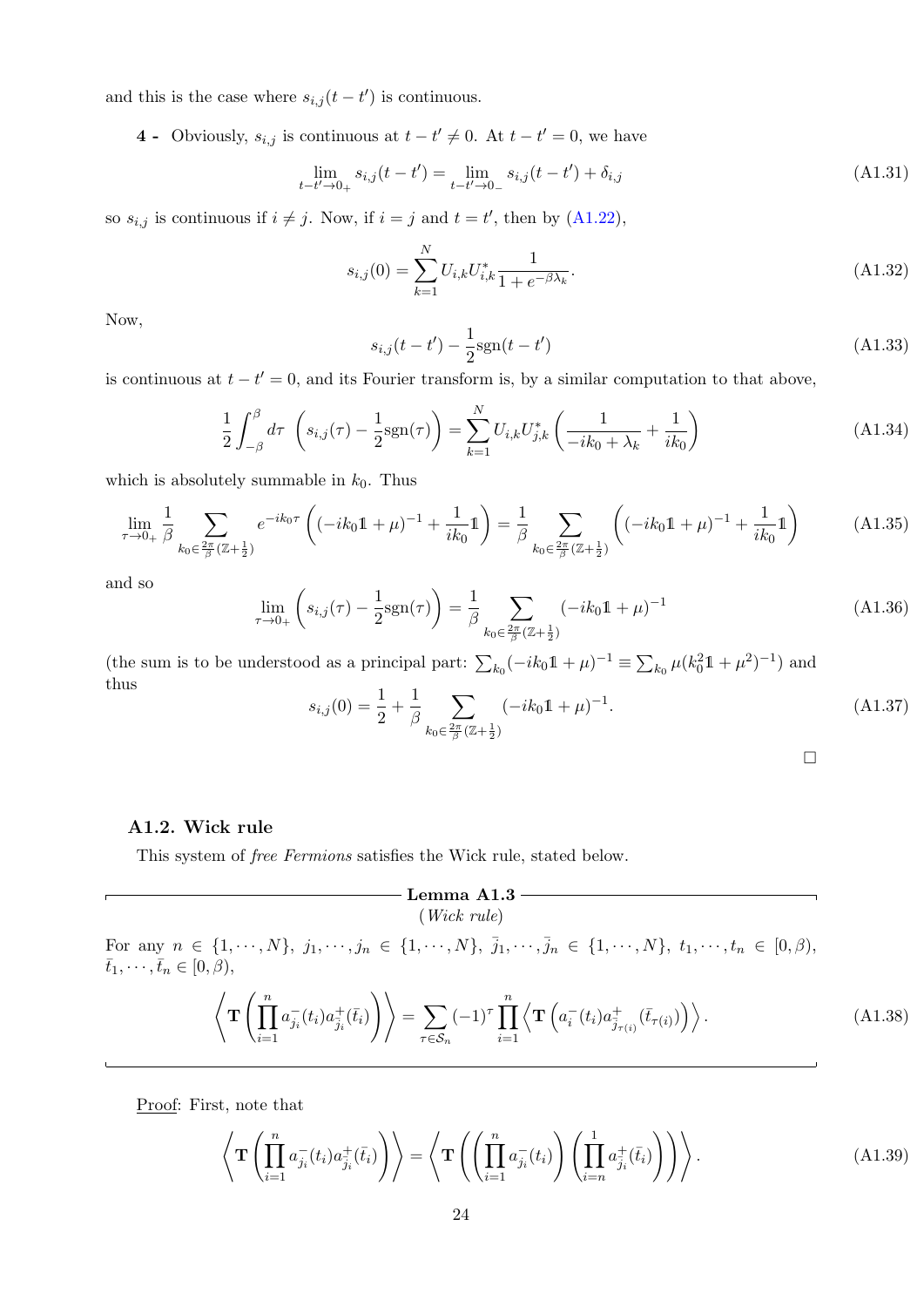Without loss of generality, we may assume that  $t_1 \geqslant \cdots \geqslant t_n$  and  $\bar{t}_1 \geqslant \cdots \geqslant \bar{t}_n$  (indeed, [\(A1.38\)](#page-24-1) is antisymmetric under exchanges of  $a^{-1}$ 's and exchanges of  $a^{+1}$ 's).

1 - We diagonalize  $\mu$  by a unitary transform U, and define

$$
b_i := \sum_{j=1}^{N} U_{j,i}^* a_j, \quad b_i^{\dagger} := \sum_{j=1}^{N} U_{j,i} a_j^{\dagger}
$$
\n(A1.40)

in terms of which

$$
e^{-t\mathcal{H}_0} = e^{-t\sum_{i=1}^N \lambda_i b_i^\dagger b_i} = \prod_{i=1}^N (1 + (e^{-t\lambda_i} - 1)b_i^\dagger b_i)
$$
\n(A1.41)

where  $\lambda_i$  are the eigenvalues of  $\mu$ . Note that

$$
\{b_i, b_j^{\dagger}\} = \sum_{k,l=1}^{N} U_{k,i}^* U_{l,j} \{a_k, a_l^{\dagger}\} = \sum_{k=1}^{N} U_{k,i}^* U_{k,j} = \delta_{i,j}
$$
\n(A1.42)

Let

$$
b_i^-(s) := e^{t\mathcal{H}_0} b_i e^{-t\mathcal{H}_0} = \sum_{j=1}^N U_{j,i}^* a_j^-(s), \quad b_i^+(s) := e^{t\mathcal{H}_0} b_i^{\dagger} e^{-t\mathcal{H}_0} = \sum_{j=1}^N U_{j,i} a_j^+(s).
$$
 (A1.43)

By [\(A1.6\)](#page-21-3),

$$
b_i^-(s) = e^{-s\lambda_i}b_i, \quad b_i^+(s) = e^{s\lambda_i}b_i^{\dagger}.
$$
\n(A1.44)

We have

<span id="page-25-1"></span>
$$
\left\langle \mathbf{T} \left( \left( \prod_{i=1}^{n} a_{j_i}^{-}(t_i) \right) \left( \prod_{i=n}^{1} a_{j_i}^{+}(\bar{t}_i) \right) \right) \right\rangle = \\ = \sum_{k_1, \dots, k_n=1}^{N} \sum_{l_1, \dots, l_n=1}^{N} \left( \prod_{i=1}^{n} U_{j_i, k_i} U_{j_i, l_i}^{*} \right) \left\langle \mathbf{T} \left( \left( \prod_{i=1}^{n} b_{k_i}^{-}(t_i) \right) \left( \prod_{i=n}^{1} b_{l_i}^{+}(\bar{t}_i) \right) \right) \right\rangle. \tag{A1.45}
$$

2 - Let  $\sigma \in \{1, -1\}$  and  $\gamma_1, \dots, \gamma_{2n} \in \{1, \dots, N\}$ ,  $\omega_1, \dots, \omega_{2n} \in \{+, -\}, \ \beta \geq s_1 \geq \dots \geq s_n$  $s_{2n} \geq 0$  be such that

$$
\mathbf{T}\left(\left(\prod_{i=1}^{n} b_{k_i}^-(t_i)\right)\left(\prod_{i=n}^1 b_{l_i}^+(\bar{t}_j)\right)\right) = \sigma \prod_{i=1}^{2n} b_{\gamma_i}^{\omega_i}(s_i)
$$
\n(A1.46)

and, by [\(A1.6\)](#page-21-3),

<span id="page-25-0"></span>
$$
\mathbf{T}\left(\left(\prod_{i=1}^n b_{k_i}^-(t_i)\right)\left(\prod_{i=n}^1 b_{l_i}^+(\bar{t}_j)\right)\right) = \left(\prod_{i=1}^n e^{-\lambda_{k_i}t_i + \lambda_{l_i}\bar{t}_i}\right)\sigma \prod_{i=1}^{2n} b_{\gamma_i}^{\omega_i}
$$
\n(A1.47)

where  $b_{\gamma}^{+} \equiv b_{\gamma}^{\dagger}$  and  $b_{\gamma}^{-} \equiv b_{\gamma}$ . We now commute the  $b_{\gamma}$  back into the order  $\prod_{i=1}^{n} b_{k_i} \prod_{i=n}^{1} b_{\overline{l}}^{\dagger}$  $v_{l_i}^{\dagger}$ , in such a way that the  $\sigma$  sign is canceled. This is not entirely straightforward: whenever a  $b_l^{\dagger}$  $l_i$  is commuted with a  $b_{k_j}$ , it either moves through or yields  $\delta_{l_i,k_j}$ . To keep track of these terms, we introduce the following notation: given a product of  $b$ 's, we define

$$
\left| b_{l_n}^{\dagger} \cdots b_{l_1}^{\dagger} \right\rangle := \left( \prod_{i=1}^n b_{k_i} \right) \left( \prod_{i=n}^1 b_{l_i}^{\dagger} \right) \tag{A1.48}
$$

and make the symbol  $|\cdot\rangle$  multilinear: for instance,

$$
\left|(b_{l_n}^{\dagger}-1)\cdots b_{l_1}^{\dagger}\right| \equiv \left(\prod_{i=1}^n b_{k_i}\right)\left(\prod_{i=n}^1 b_{l_i}^{\dagger}\right) - \left(\prod_{i=1}^{n-1} b_{k_i}\right)\left(\prod_{i=n-1}^1 b_{l_i}^{\dagger}\right). \tag{A1.49}
$$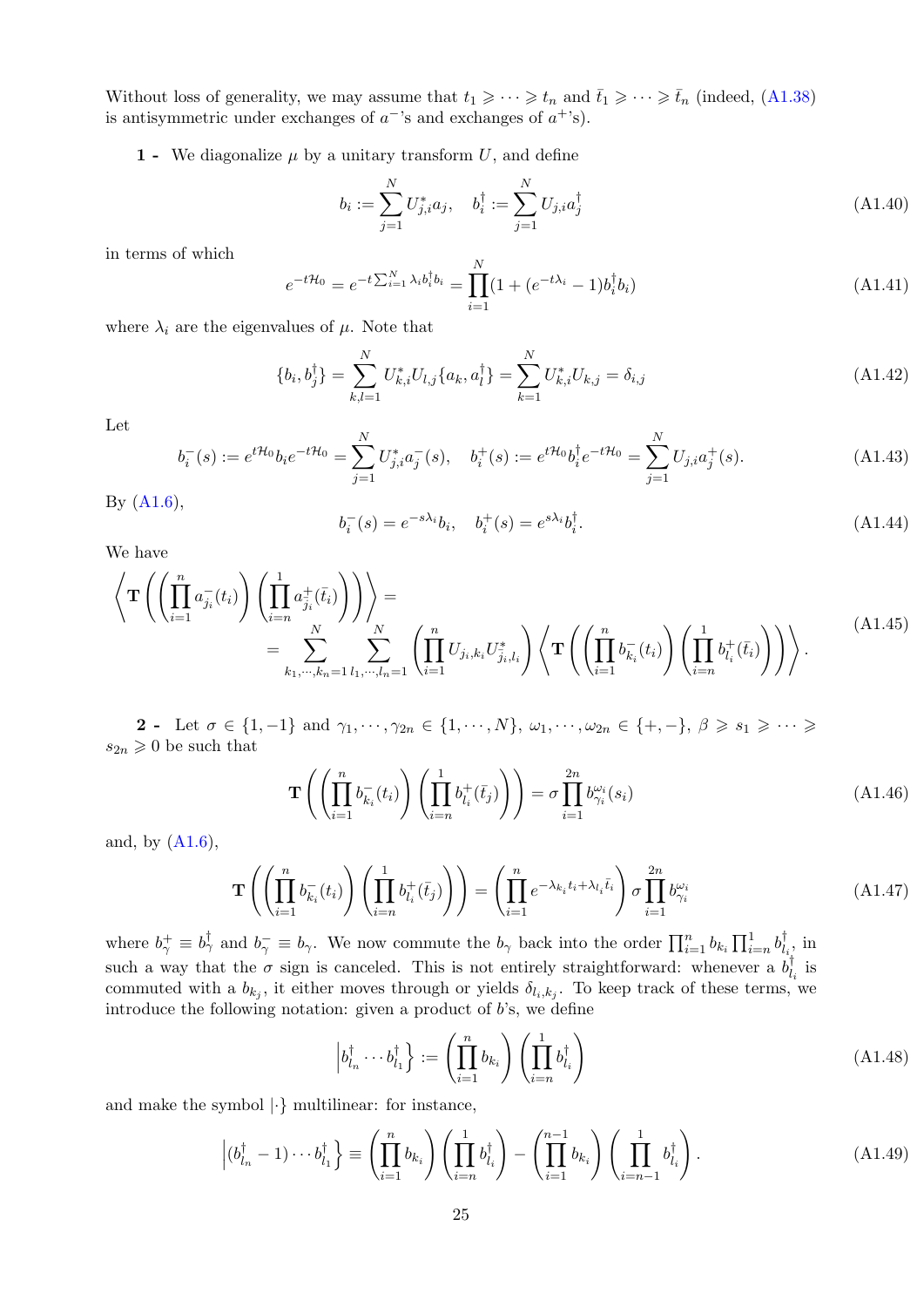We move the  $b^{\dagger}$  to the right of the b and put them back in the order  $b^{\dagger}_l$  $\phi_{l_n}^{\dagger} \cdots \phi_l^{\dagger}$  $l_1$ . Note that, since  $\bar{t}_1 \geqslant \cdots \bar{t}_n$  and  $t_1 \geqslant \cdots \geqslant t_n$ , the  $b_i$  are already ordered as in  $\prod_{i=1}^n b_i$ , but the  $b_i^{\dagger}$  $i_i$  are ordered in the opposite order as in  $\prod_{i=n}^{1} b_i^{\dagger}$  $s_i^{\dagger}$ . As we will now discuss, reordering the b's in this way yields

<span id="page-26-0"></span>
$$
\sigma \prod_{i=1}^{2n} b_{\gamma_i}^{\omega_i} = \left| \prod_{i=n}^{1} \left( b_{l_i}^{\dagger} - \sum_{j=1}^{n} (-1)^{j+i} \delta_{l_i, k_j} \mathbb{1}_{\bar{t}_i > t_j} \right) \right\} \tag{A1.50}
$$

where  $\mathbb{1}_{\bar{t}_i>t_j} \in \{0,1\}$  is equal to 1 if and only if  $\bar{t}_i > t_j$ . When moving the  $b^{\dagger}$ 's, the operators either anti-commute, or, when passing  $b_i^{\dagger}$  $b_i$  over  $b_i$ , the two operators may destroy each other (the  $\delta_{i,j}$  term in  $\{a_i,a^\dagger_j\}$  $j_j^{\dagger}$  =  $\delta_{i,j}$ ). When the operators destroy each other, they become numbers, and commute with all other operators. After this, they no longer produce the signs necessary to cancel out  $\sigma$ . The sign in  $\sigma$  due to those terms is -1 to the power of the number of positions between the location where the operators were destroyed and the location where they end up. Because of the ordering of the t's and  $\bar{t}$ 's, if  $b_l^{\dagger}$  $b_{k_j}$  and  $b_{k_j}$  destroyed each other, then there are  $n - j$  b's left to go over and  $n-i$  b<sup>†</sup>'s. Thus, the contribution of  $\sigma$  for this term is  $(-1)^{n-j+n-i} = (-1)^{i+j}$ . This justifies [\(A1.50\)](#page-26-0).

### 3 - We show that

<span id="page-26-1"></span>
$$
\left\langle \left| \prod_{i=n}^{1} b_{l_i}^{\dagger} \right\rangle \right\rangle \equiv \left\langle \left( \prod_{i=1}^{n} b_{k_i} \right) \left( \prod_{i=n}^{1} b_{l_i}^{\dagger} \right) \right\rangle = \sum_{\tau \in S_n} (-1)^{\tau} \prod_{i=1}^{n} \left\langle b_{k_i} b_{l_{\tau(i)}}^{\dagger} \right\rangle.
$$
 (A1.51)

First of all,  $\prod_{i=n}^{1} b_{l_i}^{\dagger}$  $\mathcal{L}_{l_i}$  is non-zero only if all  $l_i$  are different from each other, and so is the right side of [\(A1.51\)](#page-26-1), so we can assume that all  $l_i$  are different from each other. Next, since  $\mathcal{H}_0 = \sum_{\lambda_i} b_i^{\dagger}$  $b_i$ <sub>i</sub> $b_i$ , the  $b_l^{\dagger}$  $\mathcal{L}_{l_i}$  and  $\mathcal{b}_{k_i}$  must be paired up. Using the antisymmetry of both sides of  $(A1.51)$ , we can assume without loss of generality that  $k_i = l_i$ . In that case,

$$
\operatorname{Tr}\left(e^{-\beta \mathcal{H}_0} \left(\prod_{i=1}^n b_{k_i}\right) \left(\prod_{i=n}^1 b_{l_i}^{\dagger}\right)\right) = \operatorname{Tr}\left(e^{-\beta \mathcal{H}_0} \left(\prod_{i=1}^n b_{k_i}\right) \left(\prod_{i=n}^1 b_{k_i}^{\dagger}\right)\right) = \operatorname{Tr}\left(e^{-\beta \mathcal{H}_0} \prod_{i=1}^n b_{k_i} b_{k_i}^{\dagger}\right) \tag{A1.52}
$$

and so

<span id="page-26-4"></span>
$$
\left\langle e^{-\beta \mathcal{H}_0} \left( \prod_{i=1}^n b_{k_i} \right) \left( \prod_{i=n}^1 b_{l_i}^\dagger \right) \right\rangle = \prod_{i=1}^n \left\langle b_{k_i} b_{k_i}^\dagger \right\rangle \tag{A1.53}
$$

which is equal to the right side of  $(A1.51)$ .

$$
\left\langle \left| \prod_{i=n}^{1} \left( b_{l_i}^{\dagger} - \sum_{j=1}^{n} (-1)^{i+j} \delta_{l_i, k_j} \mathbb{1}_{\bar{t}_i > t_j} \right) \right\} \right\rangle = \sum_{\tau \in S_n} (-1)^{\tau} \prod_{i=1}^{n} \left( \left\langle b_{k_i} b_{l_{\tau(i)}}^{\dagger} \right\rangle - \delta_{k_i, l_{\tau(i)}} \mathbb{1}_{\bar{t}_{\tau(i)} > t_i} \right). \tag{A1.54}
$$

<span id="page-26-2"></span>Now,

$$
\left\langle b_{k_i} b_{l_{\tau(i)}}^{\dagger} \right\rangle = \delta_{k_i, l_{\tau(i)}} \frac{1}{1 + e^{-\beta \lambda_{k_i}}} \tag{A1.55}
$$

<span id="page-26-3"></span>and

$$
\left\langle b_{k_i} b_{l_{\tau(i)}}^{\dagger} \right\rangle - \delta_{k_i, l_{\tau(i)}} = -\delta_{k_i, l_{\tau(i)}} \frac{e^{-\beta \lambda_{k_i}}}{1 + e^{-\beta \lambda_{k_i}}}.
$$
\n(A1.56)

Thus, inserting [\(A1.55\)](#page-26-2), [\(A1.56\)](#page-26-3) into [\(A1.54\)](#page-26-4), [\(A1.50\)](#page-26-0), [\(A1.47\)](#page-25-0), [\(A1.45\)](#page-25-1) and [\(A1.39\)](#page-24-2), we find

$$
\left\langle \mathbf{T} \left( \prod_{i=1}^{n} a_{j_i}^{-}(t_i) a_{\overline{j}_i}^{+}(\overline{t}_i) \right) \right\rangle = \n\sum_{k_1, \dots, k_n = 1}^{N} \sum_{l_1, \dots, l_n = 1}^{N} \left( \prod_{i=1}^{n} U_{j_i, k_i} U_{\overline{j}_i, l_i}^{*} \right) \sum_{\tau \in S_n} (-1)^{\tau} \prod_{i=1}^{n} \delta_{k_i, l_{\tau(i)}} e^{-\lambda_{k_i} (t_i - \overline{t}_{\tau(i)})} \frac{-\mathbb{1}_{\overline{t}_{\tau(i)} > t_i} e^{-\beta \lambda_{k_i}} + \mathbb{1}_{\overline{t}_{\tau(i)} < t_i}}{1 - e^{-\beta \lambda_{k_i}}} \tag{A1.57}
$$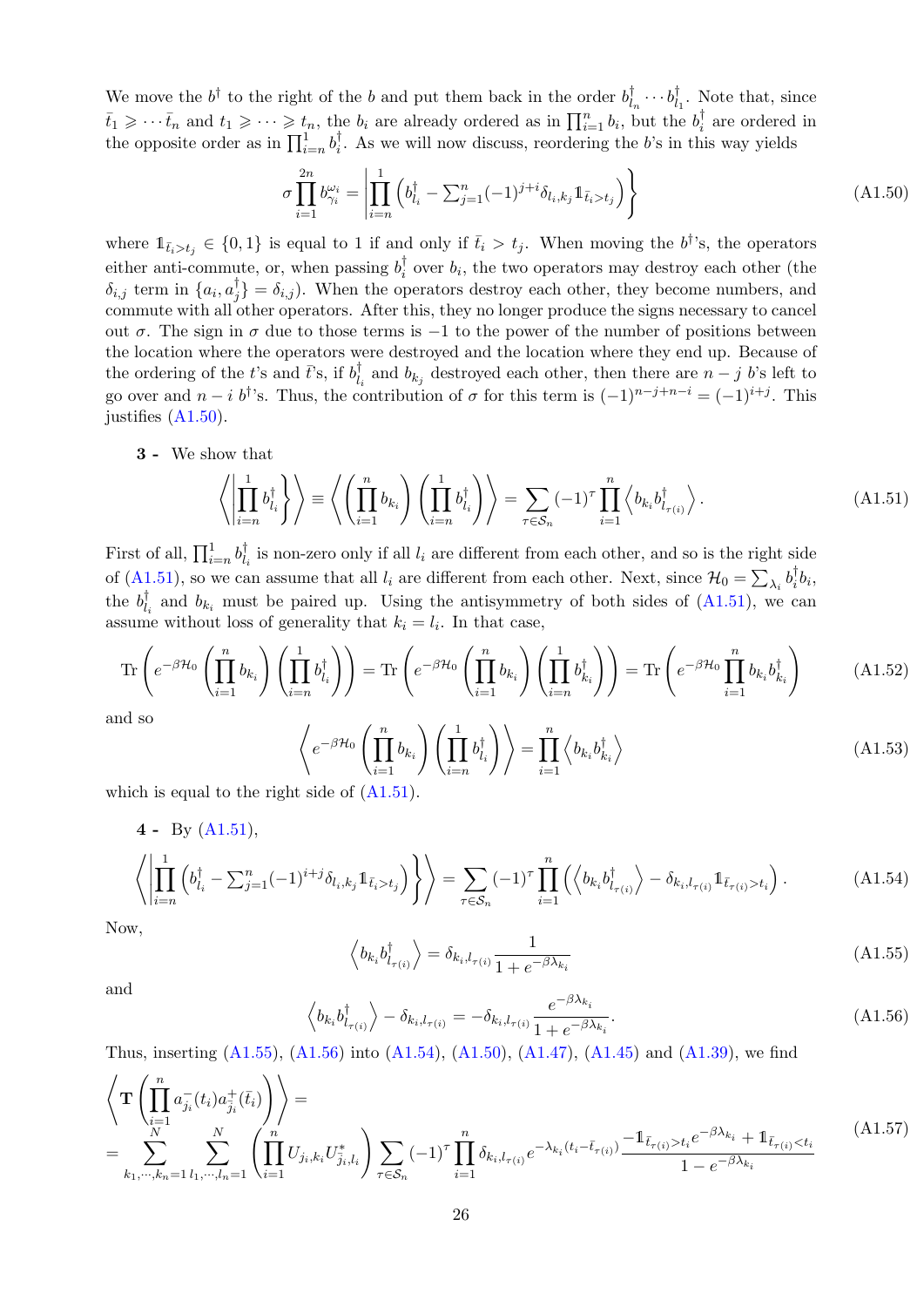and, relabeling the  $l_i$ ,

$$
\left\langle \mathbf{T} \left( \prod_{i=1}^{n} a_{j_i}^{-}(t_i) a_{\bar{j}_i}^{+}(\bar{t}_i) \right) \right\rangle = \n\sum_{\tau \in S_n} (-1)^{\tau} \prod_{i=1}^{n} \left( \sum_{k=1}^{N} U_{j_i,k} U_{\bar{j}_{\tau(i)},k}^{*} e^{-\lambda_k (t_i - \bar{t}_{\tau(i)})} \frac{-1 \bar{t}_{\tau(i)} > t_i e^{-\beta \lambda_k} + 1 \bar{t}_{\tau(i)} < t_i}{1 - e^{-\beta \lambda_k}} \right)
$$
\n(A1.58)

which, by  $(A1.22)$  and  $(A1.25)$ , is

$$
\left\langle \mathbf{T} \left( \prod_{i=1}^{n} a_{j_i}^{-}(t_i) a_{\overline{j}_i}^{+}(\overline{t}_i) \right) \right\rangle \sum_{\tau \in \mathcal{S}_n} (-1)^{\tau} \prod_{i=1}^{n} \left\langle \mathbf{T} (a_{j_i}^{-}(t_i) a_{\overline{j}_{\tau(i)}}^{+}(\overline{t}_{\tau(i)})) \right\rangle.
$$
\n(A1.59)

# <span id="page-27-0"></span>A2. Properties of Gaussian Grassman integrals

Consider a family  $\psi_1^{\pm}, \dots, \psi_N^{\pm}$  of Grassmann variables and the Gaussian Grassmann measure

$$
P_{\mu}(d\psi) = \det(\mu) \prod_{i=1}^{N} d\psi_i^+ d\psi_i^- e^{-\sum_{i,j=1}^{N} \mu_{i,j} \psi_i^+ \mu_{i,j}^{-1} \psi_i^-}
$$
(A2.1)

where  $\mu$  is a Hermitian, invertible matrix.

We first prove that one can perform changes of variables in Grassmann integrals.

### <span id="page-27-1"></span> $\rule{1em}{0.15mm}$  Lemma A2.1 -

(Change of variables in Grassmann integrals)

Given a unitary  $N \times N$  matrix U and a polynomial f in the Grassmann variables  $\psi$ , if

$$
\varphi_i^- := \sum_{j=1}^N U_{i,j} \psi_j^-, \quad \varphi_i^+ := \sum_{j=1}^N U_{i,j}^* \psi_j^+ \tag{A2.2}
$$

then

$$
\int \prod_{i=1}^{N} d\varphi_i^+ d\varphi_i^- f(U^\dagger \varphi^-, (U^\dagger)^* \varphi^+) = \int \prod_{i=1}^{N} d\psi_i^+ d\psi_i^- f(\psi^-, \psi^+). \tag{A2.3}
$$

<u>Proof</u>: Without loss of generality, we can assume that the highest order term of  $f$  is

$$
\alpha \prod_{i=1}^{N} \psi_i^- \psi_i^+.
$$
\n(A2.4)

We have

$$
\int \prod_{i=1}^{N} d\psi_i^+ d\psi_i^- f(\psi^-, \psi^+) = \alpha.
$$
\n(A2.5)

Furthermore,

$$
\int \prod_{i=1}^{N} d\varphi_i^+ d\varphi_i^- f(U^\dagger \varphi^-, U \varphi^+) = \alpha \int \prod_{i=1}^{N} d\varphi_i^+ d\varphi_i^- \prod_{i=1}^{N} \left( \sum_{j,k=1}^{N} U_{i,j}^* \varphi_j^- U_{i,k} \varphi_k^+ \right)
$$
(A2.6)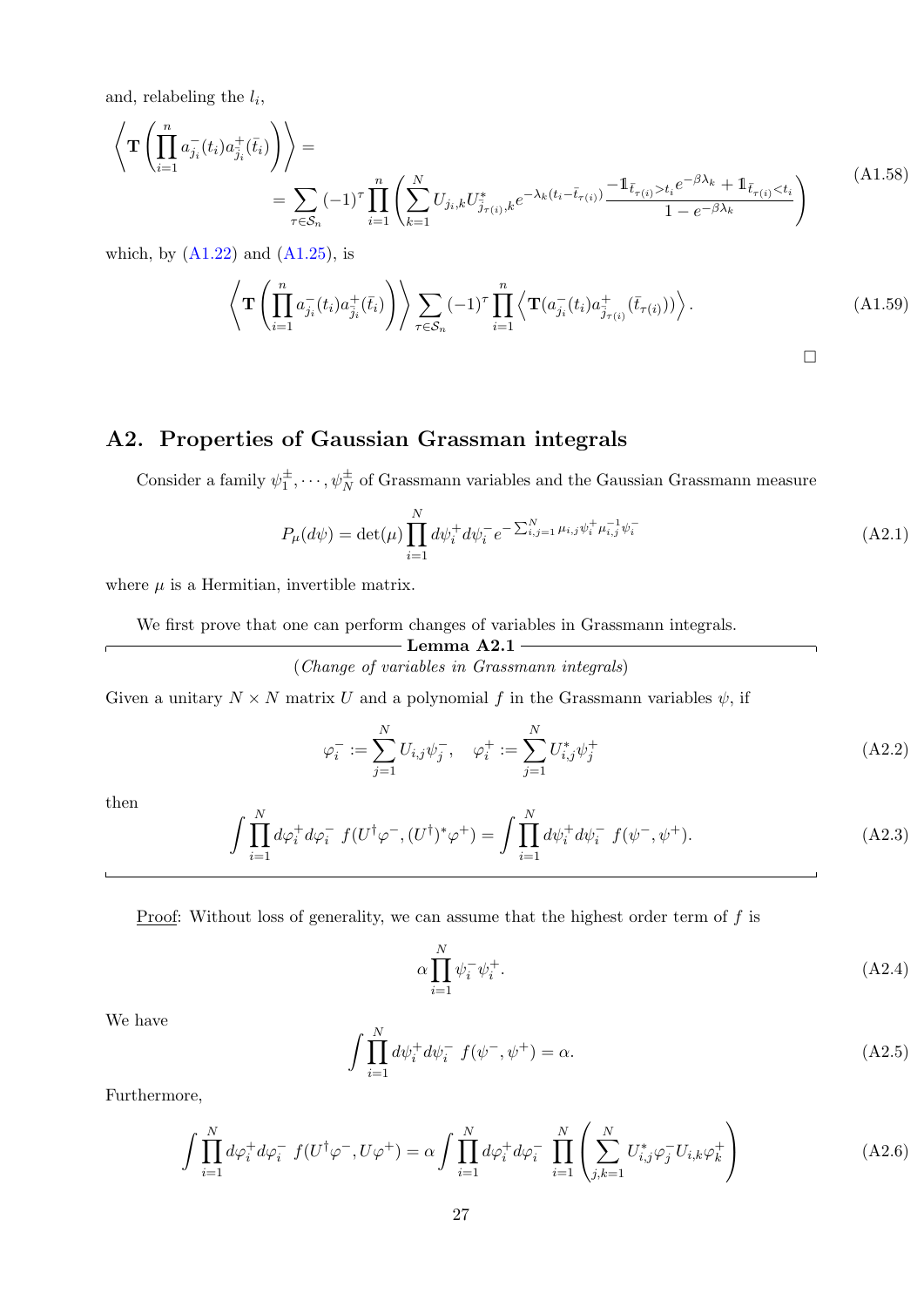and, avoiding repetitions in the products, we find that

$$
\prod_{i=1}^{N} \left( \sum_{j,k=1}^{N} U_{i,j}^* \varphi_j^{-} U_{i,k} \varphi_k^{+} \right) = \sum_{\tau,\tau' \in \mathcal{S}_N} \prod_{i=1}^{N} U_{i,\tau(i)}^* U_{i,\tau'(i)} \varphi_{\tau(i)}^{-} \varphi_{\tau'(i)}^{+}
$$
\n(A2.7)

and so, reordering the  $\varphi$ ,

$$
\prod_{i=1}^{N} \left( \sum_{j,k=1}^{N} U_{i,j}^* \varphi_j^{-} U_{i,k} \varphi_k^{+} \right) = \sum_{\tau,\tau' \in \mathcal{S}_N} (-1)^{\tau} (-1)^{\tau'} \prod_{i=1}^{N} U_{i,\tau(i)}^* U_{i,\tau'(i)} \varphi_i^{-} \varphi_i^{+} = |\det(U)|^2 \prod_{i=1}^{N} \varphi_i^{-} \varphi_i^{+}
$$
\n(A2.8)

and, since  $\det(U) = 1$ ,

$$
\int \prod_{i=1}^{N} d\varphi_i^+ d\varphi_i^- f(U^{\dagger} \varphi^-, U \varphi^+) = \alpha = \int \prod_{i=1}^{N} d\psi_i^+ d\psi_i^- f(\psi^-, \psi^+).
$$
 (A2.9)

### <span id="page-28-0"></span>A2.1. Gaussian Grassmann integrals

Let us now turn to a set of identities for Gaussian Grassmann integrals.

### $-$  Lemma A2.2  $-$

We have

$$
\int P_{\mu}(d\psi) \ 1 = 1 \tag{A2.10}
$$

and

$$
\int P_{\mu}(d\psi) \ \psi_i^- \psi_j^+ = \mu_{i,j} \tag{A2.11}
$$

where  $\mu^{-1}$  is the inverse matrix of  $\mu$ .

<u>Proof</u>: This is a consequence of the change of variables lemma [A2.1.](#page-27-1) We diagonalize  $\mu^{-1}$  by a unitary transform U, and change variables to  $\varphi_i^- = \sum_j U_{j,i}^* \psi_j^-$  and  $\varphi_i^+ = \sum_j U_{j,i} \psi_j^+$ :

$$
\int P_{\mu}(d\psi) \ 1 = \det(\mu) \int \prod_{i=1}^{N} d\varphi_i^+ d\varphi_i^- e^{-\sum_{i=1}^{N} \lambda_i \varphi_i^+ \varphi_i^-}
$$
\n(A2.12)

where  $\lambda_i$  are the eigenvalues of  $\mu$ . Furthermore,

<span id="page-28-1"></span>
$$
e^{-\sum_{i=1}^{N} \lambda_i \varphi_i^+ \varphi_i^-} = \prod_{i=1}^{N} e^{-\lambda_i \varphi_i^+ \varphi_i^-} = \prod_{i=1}^{N} (1 - \lambda_i \varphi_i^+ \varphi_i^-)
$$
(A2.13)

so

$$
\int P_{\mu}(d\psi) \ 1 = \det(\mu) \int \prod_{i=1}^{N} d\varphi_i^+ d\varphi_i^- \ \prod_{i=1}^{N} (1 + \lambda_i \varphi_i^- \varphi_i^+) = \det(\mu) \prod_{i=1}^{N} \lambda_i = 1. \tag{A2.14}
$$

Similarly,

$$
\int P_{\mu}(d\psi) \ \psi_{i}^{-} \psi_{j}^{+} = \sum_{k,l=1}^{N} \det(\mu) \int \prod_{i=1}^{N} d\varphi_{i}^{+} d\varphi_{i}^{-} \ e^{-\sum_{i=1}^{N} \lambda_{i} \varphi_{i}^{+} \varphi_{i}^{-}} U_{i,k} \varphi_{k}^{-} U_{j,l}^{*} \varphi_{l}^{+}
$$
\n(A2.15)

in which we insert  $(A2.13)$  to find that k must be equal to l and

$$
\int P_{\mu}(d\psi) \ 1 = \det(\mu) \sum_{k=1}^{N} U_{k,j}^{*} U_{i,k} \lambda_{k}^{-1} \prod_{i=1}^{N} \lambda_{i} = \sum_{k=1}^{N} U_{j,k}^{*} U_{i,k} \lambda_{k}^{-1} = \mu_{i,j}.
$$
\n(A2.16)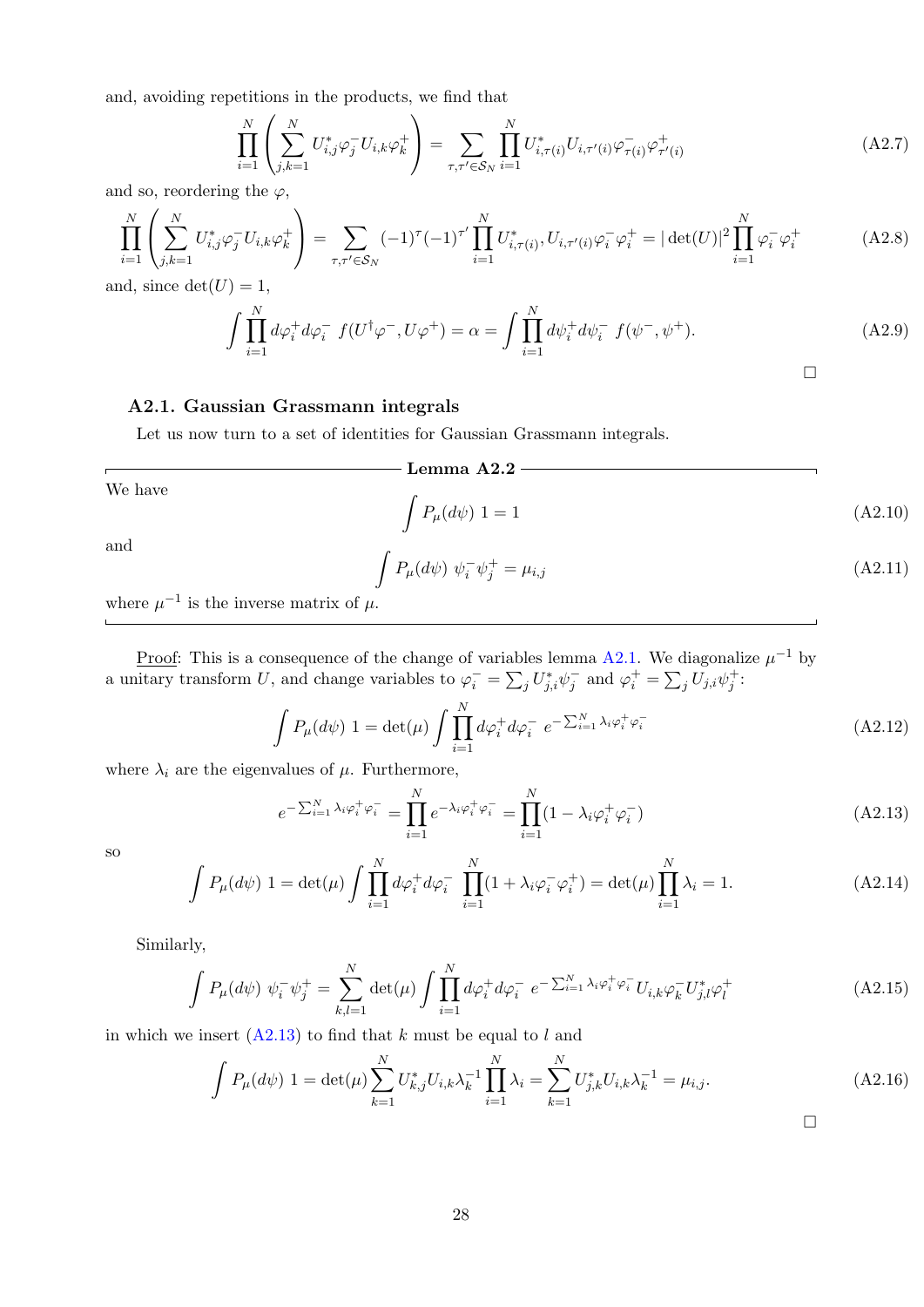### <span id="page-29-0"></span>A2.2. Wick rule for Gaussian Grassmann integrals

Let us now turn to the Wick rule for Gaussian Grassmann integrals.

**Lemma A2.3**  
\n(Wick rule for Gaussian Grassmann integrals)  
\nFor 
$$
n \in \{1, \dots, N\}
$$
,  $j_1, \dots, j_n \in \{1, \dots, N\}$  and  $\bar{j}_1, \dots, \bar{j}_n \in \{1, \dots, N\}$ ,  
\n
$$
\int P_{\mu}(d\psi) \prod_{i=1}^n \psi_{j_i}^- \psi_{\bar{j}_i}^+ = \sum_{\tau \in S_n} (-1)^{\tau} \prod_{i=1}^n \int P_{\mu}(d\psi) \psi_{j_i}^- \psi_{\bar{j}_{\tau(i)}}^+.
$$
\n(A2.17)

<u>Proof</u>: As before, we change variables using lemma [A2.1.](#page-27-1) We diagonalize  $\mu^{-1}$  by a unitary transform U, and change variables to  $\varphi_i^- = \sum_j U_{j,i}^* \psi_j^-$  and  $\varphi_i^+ = \sum_j U_{j,i} \psi_j^+$ :

$$
\int P_{\mu}(d\psi) \prod_{i=1}^{n} \psi_{j_i}^{-} \psi_{j_i}^{+} =
$$
\n
$$
= \det(\mu) \sum_{k_1, \dots, k_n=1}^{N} \sum_{l_1, \dots, l_n=1}^{N} \int \prod_{i=1}^{N} d\varphi_i^{+} d\varphi_i^{-} \left( \prod_{i=1}^{n} (1 + \lambda_i \varphi_i^{-} \varphi_i^{+}) \right) \prod_{i=1}^{n} U_{j_i, k_i} \varphi_{k_i}^{-} U_{j_i, l_i}^{*} \varphi_{l_i}^{+}.
$$
\n(A2.18)

Now,  $\prod_i \varphi_{k_i}^ \bar{k}_i \varphi_{l_i}^+$  $l_i$  must be permutable into products of pairs with identical indices, otherwise the resulting integral would be 0. Summing over all such possibilities, we find

$$
\int P_{\mu}(d\psi) \prod_{i=1}^{n} \psi_{j_{i}}^{-} \psi_{j_{i}}^{+} = \det(\mu) \cdot \sum_{k_{1},\dots,k_{n}=1}^{N} \sum_{\tau \in S_{n}} (-1)^{\tau} \left( \prod_{i=1}^{n} U_{j_{i},k_{i}} U_{j_{\tau(i)},k_{i}}^{*} \right) \int \prod_{i=1}^{N} d\varphi_{i}^{+} d\varphi_{i}^{-} \left( \prod_{i=1}^{n} (1 + \lambda_{i} \varphi_{i}^{-} \varphi_{i}^{+}) \right) \prod_{i=1}^{n} \varphi_{k_{i}}^{-} \varphi_{k_{i}}^{+} \tag{A2.19}
$$

and so

$$
\int P_{\mu}(d\psi) \prod_{i=1}^{n} \psi_{j_i}^{-} \psi_{\bar{j}_i}^{+} = \sum_{\tau \in S_n} (-1)^{\tau} \prod_{i=1}^{n} \left( \sum_{k=1}^{N} U_{j_i,k} U_{\bar{j}_{\tau(i)},k}^{*} \lambda_k^{-1} \right) = \sum_{\tau \in S_n} (-1)^{\tau} \prod_{i=1}^{n} \mu_{j_i,j_{\tau(i)}}.
$$
\n(A2.20)

### <span id="page-29-1"></span>A2.3. Addition property

Finally, let us prove the addition property of Gaussiann Grassmann integrals.

# $-$  Lemma A2.4  $-$

# (Addition property)

Consider two invertible matrices  $\mu_1$  and  $\mu_2$  and its two associated Gaussian Grassmann measure  $P_{\mu_1}(d\psi_1)$  and  $P_{\mu_2}(d\psi_2)$ . For any polynomial f,

$$
\int P_{\mu_1+\mu_2}(d\psi) f(\psi) = \int P_{\mu_1}(d\psi_1) \int P_{\mu_2}(d\psi_2) f(\psi_1+\psi_2).
$$
 (A2.21)

Proof: It is sufficient to prove the lemma when  $f$  is a monomial of the form

$$
f(\psi) = \prod_{i=1}^{n} \psi_{j_i}^{-} \psi_{j_i}^{+}.
$$
 (A2.22)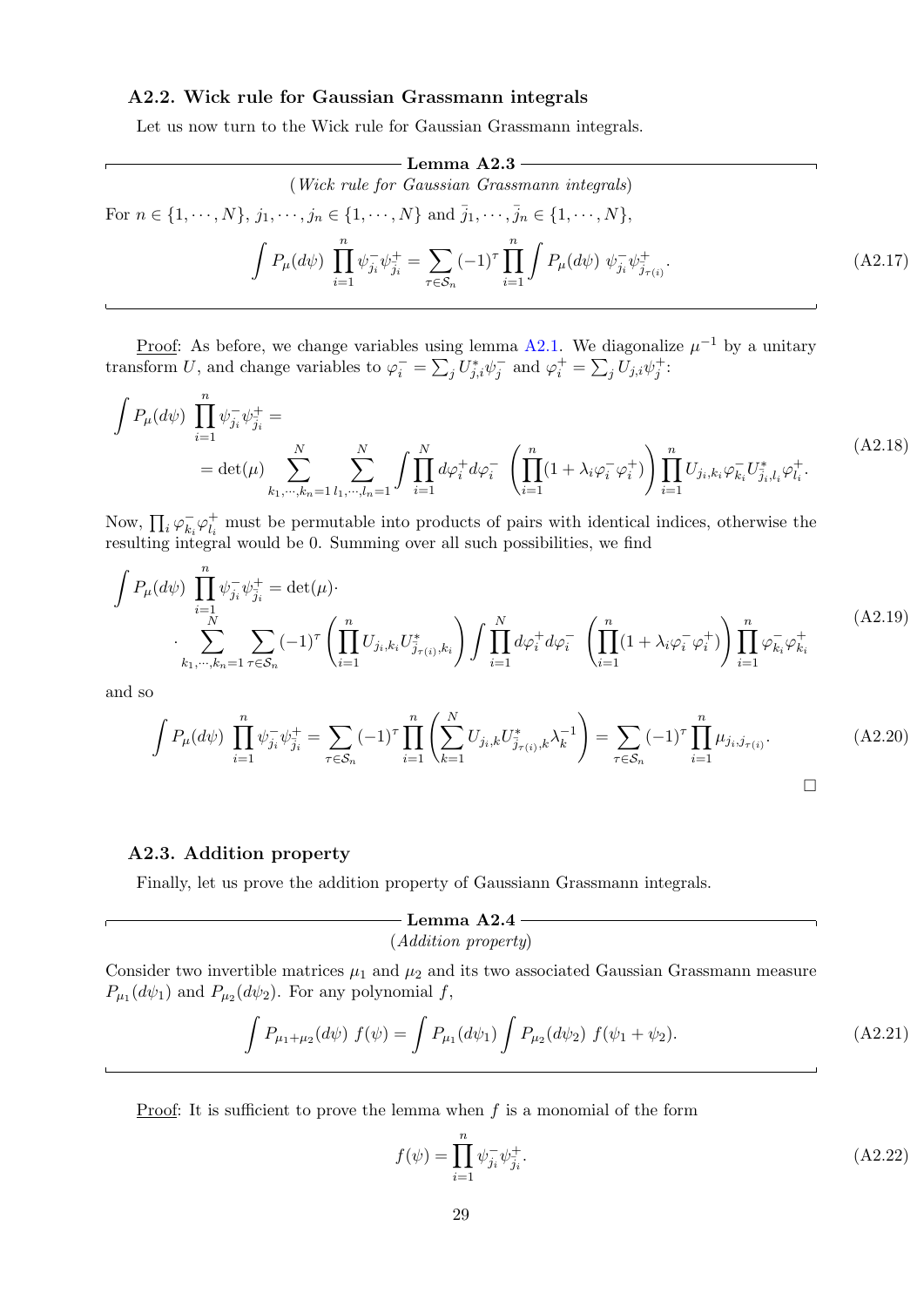First, note that  $P_{\mu_1}(d\psi_1)P_{\mu_2}(d\psi_2)$  is proportional to a Gaussian Grassmann measure. Next, change variables to  $\varphi_1 = \frac{1}{\sqrt{2}}$  $\frac{1}{2}(\psi_1 + \psi_2)$  and  $\varphi_2 = \frac{1}{\sqrt{2}}$  $\frac{1}{2}(\psi_1 - \psi_2)$  in terms of which

$$
\int P_{\mu_1}(d\psi_1) \int P_{\mu_2}(d\psi_2) f(\psi_1 + \psi_2) = \int P_{\nu_1}(d\varphi_1) \int P_{\nu_2}(d\varphi_2) f(\varphi_1)
$$
\n(A2.23)

where  $\nu_1$  and  $\nu_2$  can be computed from the change of variables, but this is not necessary here. Since  $f$  is a monomial, it can be computed using the Wick rule  $A2.3$ , and thus, changing variables back to  $\psi$ ,

$$
\int P_{\mu_1}(d\psi_1) \int P_{\mu_2}(d\psi_2) f(\psi) =
$$
\n
$$
= \sum_{\tau \in S_n} (-1)^{\tau} \prod_{i=1}^n \int P_{\mu_1}(d\psi_1) \int P_{\mu_2}(d\psi_2) (\psi_{1,j_i}^- + \psi_{2,j_i}^-)(\psi_{1,\bar{j}_{\tau(i)}}^+ + \psi_{2,\bar{j}_{\tau(i)}}^+).
$$
\n(A2.24)

Now,

$$
\int P_{\mu_1}(d\psi_1) \int P_{\mu_2}(d\psi_2) \ (\psi_{1,j_i}^- + \psi_{2,j_i}^-)(\psi_{1,\bar{j}_{\tau(i)}}^+ + \psi_{2,\bar{j}_{\tau(i)}}^+) =
$$
\n
$$
= \int P_{\mu_1}(d\psi_1) \ \psi_{1,j_i}^- \psi_{1,\bar{j}_{\tau(i)}}^+ + \int P_{\mu_2}(d\psi_2) \ \psi_{2,j_i}^- \psi_{2,\bar{j}_{\tau(i)}}^+ \tag{A2.25}
$$

so, by lemma [A2.2,](#page-28-0)

$$
\int P_{\mu_1}(d\psi_1) \int P_{\mu_2}(d\psi_2) \ (\psi_{1,j_i}^- + \psi_{2,j_i}^-)(\psi_{1,\bar{j}_{\tau(i)}}^+ + \psi_{2,\bar{j}_{\tau(i)}}^+) = (\mu_1 + \mu_2)_{j_i,\bar{j}_{\tau(i)}}
$$
\n(A2.26)

and

$$
\int P_{\mu_1+\mu_2}(d\psi) \ \psi_{j_i}^-\psi_{\bar{j}_{\tau(i)}}^+ = (\mu_1+\mu_2)_{j_i,\bar{j}_{\tau(i)}}.
$$
\n(A2.27)

We conclude the proof of the lemma using the Wick rule for  $\psi$ :

$$
\int P_{\mu_1+\mu_2}(d\psi) f(\psi) = \sum_{\tau \in S_n} (-1)^{\tau} \prod_{i=1}^n \int P_{\mu_1+\mu_2}(d\psi) \psi_{j_i}^{-} \psi_{j_{\tau(i)}}^{+}.
$$
\n(A2.28)

□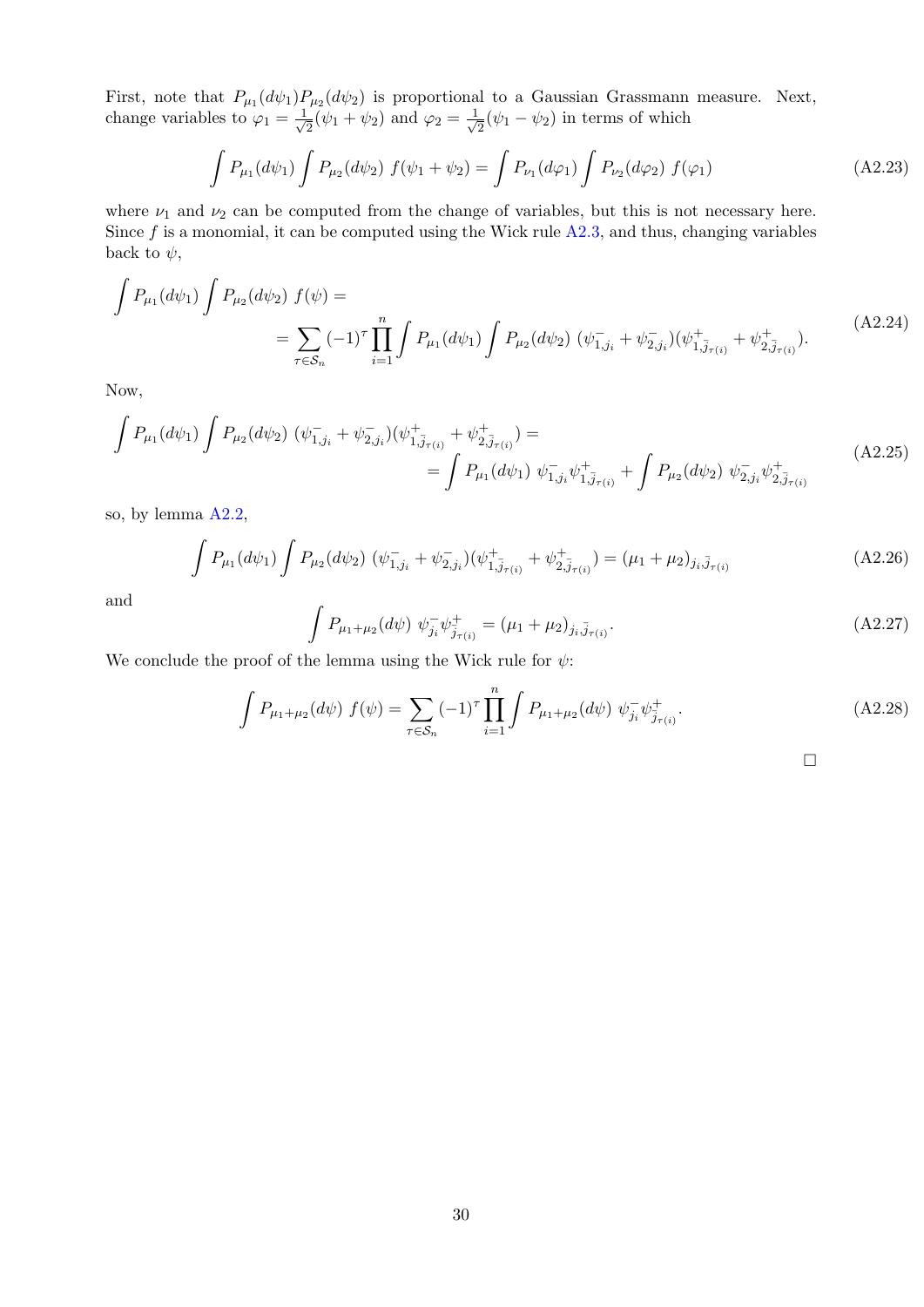# <span id="page-31-0"></span>References

- <span id="page-31-11"></span>[\[An70\]](#page-31-11) P.W. Anderson - A poor man's derivation of scaling laws for the Kondo problem, Journal of Physics C: Solid State Physics, volume 3, page 2436, 1970, doi:[10.1088/0022-3719/3/12/008](http://dx.doi.org/10.1088/0022-3719/3/12/008).
- <span id="page-31-12"></span>[\[An80\]](#page-31-12) N. Andrei - Diagonalization of the Kondo Hamiltonian, Physical Review Letters, volume 45, issue 5, 1980, doi:[10.1103/PhysRevLett.45.379](http://dx.doi.org/10.1103/PhysRevLett.45.379).
- <span id="page-31-14"></span>[\[BF84\]](#page-31-14) G.A. Battle, P. Federbush - A note on cluster expansions, tree graph identities, extra 1/N! factors!!!, Letters in Mathematical Physics, volume 8, pages 55-57, 1984, doi:[10.1007/BF00420041](http://dx.doi.org/10.1007/BF00420041).
- <span id="page-31-6"></span>[\[BCe78\]](#page-31-6) G. Benfatto, M. Cassandro, G. Gallavotti, F. Nicolò, E. Olivieri, E. Presutti, E. Scacciatelli - Some probabilistic techniques in field theory, Communications in Mathematical Physics, volume 59, issue 2, pages 143-166, 1978, doi:[10.1007/BF01614247](http://dx.doi.org/10.1007/BF01614247).
- <span id="page-31-1"></span>[\[BG90\]](#page-31-1) G. Benfatto, G. Gallavotti - Perturbation theory of the Fermi surface in a quantum liquid - a general quasiparticle formalism and one-dimensional systems, Journal of Statistical Physics, volume 59, issue 3-4, pages 541-664, 1990, doi:[10.1007/BF01025844](http://dx.doi.org/10.1007/BF01025844).
- <span id="page-31-2"></span>[\[BGe94\]](#page-31-2) G. Benfatto, G. Gallavotti, A.Procacci, B. Scoppola - Beta function and Schwinger functions for a many Fermions system in one dimension - Anomaly of the Fermi surface, Communications in Mathematical Physics, volume 160, pages 93-171, 1994, doi:[10.1007/BF02099791](http://dx.doi.org/10.1007/BF02099791).
- <span id="page-31-9"></span>[\[BGJ15\]](#page-31-9) G. Benfatto, G. Gallavotti, I. Jauslin - Kondo Effect in a Fermionic Hierarchical Model, Journal of Statistical Physics, volume 161, issue 5, pages 1203-1230, 2015, doi:[10.1007/s10955-015-1378-7](http://dx.doi.org/10.1007/s10955-015-1378-7), arxiv:[1506.04381](http://arxiv.org/abs/1506.04381).
- <span id="page-31-13"></span>[\[BF78\]](#page-31-13) D. Brydges, P. Federbush - A new form of the Mayer expansion in classical statistical mechanics, Journal of Mathematical Physics, volume 19, page 2064, 1978, doi:[10.1063/1.523586](http://dx.doi.org/10.1063/1.523586).
- <span id="page-31-8"></span>[\[Do91\]](#page-31-8) T.C. Dorlas - Renormalization group analysis of a simple hierarchical fermion model, Communications in Mathematical Physics, volume 136, pages 169-194, 1991, doi:[10.1007/BF02096796](http://dx.doi.org/10.1007/BF02096796).
- <span id="page-31-5"></span>[\[Dy69\]](#page-31-5) F.J. Dyson - Existence of a phase-transition in a one-dimensional Ising ferromagnet, Communications in Mathematical Physics, volume 12, pages 91-107, 1969, doi:[10.1007/BF01645907](http://dx.doi.org/10.1007/BF01645907).
- <span id="page-31-10"></span>[\[GJ15\]](#page-31-10) G. Gallavotti, I. Jauslin - Kondo Effect in the Hierarchical s-d Model, Journal of Statistical Physics, volume 161, issue 5, pages 1231-1235, 2015, doi:[10.1007/s10955-015-1370-2](http://dx.doi.org/10.1007/s10955-015-1370-2), arxiv:[1507.05678](http://arxiv.org/abs/1507.05678).
- <span id="page-31-15"></span>[\[GN85\]](#page-31-15) G. Gallavotti, F. Nicolò - Renormalization theory for four dimensional scalar fields I, Communications in Mathematical Physics, volume 100, pages 545-590, 1985, doi:[10.1007/BF01217729](http://dx.doi.org/10.1007/BF01217729).
- <span id="page-31-7"></span>[\[GK81\]](#page-31-7) K. Gawedzki, A. Kupiainen - Renormalization group study of a critical lattice model I: Convergence to the line of fixed points, Communications in Mathematical Physics, volume 82, issue 3, pages 407-433, 1981, doi:[10.1007/BF01237048](http://dx.doi.org/10.1007/BF01237048).
- <span id="page-31-4"></span>[\[Gi10\]](#page-31-4) A. Giuliani - The Ground State Construction of the Two-dimensional Hubbard Model on the Honeycomb Lattice, Quantum Theory from Small to Large Scales, lecture notes of the Les Houches Summer School, volume 95, Oxford University Press, 2010, arxiv:[1102.3881](http://arxiv.org/abs/1102.3881).
- <span id="page-31-3"></span>[\[GGM12\]](#page-31-3) A. Giuliani, R.L. Greenblatt, V. Mastropietro - The scaling limit of the energy correlations in non-integrable Ising models, Journal of Mathematical Physics, volume 53, page 095214, 2012, doi:[10.1063/1.4745910](http://dx.doi.org/10.1063/1.4745910), arxiv:[1204.4040](http://arxiv.org/abs/1204.4040).